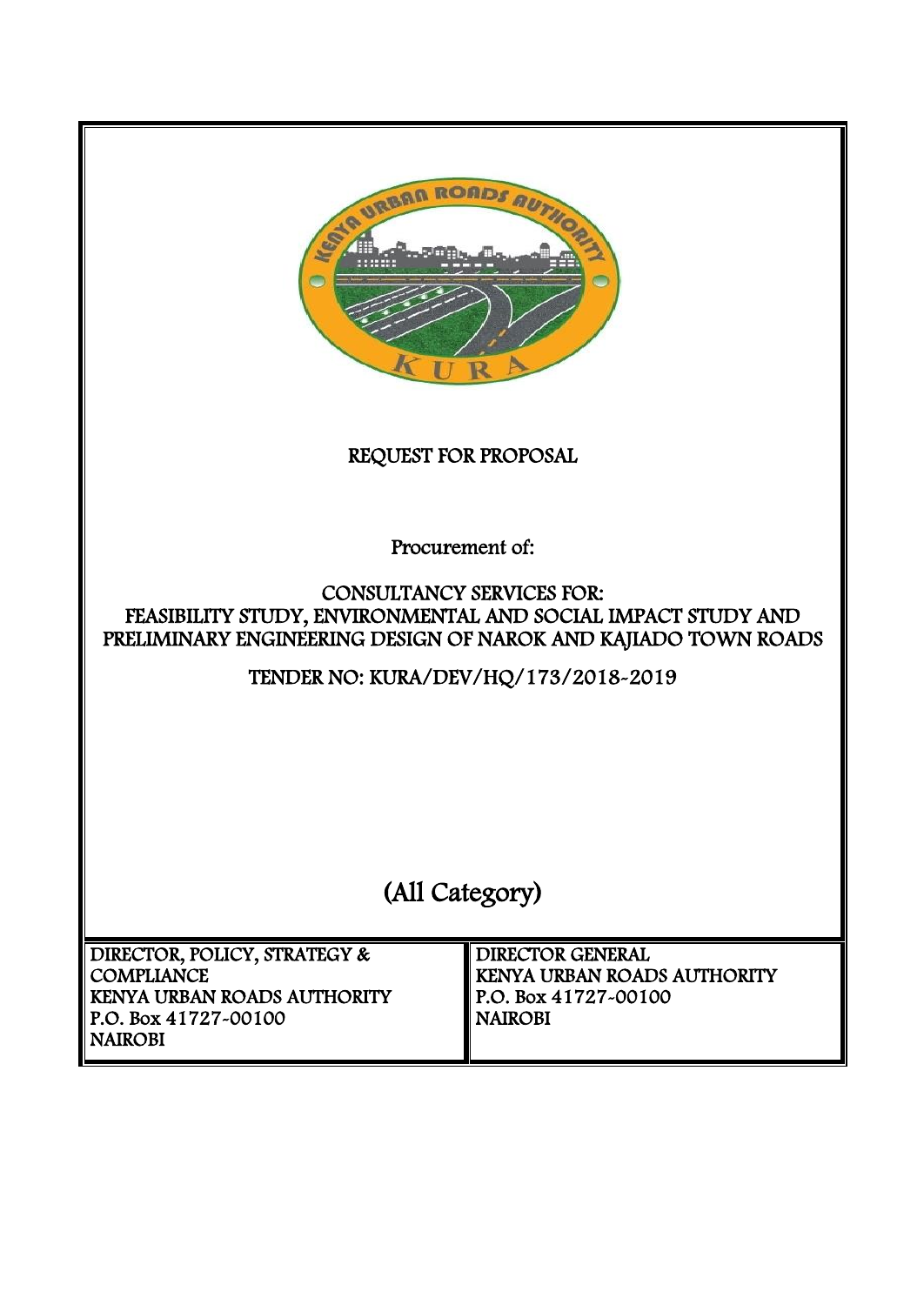# TABLE OF CONTENTS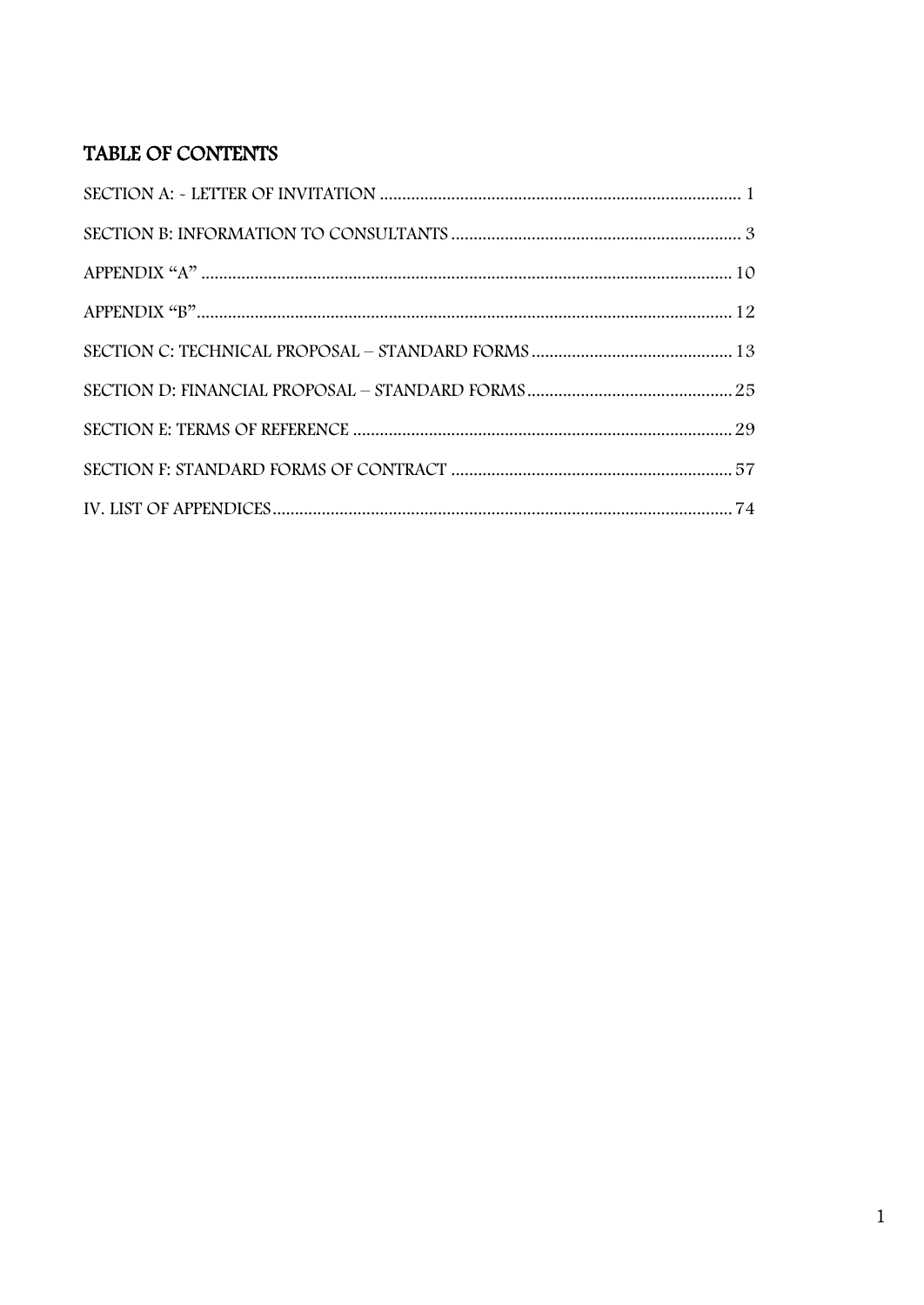## **SECTION A: - LETTER OF INVITATION**

<span id="page-2-0"></span>To \_\_\_\_\_\_\_\_\_\_\_\_\_\_\_\_\_\_\_\_\_\_\_\_\_\_\_\_\_\_\_ *\_\_\_\_\_\_\_\_\_\_\_\_\_\_\_[date*]

*[Name and address of Consultant)*

Dear Sir/Madam,

## **CONSULTANCY SERVICES FOR FEASIBILITY STUDY, ENVIRONMENTAL AND SOCIAL IMPACT STUDY AND PRELIMINARY ENGINEERING DESIGN OF NAROK AND KAJIADO TOWN ROADS**

## **TENDER No.: KURA/DEV/HQ/173/2018-2019**

The Kenya Urban Roads Authority invites proposals to provide the following consulting services:

## **FEASIBILITY STUDY, ENVIRONMENTAL AND SOCIAL IMPACT STUDY AND PRELIMINARY ENGINEERING DESIGN OF NAROK AND KAJIADO TOWN ROADS**

#### **More details on the Services are provided in the attached Request for Proposal.**

The RFP includes the following documents:

- a) Section A Letter of Invitation
- b) Section B Information to Consultants
- c) Section C Technical Proposal Standard Forms
- d) Section D Financial Proposal Standard Forms
- e) Section E Terms of Reference
- f) Section F Standard Contract form
- g) List of Appendices

The following MUST be submitted together with the proposal:-

- a) Certified Copy of Certificate of Incorporation in Kenya;
- b) Certified Copy of Valid Tax Compliance Certificate *(Please note that the Tax Compliance Certificates will be verified with the Kenya Revenue Authority and Certificates found not to be in order will lead to the disqualification of the bidder at the preliminary evaluation stage);*
- c) Certified Copy of VAT Registration Certificate;
- d) Certified Copy of PIN Certificate;
- e) Curriculum Vitae (CV) of the Proposed Key Staff signed and dated by the proposed professional staff and the authorized representative submitting the proposal of not more than three pages;
- f) Certified Copies of Certificates and Testimonials of the Proposed Key Staff;
- g) Current Work Load;
- h) Litigation History; and
- i) Others as described in this RFP.

## **NOTE***: Items a, b, c, d and f MUST be certified by Commissioner of Oaths or Notaries Public.*

Please acknowledge, upon receipt:

■ That you have understood the contents of this letter of invitation; and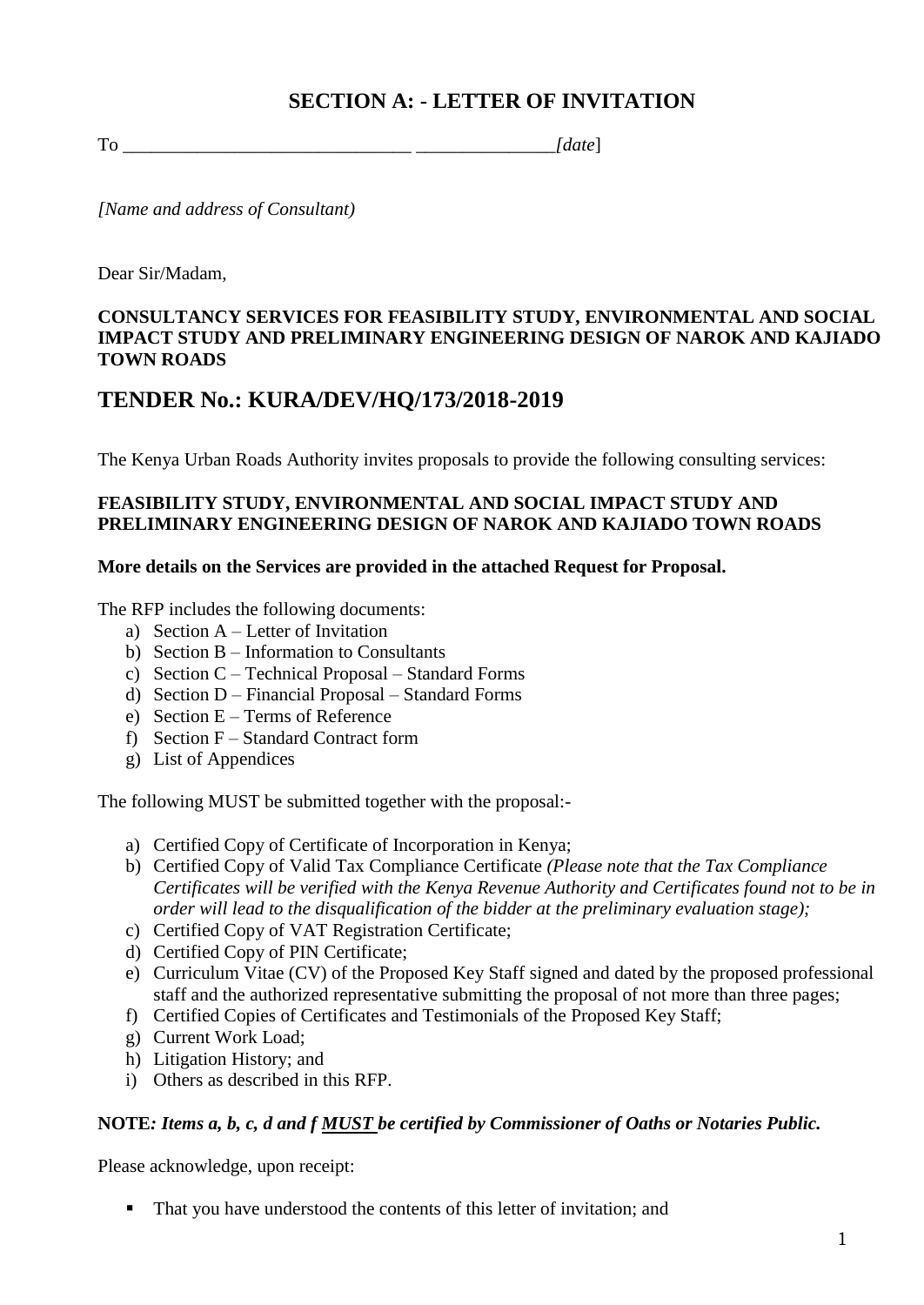Whether or not you intend to submit a proposal either alone or in association.

The submission date for these proposals is **the date and time indicated in the Tender Notice or any subsequent Tender Addenda**, and the submission address is:

Director General Kenya Urban Roads Authority IKM PLACE, 5<sup>th</sup> Ngong Avenue, Opposite Bishops Gate, P.O. Box 41727 – 00100 GPO **NAIROBI**

Proposals must be deposited in the Tender Box located at 4<sup>th</sup> Floor, Tower B, IKM PLACE, 5<sup>th</sup> Ngong Avenue, Nairobi.

Opening of the proposals will take place immediately thereafter at the 3<sup>rd</sup> Floor Boardroom, IKM PLACE in the presence of consultants or their representatives who choose to attend.

Yours sincerely,

Eng. Silas M. Kinoti Ag. DIRECTOR GENERAL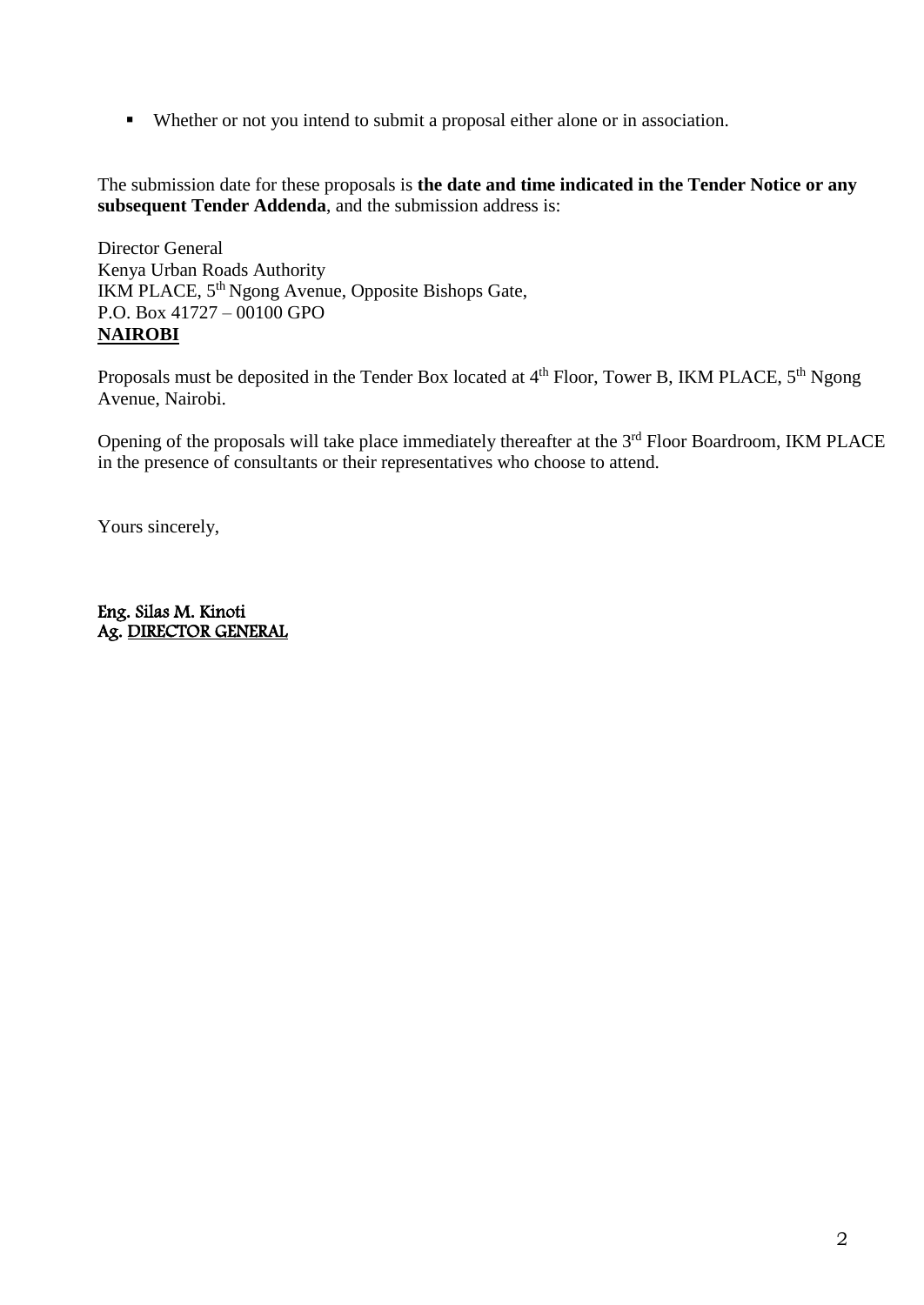## **SECTION B: INFORMATION TO CONSULTANTS**

<span id="page-4-0"></span>**1. Introduction** 1.1 The Client named in Appendix "A" will select a firm among those interested to submit a proposal, in accordance with the method of selection detailed under this section.

> The consultants are invited to submit a Technical Proposal and a Financial Proposal, or a Technical Proposal only, as specified in Appendix "A" for consulting services required for the assignment named in the said Appendix. *A Technical Proposal only may be submitted in assignments where the Client intends to apply standard conditions of engagement and scales of fees for professional services as is the case with Building and Civil Engineering Consulting services. In such a case the highest ranked firm of the technical proposal shall be invited to negotiate a contract on the basis of scale fees.* The proposal will be the basis for Contract negotiations and ultimately for a signed Contract with the selected firm.

> The consultants must familiarize themselves with local conditions and take them into account in preparing their proposals. To obtain first hand information on the assignment and on the local conditions, consultants are encouraged to liaise with the Client regarding any information that they may require before submitting a proposal and to attend a pre-proposal conference where applicable. Consultants should contact the officials named in Appendix "A" to arrange for any visit or to obtain additional information on the pre-proposal conference. Consultants should ensure that these officials are advised of the visit in adequate time to allow them to make appropriate arrangements.

> The Client will provide the inputs specified in Appendix "A", assist the firm in obtaining licenses and permits needed to carry out the services and make available relevant project data and reports.

> Please note that (i) the costs of preparing the proposal and of negotiating the Contract, including any visit to the Client are not reimbursable as a direct cost of the assignment; and (ii) the Client is not bound to accept any of the proposals submitted.

- **Amendment of RFP Document** 2.1 Consultants may request a clarification of any of the RFP documents only up to seven [7] days before the proposal submission date. Any request for clarification must be sent in writing by papermail, cable, telex, facsimile or electronic mail to the Client's address indicated in Appendix "A". The Client will respond by cable, telex, facsimile or electronic mail to such requests and will send written copies of the response (including an explanation of the query but without identifying the source of inquiry) to all interested consultants who intend to submit proposals.
	- 2.2 At any time before the submission of proposals, the Client may for any reason, whether at his own initiative or in response to a clarification requested by an invited firm, amend the RFP. Any amendment shall be issued in writing through addenda. Addenda shall be sent by mail, cable,

**2. Clarification and**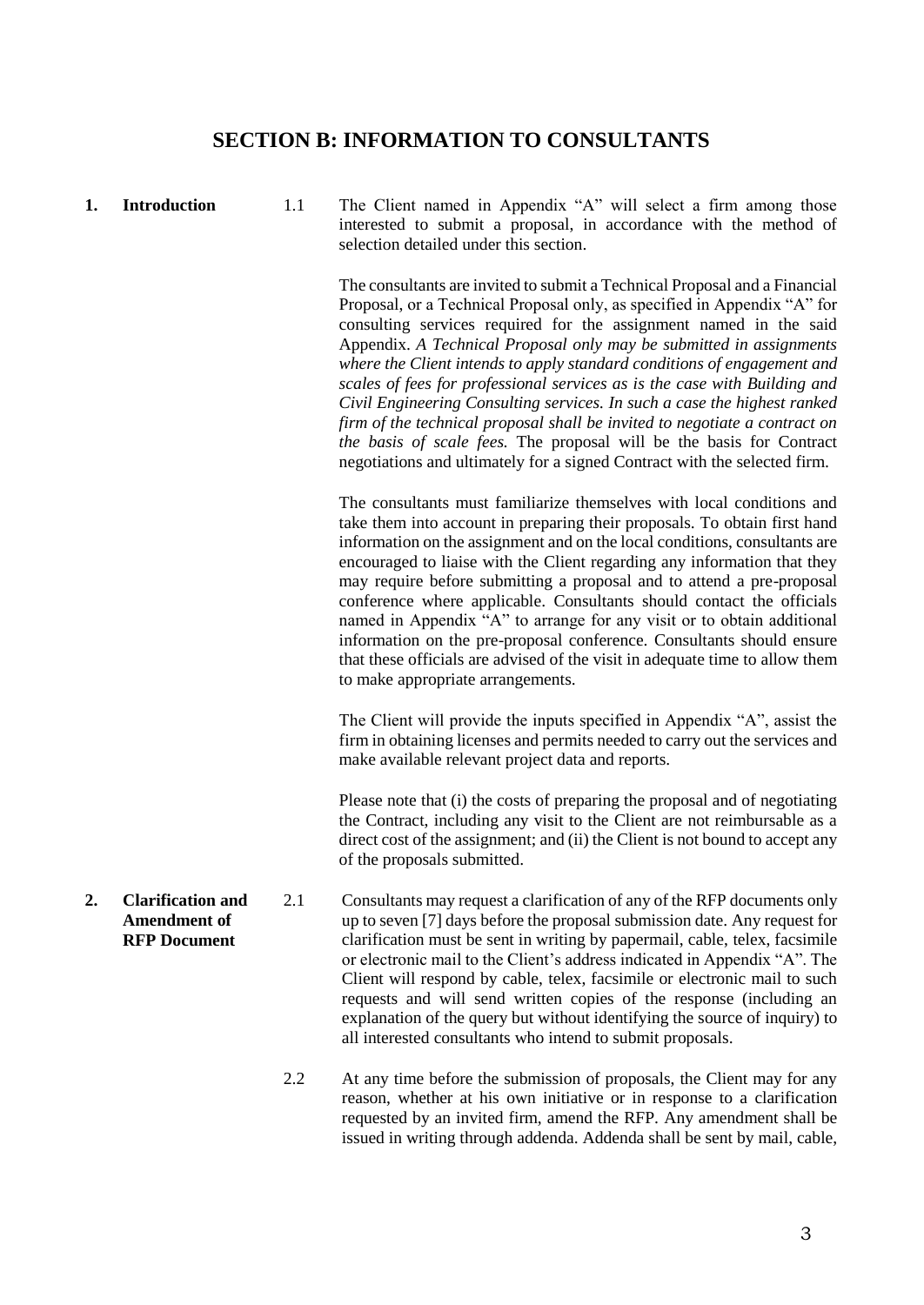telex or facsimile to all interested consultants and will be binding on them. The Client may at his discretion extend the deadline for the submission of proposals.

**3. Preparation of**  3.1 The Consultants proposal shall be written in English language.

**Proposal** 

- **Technical Proposal** 3.2 In preparing the Technical Proposal, consultants are expected to examine the documents constituting this RFP in detail. Material deficiencies in providing the information requested may result in rejection of a proposal.
	- 3.3 While preparing the Technical Proposal, consultants must give particular attention to the following:
		- a. If a firm considers that it does not have all the expertise for the assignment, it may obtain a full range of expertise by associating with individual consultant(s) and/or other firms or entities in a joint venture or sub consultancy as appropriate. Consultants shall not associate with the other consultants interested for this assignment. Any firms associating in contravention of this requirement shall automatically be disqualified.
		- b. For assignments on a staff-time basis, the estimated number of professional staff-months is given in Appendix "A". The proposal shall however be based on the number of professional staff- months estimated by the firm.
		- c. It is desirable that the majority of the key professional staff proposed be permanent employees of the firm or have an extended and stable working relationship with it.
		- d. Proposed professional staff must as a minimum, have the experience indicated in Appendix "A", preferably working under conditions similar to those prevailing in Kenya.
		- e. Alternative professional staff shall not be proposed and only one Curriculum Vitae (CV) may be submitted for each position.
	- 3.4 The Technical Proposal shall provide the following information using the attached Standard Forms;
		- (i) A brief description of the firm's organization and an outline of recent experience on assignments of a similar nature. For each assignment the outline should indicate *inter alia,* the profiles of the staff proposed, duration of the assignment, contract amount and firm's involvement.
		- (ii) Any comments or suggestions on the Terms of Reference, a list of services and facilities to be provided by the Client.
		- (iii) A description of the methodology and work plan for performing the assignment.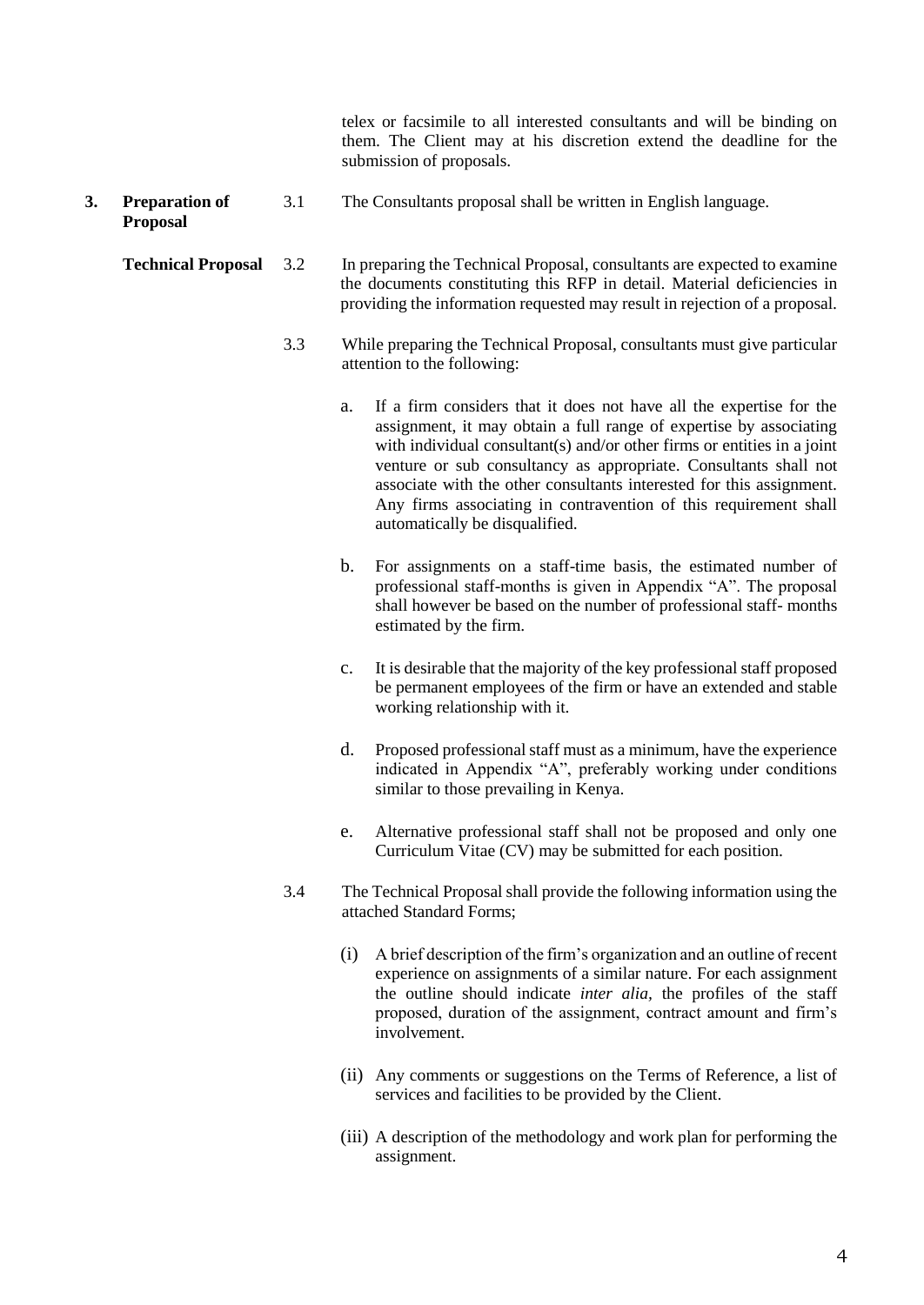- (iv) The list of the proposed staff team by speciality, the tasks that would be assigned to each staff team member and their timing.
- (v) CVs must be currently signed by the proposed professional staff and the authorized representative submitting the proposal of not more than three pages. Key information should include number of years working for the firm/entity and degree of responsibility held in various assignments during the last ten (10) years.
- (vi) Estimates of the total staff input (professional and support staff stafftime) needed to carry out the assignment supported by bar chart diagrams showing the time proposed for each professional staff team member.
- (vii) A detailed description of the proposed methodology, staffing and monitoring of training, if Appendix "A" specifies training as a major component of the assignment.
- (viii) Any additional information requested in Appendix "A".
- 3.5 The Technical Proposal shall not include any financial information.

#### **Financial Proposal** 3.6 In preparing the Financial Proposal, consultants are expected to take into account the requirements and conditions outlined in the RFP documents. The Financial Proposal should follow Standard Forms (Section D). It lists all costs associated with the assignment including;

- (a) remuneration for staff (in the field and at headquarters), and;
- (b) reimbursable expenses such as subsistence (per diem, housing), transportation (international and local, for mobilization and demobilization), services and equipment (vehicles, office equipment, furniture, and supplies), office rent, insurance, printing of documents, and training, if it is a major component of the assignment. If appropriate these costs should be broken down by activity.
- 3.7 The Financial Proposal should clearly identify as a separate amount, the local taxes, duties, fees, levies and other charges imposed under the law on the consultants, the sub-consultants and their personnel, unless Appendix "A" specifies otherwise.
- 3.8 Consultants shall express the price of their services in Kenya Shillings.
- 3.9 Commissions and gratuities, if any, paid or to be paid by consultants and related to the assignment will be listed in the Financial Proposal submission Form.
- 3.10 The Proposal must remain valid for 90 days after the submission date. During this period, the consultant is expected to keep available, at his own cost, the professional staff proposed for the assignment. The Client will make his best effort to complete negotiations within this period. If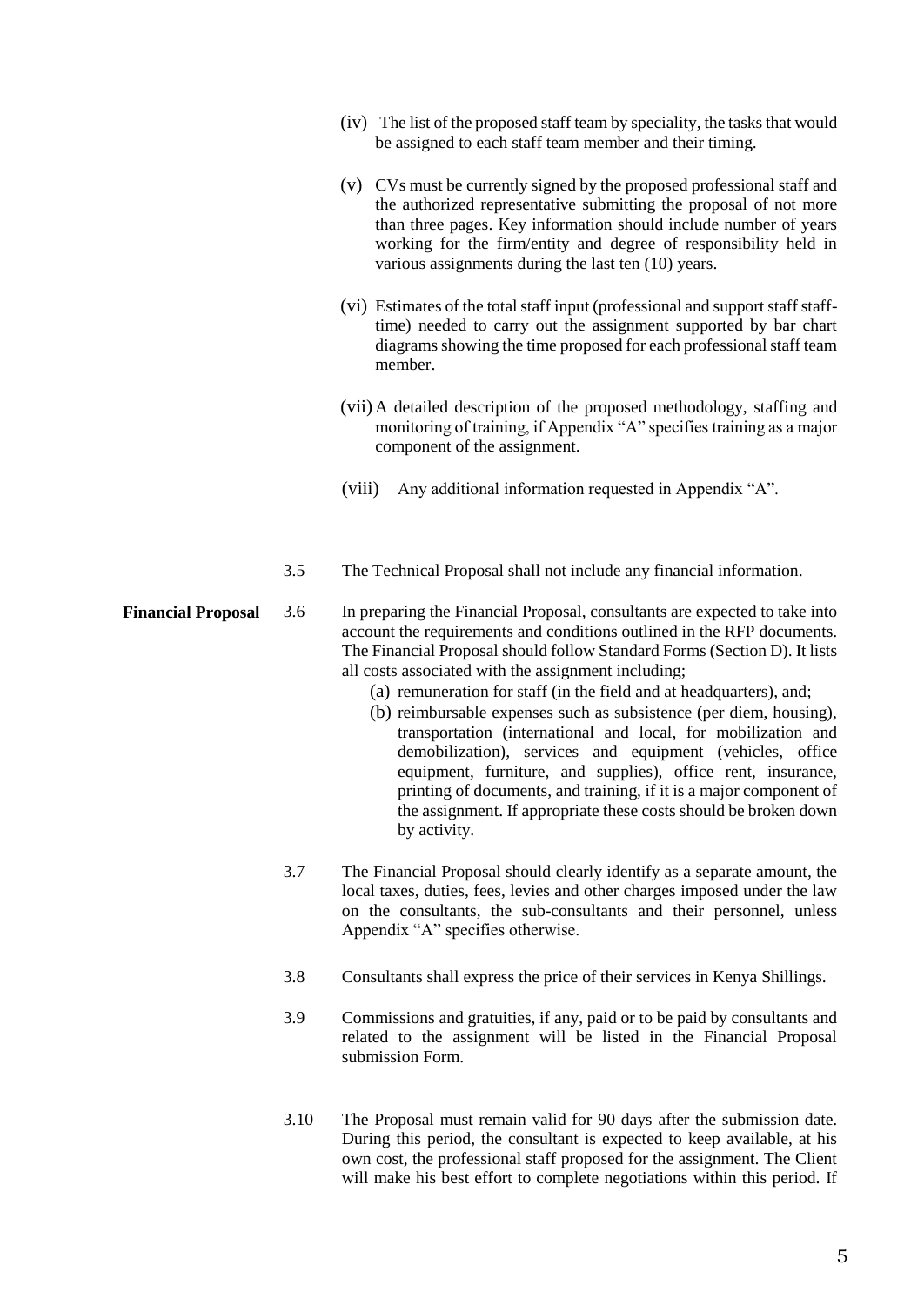the Client wishes to extend the validity period of the proposals, the consultants who do not agree have the right not to extend the validity of their proposals, in which case such Proposal will not be further evaluated.

- **4. Submission, Receipt and Opening of Proposals** 4.1 The original proposal (Technical Proposal and, if required, Financial Proposal; see para. 1.2) shall be prepared in indelible ink. It shall contain no interlineations or overwriting, except as necessary to correct errors made by the firm itself. Any such corrections must be initialed by the persons or person authorised to sign the proposals.
	- 4.2 For each proposal, the consultants shall prepare the number of copies indicated in Appendix "A". Each Technical Proposal and Financial Proposal shall be marked "**ORIGINAL**" or "**COPY**" as appropriate. If there are any discrepancies between the original and the copies of the proposal, the original shall govern.
	- 4.3 The original and all copies of the Technical Proposal shall be placed in a sealed envelope clearly marked "**TECHNICAL PROPOSAL**," and the original and all copies of the Financial Proposal in a sealed envelope clearly marked "**FINANCIAL PROPOSAL**" and warning: "**DO NOT OPEN WITH THE TECHNICAL PROPOSAL**". Both envelopes shall be placed into an outer envelope and sealed. This outer envelope shall bear the submission address and other information indicated in Appendix "A" and be clearly marked, "**DO NOT OPEN, EXCEPT IN PRESENCE OF THE TENDER OPENING COMMITTEE**."
	- 4.4 The completed Technical and Financial Proposals must be delivered at the submission address on or before the time and date stated in Appendix "A". Any proposal received after the closing time for submission of proposals shall be returned to the respective consultant unopened.
	- 4.5 After the deadline for submission of proposals, the Technical Proposal shall be opened immediately by the tender opening committee. The Financial Proposal shall remain sealed and deposited with a responsible officer of the client department until all submitted proposals are opened publicly.
	- 5.1 From the time the bids are opened to the time the Contract is awarded, if any consultant wishes to contact the Client on any matter related to his proposal, he should do so in writing at the address indicated in Appendix "A". Any effort by the Consultant to influence the Client in the proposal evaluation, proposal comparison or Contract award decisions may result in the rejection of the consultant's proposal.
		- 5.2 Evaluators of Technical Proposals shall have no access to the Financial Proposals until the technical evaluation is concluded.
	- **Evaluation of Technical Proposals** 5.3 The Tender Processing Committee appointed by the Client shall evaluate the proposals on the basis of their responsiveness to the Terms of Reference, applying the evaluation criteria as follows:- **Points**
		- (i) Specific experience of the consultant related to the assignment 10

**5 Proposal Evaluation General**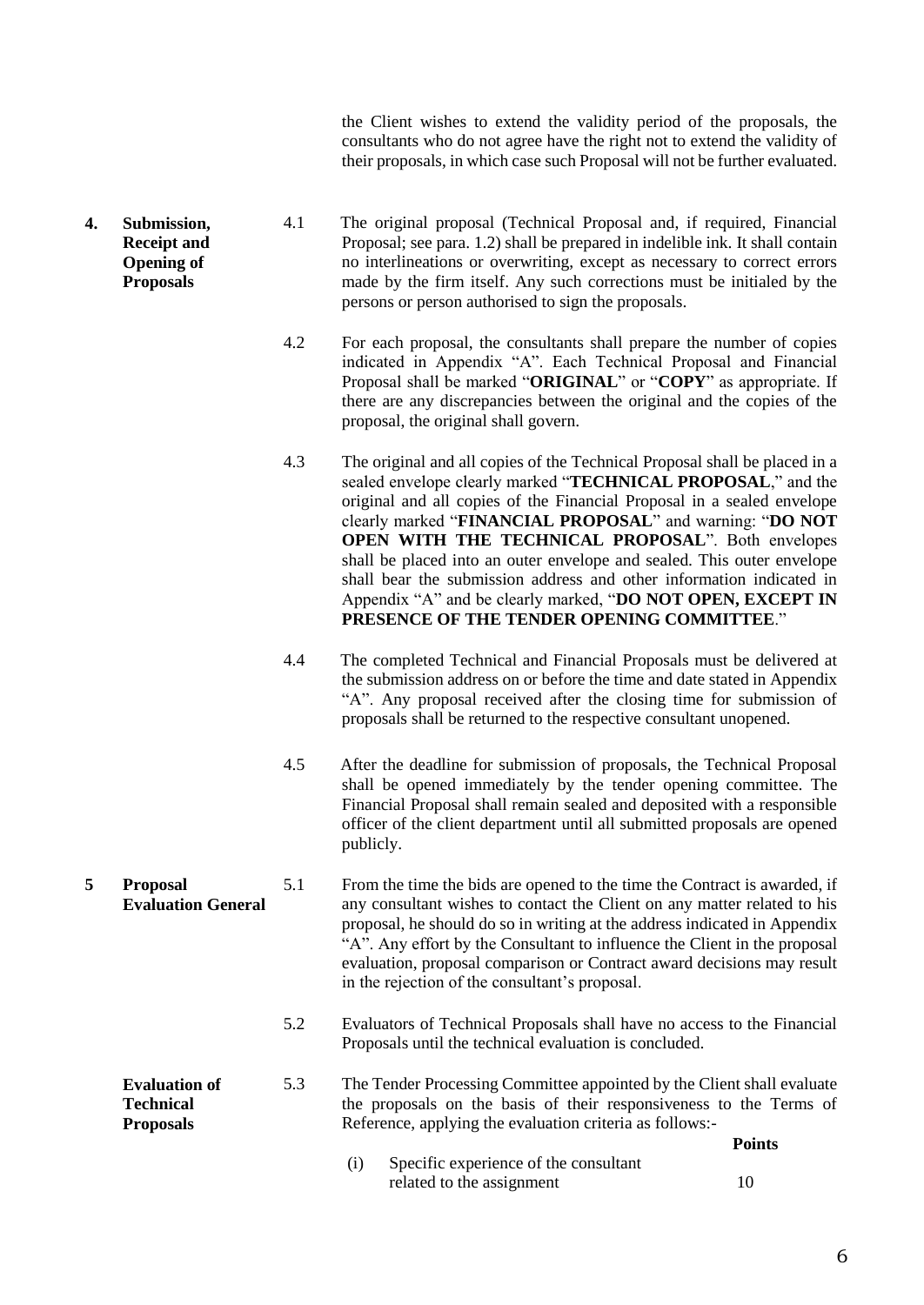| (ii)  | Comments on the site/TOR and site<br>Visit                            | 10         |
|-------|-----------------------------------------------------------------------|------------|
| (111) | Adequacy of the proposed workplan and                                 |            |
|       | methodology in responding to the terms                                |            |
|       | of reference                                                          | 20         |
| (iv)  | Participation by nationals                                            | 5          |
| (v)   | Transfer of Knowledge (Activity workplan                              |            |
|       | and Personnel schedule)                                               | 5          |
| (vi)  | Qualifications and competence of                                      |            |
|       | the key staff for the assignment                                      | <u>50</u>  |
|       | <b>Total Points</b>                                                   | <b>100</b> |
|       | Each responsive proposal will be given a technical score $(St)$ . A p |            |

proposal shall be rejected at this stage if it does not respond to important aspects of the Terms of Reference or if it fails to achieve the minimum technical score indicated in Appendix "A".

- **Public Opening and Evaluation of Financial Proposals** 5.4 After Technical Proposal evaluation, the Client shall notify those consultants whose proposals did not meet the minimum qualifying mark or were considered non-responsive to the RFP and Terms of Reference, indicating that their Financial Proposals will be returned after completing the selection process. The Client shall simultaneously notify the consultants who have secured the minimum qualifying mark, indicating the date and time set for opening the Financial Proposals and stating that the opening ceremony is open to those consultants who choose to attend. The opening date shall not be sooner than seven (7) days after the notification date. The notification may be sent by registered letter, cable, telex, facsimile or electronic mail.
	- 5.5 The Financial Proposals shall be opened publicly in the presence of the consultants' representatives who choose to attend.
	- 5.6 The name of the consultant, the technical scores and the proposed prices shall be read aloud and recorded when the Financial Proposals are opened. The Client shall prepare minutes of the public opening.
	- 5.7 The Tender Processing Committee will determine whether the financial proposals are complete (i.e. Whether the consultant has costed all the items of the corresponding Technical Proposal and correct any computational errors. The cost of any unpriced items shall be assumed to be included in other costs in the proposal. In all cases, the total price of the Financial Proposal as submitted shall prevail.
	- 5.8 While comparing proposal prices between local and foreign firms participating in a selection process in financial evaluation of Proposals, firms incorporated in Kenya where indigenous Kenyans own 51% or more of the share capital shall be allowed a 10% preferential bias in proposal prices. However, there shall be no such preference in the technical evaluation of the tenders. Proof of local incorporation and citizenship shall be required before the provisions of this sub-clause are applied. Details of such proof shall be attached by the Consultant in the financial proposal.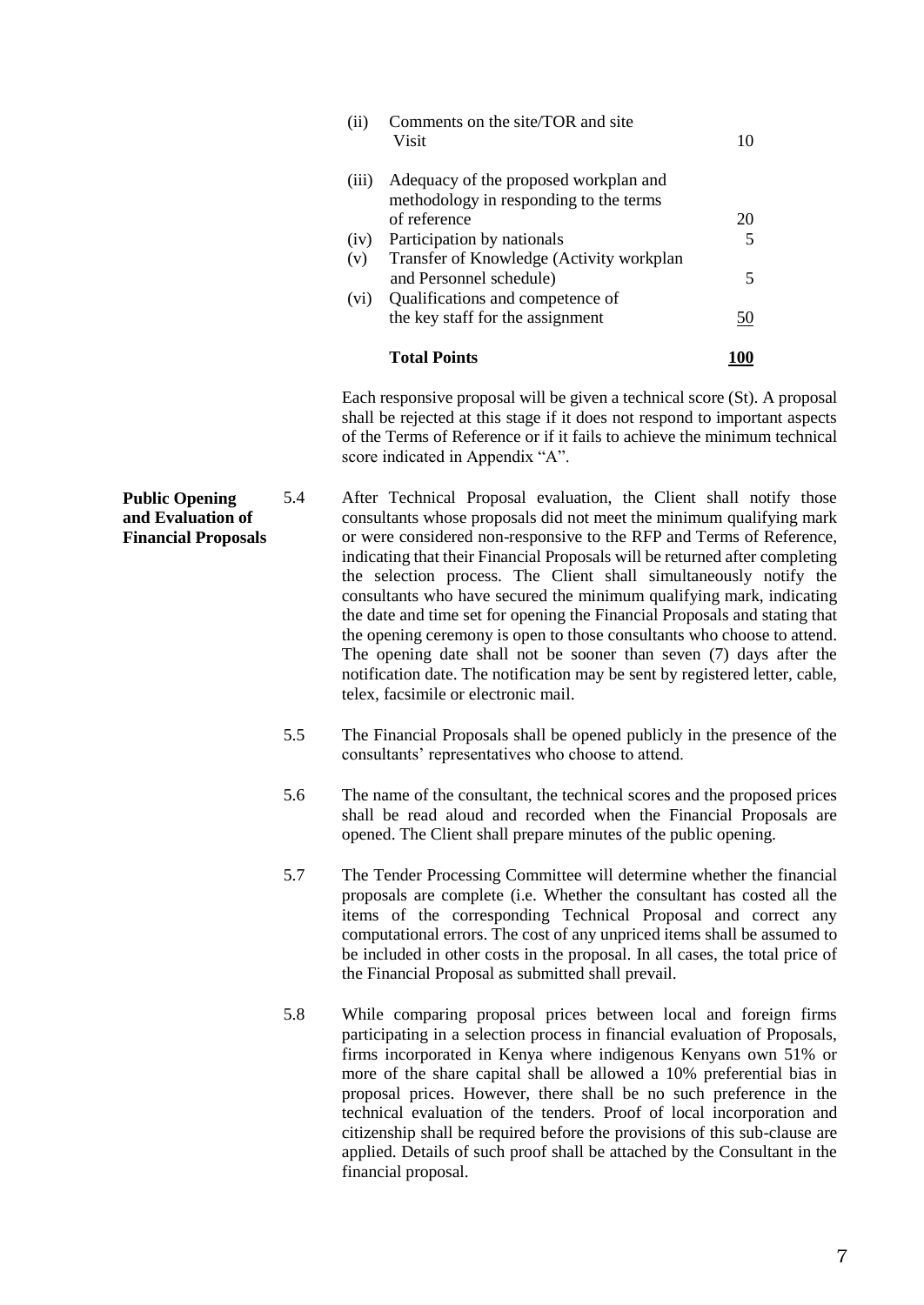5.9 The formulae for determining the Financial Score (Sf) shall, unless an alternative formulae is indicated in Appendix "A", be as follows:-

 $S_f = 100$  X  $F_M/F$ 

where  $S_f$  is the financial score;

 $F<sub>m</sub>$  is the lowest priced financial proposal and

F is the price of the proposal under consideration.

Proposals will be ranked according to their combined technical  $(S_t)$  and financial  $(S_f)$  scores using the weights (T=the weight given to the Technical Proposal:  $P =$  the weight given to the Financial Proposal:  $T +$  $P = 1$ ) indicated in the Appendix.

The combined technical and financial score, S, is calculated as follows: S  $= S_t x T \% + S_f x P \%$ . The firm achieving the highest combined technical and financial score will be invited for negotiations.

- **6. Negotiations** 6.1 Negotiations will be held at the same address as "address to send information to the Client" indicated in Appendix "A". The aim is to reach agreement on all points and sign a contract.
	- 6.2 Negotiations will include a discussion of the Technical Proposal, the proposed methodology (work plan), staffing and any suggestions made by the firm to improve the Terms of Reference. The Client and Consultant will then work out final Terms of Reference, staffing and bar charts indicating activities, staff periods in the field and in the head office, staffmonths, logistics and reporting. The agreed work plan and final Terms of Reference will then be incorporated in the "Description of Services" and form part of the Contract. Special attention will be paid to getting the most the Consultant can offer within the available budget and to clearly defining the inputs required from the Client to ensure satisfactory implementation of the assignment.
	- 6.3 Unless there are exceptional reasons, the financial negotiations will not involve the remuneration rates for staff (no breakdown of fees).
	- 6.4 Having selected the firm on the basis of, among other things, an evaluation of proposed key professional staff, the Client expects to negotiate a contract on the basis of the experts named in the proposal. Before contract negotiations, the Client will require assurances that the experts will be actually available. The Client will not consider substitutions during contract negotiations unless both parties agree that undue delay in the selection process makes such substitution unavoidable or that such changes are critical to meet the objectives of the assignment. If this is not the case and if it is established that key staff were offered in the proposal without confirming their availability, the firm may be disqualified.
	- 6.5 The negotiations will conclude with a review of the draft form of the Contract. To complete negotiations the Client and the selected firm will initial the agreed Contract. If negotiations fail, the Client will invite the firm whose proposal received the second highest score to negotiate a contract.
- **7. Award of Contract** 7.1 The Contract will be awarded following negotiations. After negotiations are completed, the Client will promptly notify other consultants, who had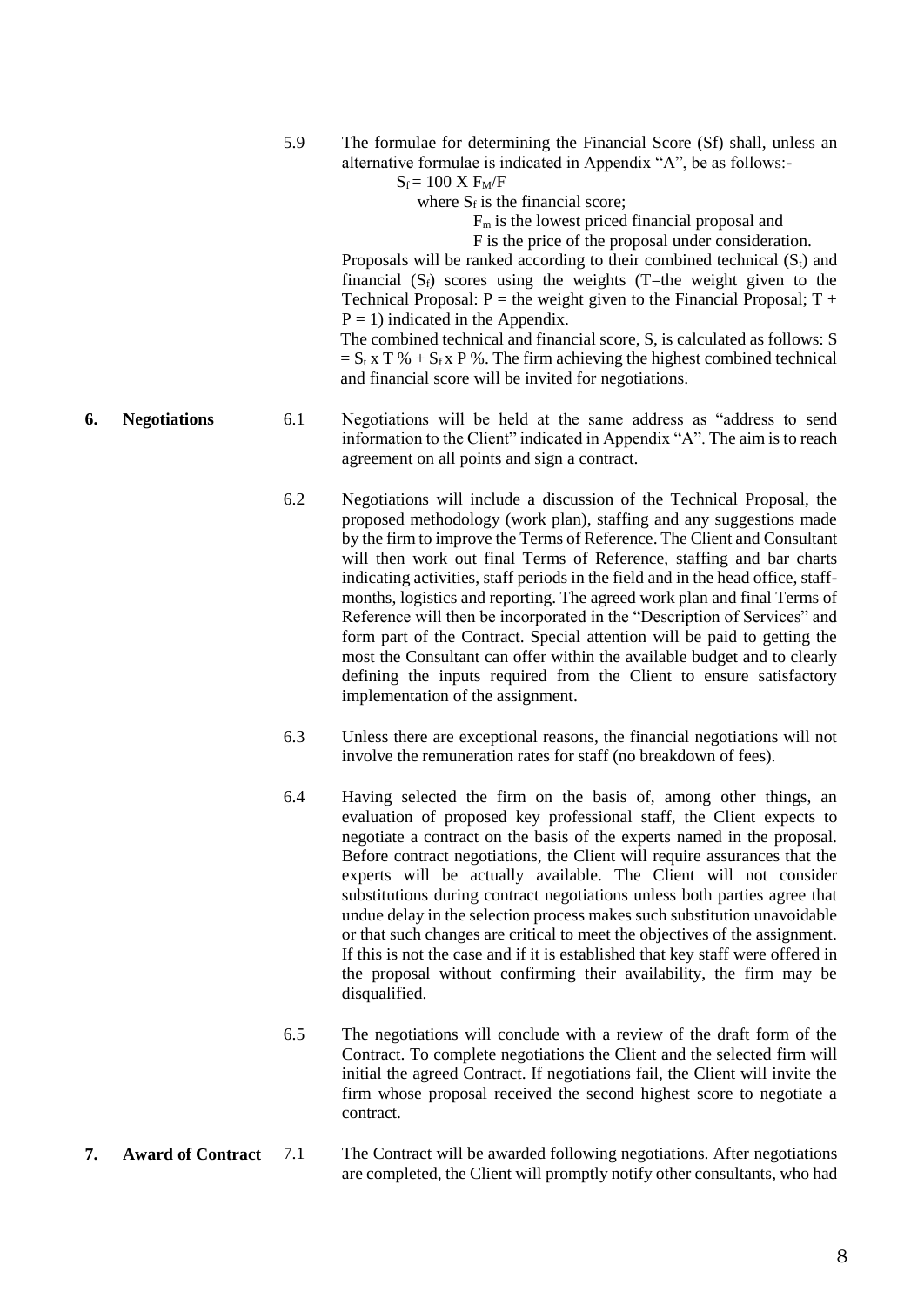bidded, that they were unsuccessful and return the Financial Proposals of those consultants who did not pass the technical evaluation.

- 7.2 The selected firm is expected to commence the assignment on the date and at the location specified in Appendix "A".
- **8. Confidentiality** 8.1 Information relating to evaluation of proposals and recommendations concerning awards shall not be disclosed to the consultants who submitted the proposals or to other persons not officially concerned with the process, until the winning firm has been notified that it has been awarded the Contract.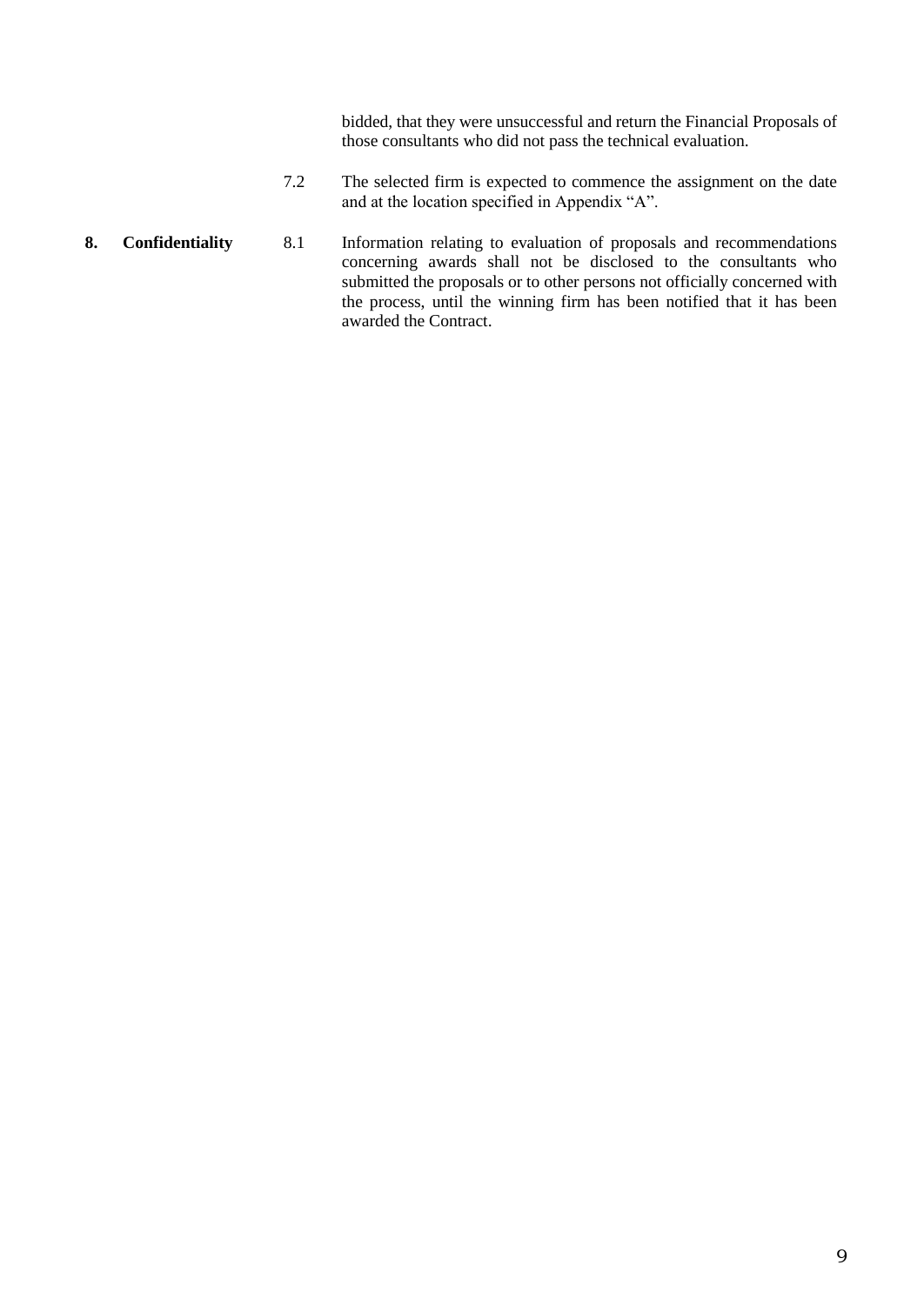## **APPENDIX "A"**

## <span id="page-11-0"></span>**Reference Clause**

| 1.1 | & 2.1 | The name of the Client is:                                                                                                                                                                                                                                                                                                                                                                                                                                                                                                                                                                                                                        |
|-----|-------|---------------------------------------------------------------------------------------------------------------------------------------------------------------------------------------------------------------------------------------------------------------------------------------------------------------------------------------------------------------------------------------------------------------------------------------------------------------------------------------------------------------------------------------------------------------------------------------------------------------------------------------------------|
|     |       | <b>Director General,</b><br><b>Kenya Urban Roads Authority</b>                                                                                                                                                                                                                                                                                                                                                                                                                                                                                                                                                                                    |
| 1.2 |       | Technical and Financial Proposals are requested: Yes                                                                                                                                                                                                                                                                                                                                                                                                                                                                                                                                                                                              |
|     |       | A Technical Proposal only is requested: No                                                                                                                                                                                                                                                                                                                                                                                                                                                                                                                                                                                                        |
|     |       | The name, objectives, and description of the assignment are:                                                                                                                                                                                                                                                                                                                                                                                                                                                                                                                                                                                      |
|     |       | <b>Consultancy Services for Feasibility Study, Environmental and Social Impact</b><br>Study and Preliminary Engineering Design of Narok and Kajiado town roads                                                                                                                                                                                                                                                                                                                                                                                                                                                                                    |
| 1.3 |       | A mandatory pre-tender conference will be held: as per the tender notice                                                                                                                                                                                                                                                                                                                                                                                                                                                                                                                                                                          |
|     |       | Tenders open for Consultants registered in Kenya only                                                                                                                                                                                                                                                                                                                                                                                                                                                                                                                                                                                             |
| 1.4 |       | The Client shall also give assistance to facilitate the timely granting of the<br>Consultant and his personnel of:<br>Unobstructed access to all sites and locations involved in carrying out the<br>$i$ ).<br>services.                                                                                                                                                                                                                                                                                                                                                                                                                          |
|     |       | The Consultant will be responsible for determining the number of<br>$\mathbf{i}$<br>professional staff months to be assigned for any activity.                                                                                                                                                                                                                                                                                                                                                                                                                                                                                                    |
|     |       | The duration required to complete the assignment is: twelve (12) months.<br>$\rm ii)$                                                                                                                                                                                                                                                                                                                                                                                                                                                                                                                                                             |
|     |       | The minimum required experience in years of proposed professional staff<br>iii)<br>is detailed in the Terms of References under Personnel requirements.                                                                                                                                                                                                                                                                                                                                                                                                                                                                                           |
|     |       | This minimum required experience in years of proposed professional staff is<br>detailed in the Terms of References under Personnel requirements (8.0).                                                                                                                                                                                                                                                                                                                                                                                                                                                                                            |
| 3.3 |       |                                                                                                                                                                                                                                                                                                                                                                                                                                                                                                                                                                                                                                                   |
| 3.4 |       | Training is a specific component of this assignment: Yes<br>(i)                                                                                                                                                                                                                                                                                                                                                                                                                                                                                                                                                                                   |
|     |       | The Consultant shall<br>(a) train at least two (2) No. Project supervision staff nominated by the<br>Client in a relevant approved programme by ESAMI during the whole<br>Contract period,<br>(b) offer two internship (with government approved allowance) during the<br>contract period as well as<br>(b)provision of training in the use of HDM4 software and provide a lap top<br>within the first month of commencement of consultancy.<br>(see Appendix C for Laptop computer specifications).<br>The Consultant shall include the cost of training of Clients two staff in his<br>financial proposal, including the associated allowances. |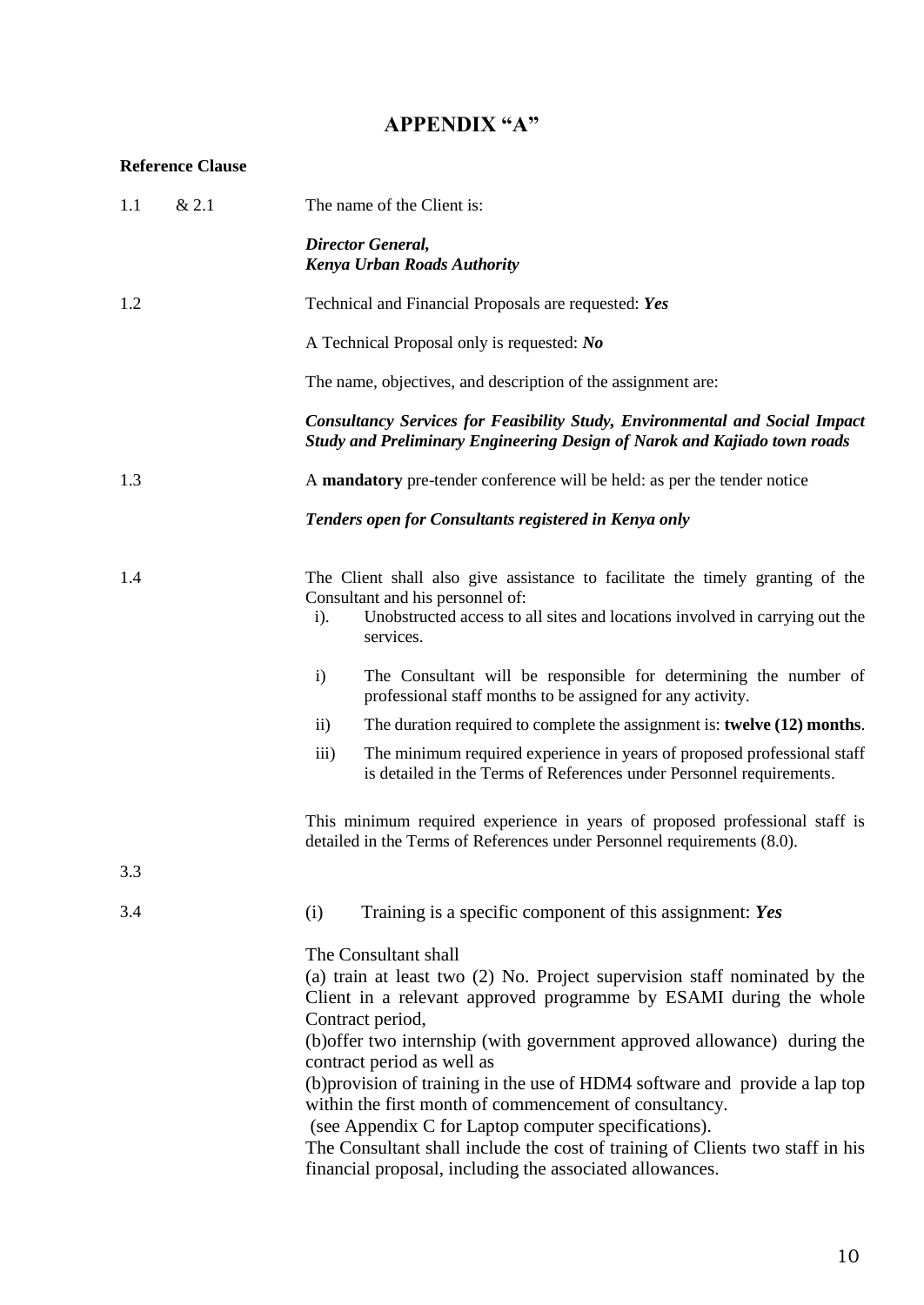<span id="page-12-0"></span>

| 3.7 | Taxes:                                                                                                                                                                                                                                     |
|-----|--------------------------------------------------------------------------------------------------------------------------------------------------------------------------------------------------------------------------------------------|
|     | The Consultant shall be liable to pay all taxes, duties and levies including<br>VAT in accordance with the laws of Kenya and the Client shall not<br>reimburse any amount paid in this context.                                            |
| 4.2 | Consultants MUST submit $1 (One)$ original and $2 (Two)$ additional copies of<br>each proposal.                                                                                                                                            |
| 4.3 | The proposal submission address is:<br><b>Director General</b><br><b>Kenya Urban Roads Authority</b><br>IKM PLACE, 5 <sup>th</sup> Ngong Avenue, Opposite Bishops Gate<br>P.O. Box 41727 - 00100, GPO, NAIROBI<br>Tel: 254 - 020 - 8013844 |
|     | The outer envelope shall also be clearly marked:                                                                                                                                                                                           |
|     | <b>Consultancy Services for Feasibility Study, Environmental and Social Impact</b><br>Study and Preliminary Engineering Design of Narok and Kajiado Town<br><b>Roads</b>                                                                   |
|     | <b>TENDER No.: KURA/DEV/HQ/173/2018-2019</b>                                                                                                                                                                                               |
| 4.4 | Proposals should be submitted not later than the following date and time:                                                                                                                                                                  |
|     | The date and time indicated in the Tender Notice or any subsequent<br><b>Addenda</b>                                                                                                                                                       |
| 5.1 | The address to send information to the Client is:<br><b>Director General</b><br><b>Kenya Urban Roads Authority</b><br><b>IKM PLACE, Bishops Road,</b><br>P.O. Box 41727 - 00100, GPO, NAIROBI<br>Tel: 254 - 020 - 8013844                  |
| 5.3 | The minimum Technical Score required to pass is 75%. Any bidder scoring less<br>than 75% shall be disqualified. Any bidder not providing any of the required<br>documents shall be disqualified.                                           |
| 5.9 | Alternative formulae for determining the financial scores is the following: None                                                                                                                                                           |
|     | Weightings: $T = 0.8$<br>$F = 0.2$ (T-Technical F-Financial)<br>Selection Criteria shall be Quality and Cost Based (QCB).                                                                                                                  |
| 7.2 | Commencement of Assignment: Fourteen days after order to commence                                                                                                                                                                          |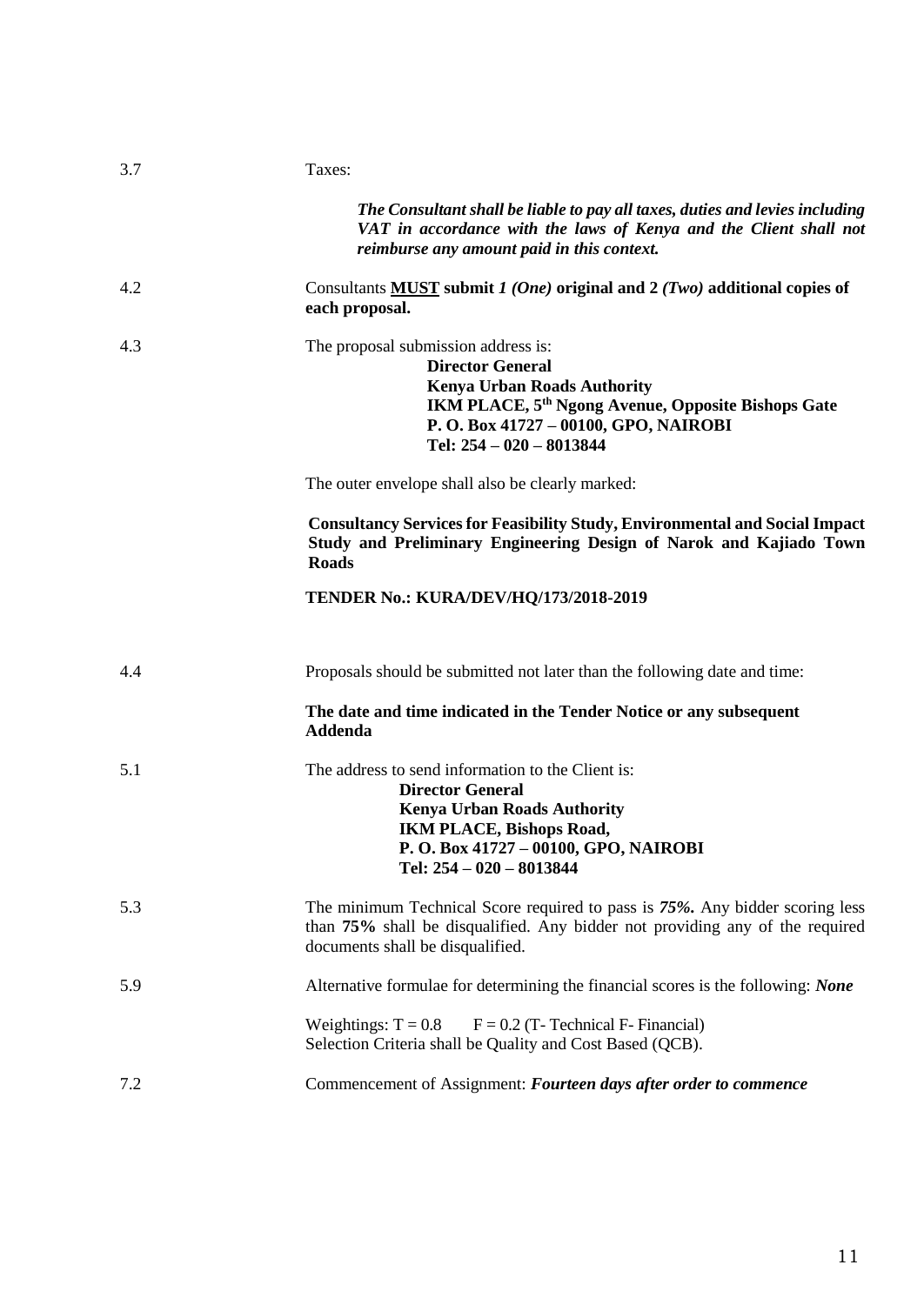## **APPENDIX "B"**

# **EVALUATION GRID**

## **METHODOLOGY AND ORGANISATION**

| Firm's experience and organization                  |    |
|-----------------------------------------------------|----|
| Comments on Terms of Reference                      | 10 |
| Methodology, Activity Schedule and Work plan        | 30 |
| <b>Total score for Methodology and Organization</b> | 50 |
| <b>KEY PERSONNEL</b>                                |    |

| 1. Project Director / Team Leader    |    |
|--------------------------------------|----|
| 2. Transport Economist               | 9  |
| 3. Urban Highway Design Engineer     | 9  |
| 4. Environmental Specialist          |    |
| 5. Socio-Economic Specialist         |    |
| 6. Materials / Geotechnical Engineer | 4  |
| 7. Engineering Surveyor              | 4  |
| 8. Structural / Drainage Engineer    |    |
| <b>Total Score for Key Personnel</b> | 50 |

*The weightings for scoring the Key Personnel shall be based on Qualification and Skills (25%), General professional experience (25%) and Specific professional experience (50%)*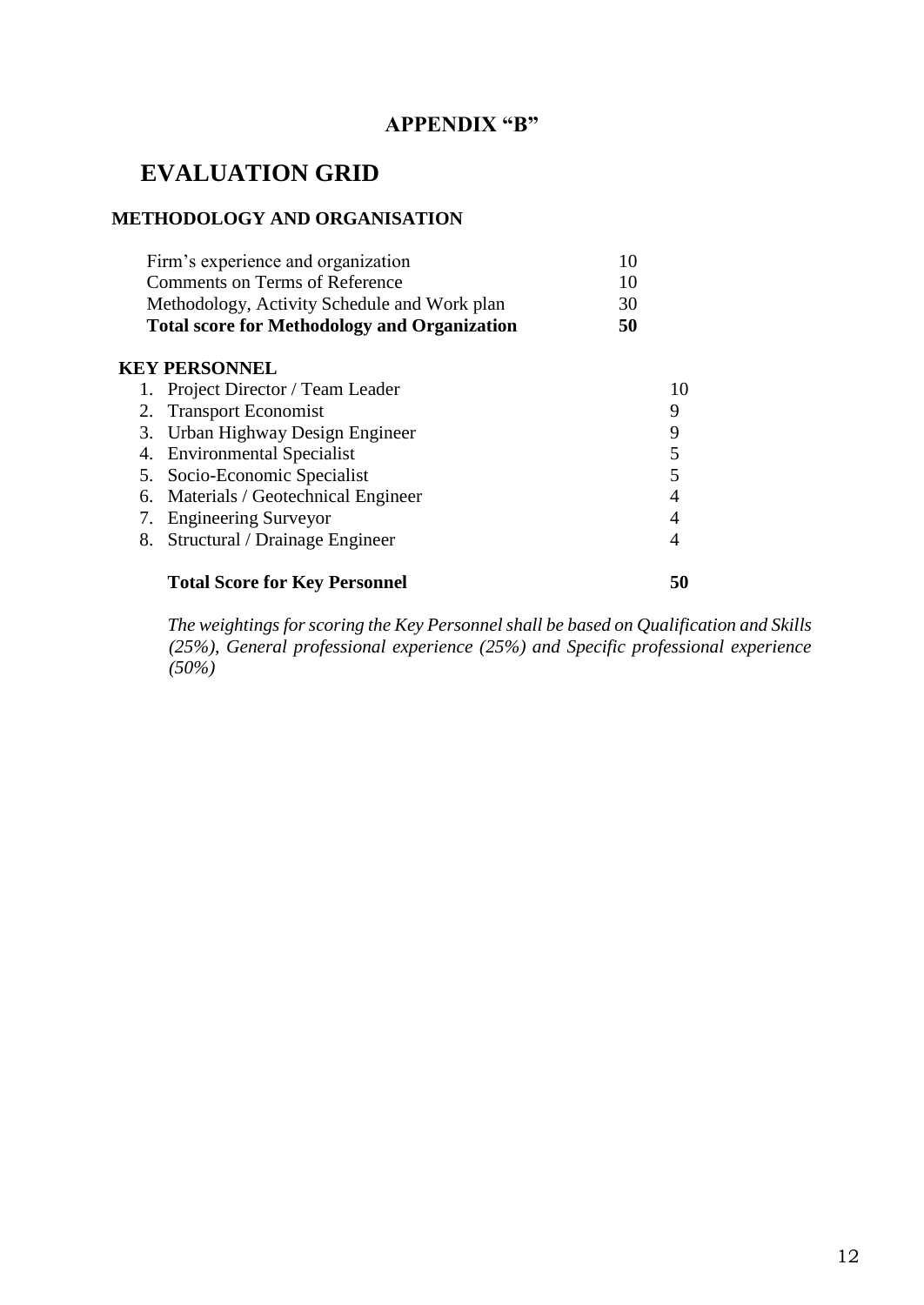## <span id="page-14-0"></span>**SECTION C: TECHNICAL PROPOSAL – STANDARD FORMS**

These forms shall include;

- i. Technical Proposal Submission Form.
- ii. Firm's Current Workload.
- iii. Firm's References.
- iv. Comments and Suggestions of Consultants on the Terms of Reference and on Data, Services and Facilities to be provided by the Client.
- v. Description of the Methodology and Work Plan for Performing the Assignment.
- vi. Team Composition and Task Assignments.
- vii. Format of Curriculum Vitae (CV) for Proposed Professional Staff.
- viii. Time Schedule for Professional Personnel.
	- ix. Activity (Work) Schedule.
	- x. Confidential Business Questionnaire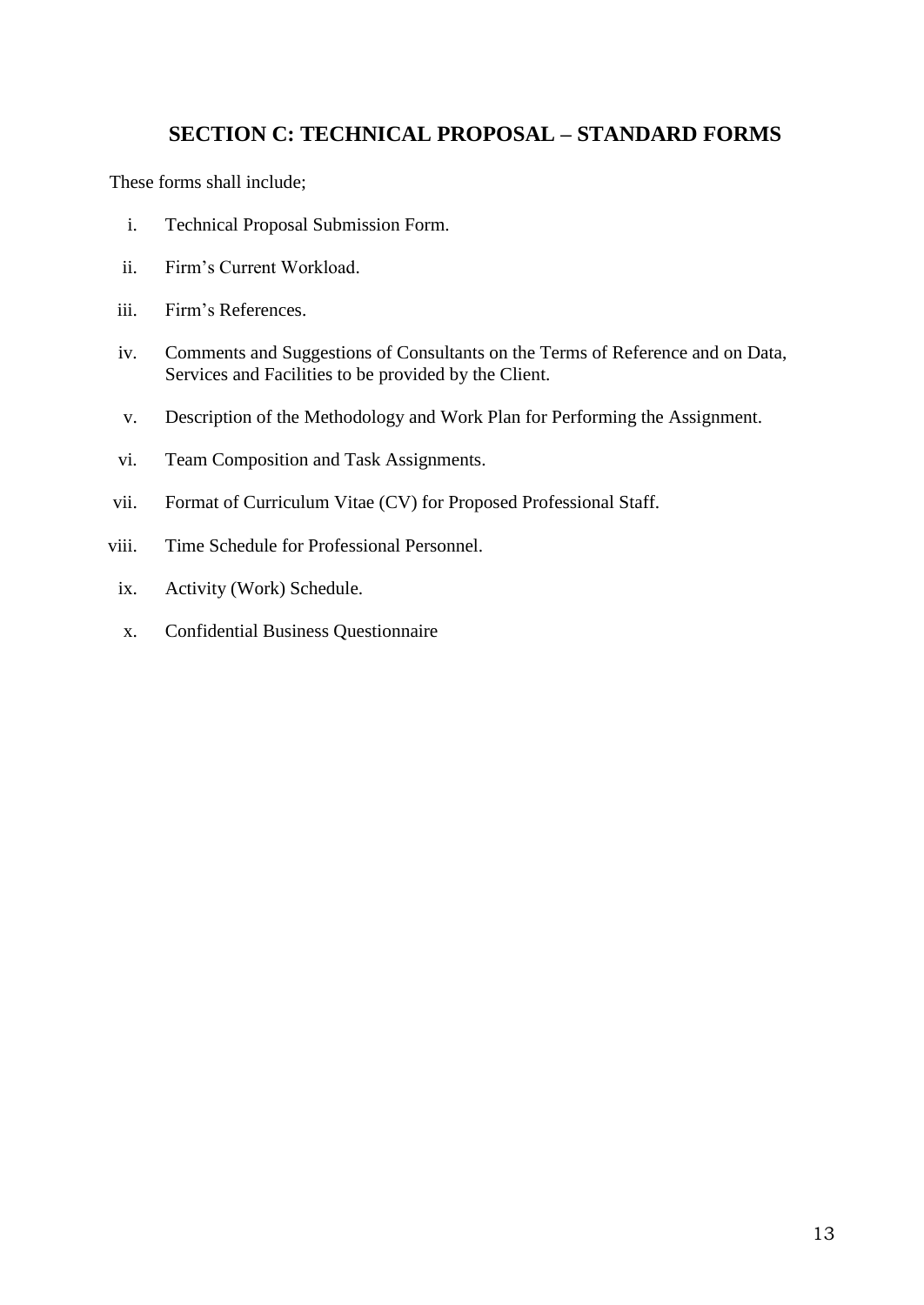## **(i). TECHNICAL PROPOSAL SUBMISSION FORM**

[\_\_\_\_\_\_\_\_\_\_\_\_\_\_\_ *Date*]

To:  $[Name \ and \ address \ of \ Client]$ 

Ladies/Gentlemen:

We, the undersigned, offer to provide the consulting services for \_\_\_\_\_\_\_\_\_\_\_\_\_\_

[*Title of consulting services*] in accordance with your Request for Proposal dated \_\_\_\_\_\_\_\_\_\_\_\_\_\_\_\_\_\_\_\_\_\_[*Date*] and our Proposal. We are hereby submitting our Proposal, which includes this Technical Proposal, [and a Financial Proposal sealed under a separate envelope-*where applicable*].

We understand you are not bound to accept any Proposal you receive.

We remain,

Yours sincerely,

*\_\_\_\_\_\_\_\_\_\_\_\_\_\_\_\_\_\_\_\_\_\_\_\_\_\_\_\_\_\_\_[Authorized Signature]:*

*\_\_\_\_\_\_\_\_\_\_\_\_\_\_\_\_\_\_\_\_\_\_\_\_\_\_\_\_\_\_\_\_[Name and Title of Signatory] \_\_\_\_\_\_\_\_\_\_\_\_\_\_\_\_\_\_\_\_\_\_\_\_\_\_\_\_\_\_\_\_\_[Name of Firm] \_\_\_\_\_\_\_\_\_\_\_\_\_\_\_\_\_\_\_\_\_\_\_\_\_\_\_\_\_\_\_\_\_[Address:]*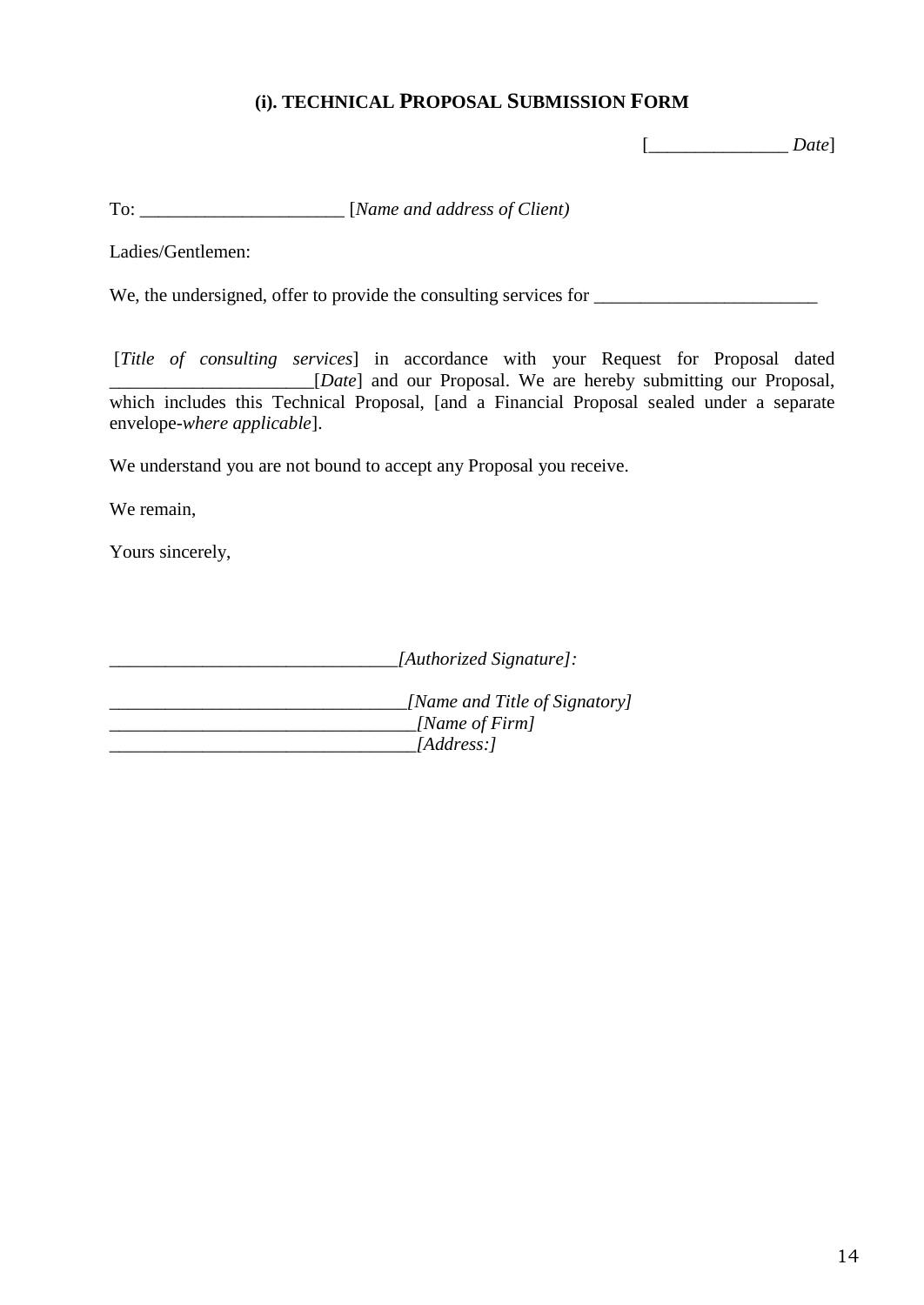## **(ii). FIRM'S CURRENT WORKLOAD**

Using the format below, provide information on each assignment for which your firm either individually as a corporate entity or in association, is legally contracted to carry out.

| <b>Assignment Name: Country</b>                          |  |
|----------------------------------------------------------|--|
|                                                          |  |
|                                                          |  |
| Location within Country: Professional Staff provided     |  |
| by Your Firm/Entity(profiles):                           |  |
|                                                          |  |
|                                                          |  |
| Name of Client: No. of Staff:                            |  |
|                                                          |  |
|                                                          |  |
| Address:                                                 |  |
| No of Staff-Months; Duration of                          |  |
|                                                          |  |
| Assignment:                                              |  |
| Start Date (Month/Year): Expected date of Completion     |  |
| Date Approx. Value of Services                           |  |
| (Month/Year): (Kshs)                                     |  |
|                                                          |  |
| Name of Associated Consultants. If any:                  |  |
| No of Months of Professional                             |  |
| Staff provided by Associated Consultants:                |  |
| Name of Senior Staff (Project Director/Coordinator, Team |  |
| Leader)                                                  |  |
| Involved and Functions Performed:                        |  |
|                                                          |  |
| Narrative Description of project:                        |  |
|                                                          |  |
|                                                          |  |
| Description of Actual Services Provided by Your          |  |
|                                                          |  |
| Staff:                                                   |  |
|                                                          |  |

Firm's Name: \_\_\_\_\_\_\_\_\_\_\_\_\_\_\_\_\_\_\_\_\_\_\_\_\_\_\_\_\_\_\_\_\_\_\_

Name and Title of Signatory;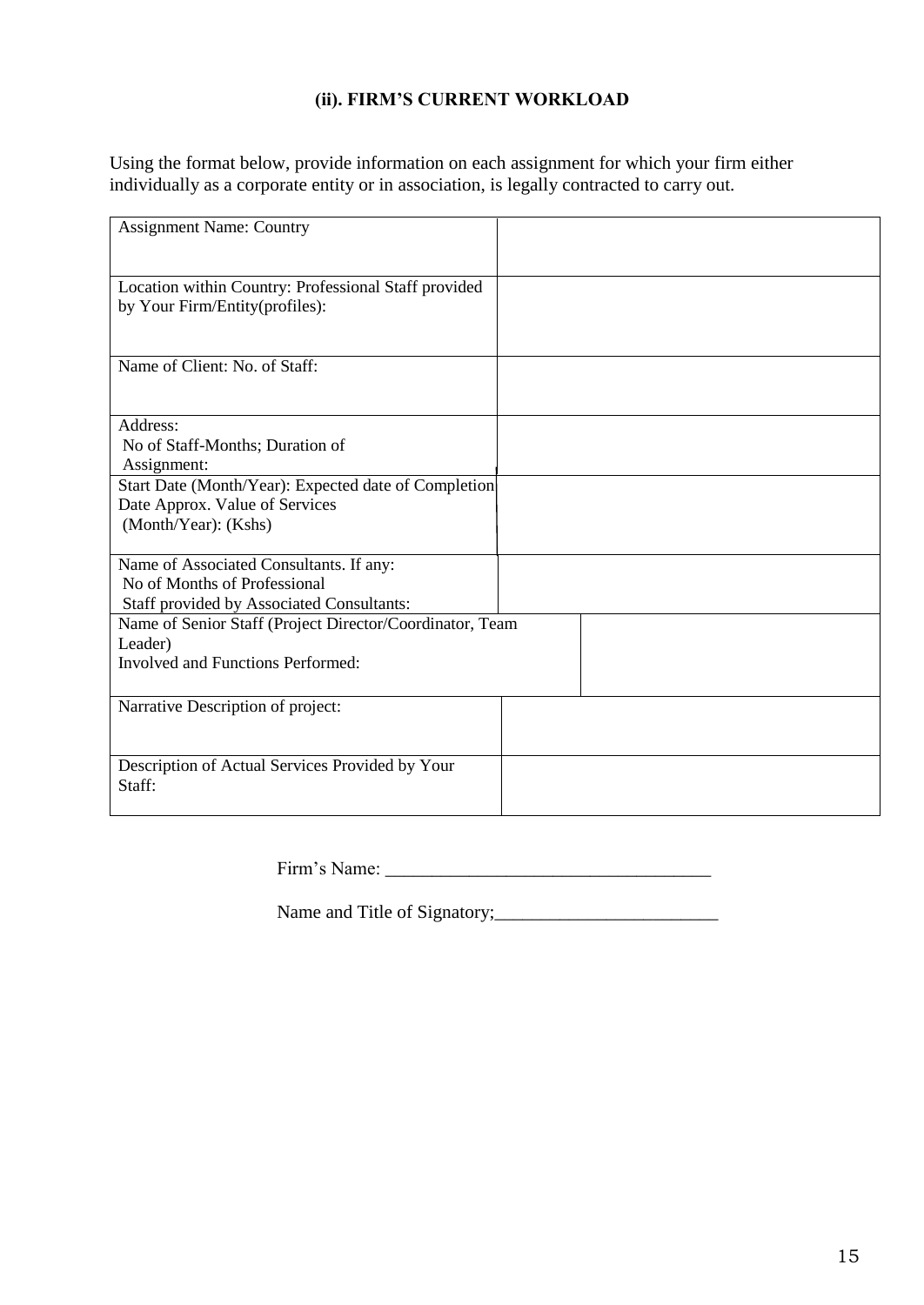## **(iii). FIRM'S REFERENCES**

#### **Relevant Services Carried Out in the Last Five Years That Best Illustrate Qualifications**

Using the format below, provide information on each assignment for which your firm either individually as a corporate entity or in association, was legally contracted (include attachments of letters from Client awarding the contract and confirming successful completion of projects).

| <b>Assignment Name:</b>                                                                            |  |
|----------------------------------------------------------------------------------------------------|--|
|                                                                                                    |  |
| Location within Country: Professional Staff provided by Your                                       |  |
| Firm/Entity(profiles):                                                                             |  |
| Name of Client: No. of Staff:                                                                      |  |
|                                                                                                    |  |
| Address:                                                                                           |  |
| No. of Staff-Months; Duration of<br>Assignment:                                                    |  |
| Start Date (Month/Year): Completion Date Approx. Value of Services (Kshs)                          |  |
| (Month/Year):                                                                                      |  |
| Name of Associated Consultants. If any:                                                            |  |
| No. of Months of Professional<br>Staff provided by Associated Consultants:                         |  |
| Name of Senior Staff (Project Director/Coordinator, Team Leader) Involved and Functions Performed: |  |
|                                                                                                    |  |
| Narrative Description of project:                                                                  |  |
|                                                                                                    |  |
| Description of Actual Services Provided by Your Staff:                                             |  |
|                                                                                                    |  |
|                                                                                                    |  |
|                                                                                                    |  |
|                                                                                                    |  |
|                                                                                                    |  |
| * Attach Correspondences                                                                           |  |

Firm's Name: \_\_\_\_\_\_\_\_\_\_\_\_\_\_\_\_\_\_\_\_\_\_\_\_\_\_\_\_\_\_\_\_\_\_\_

Name and title of signatory;\_\_\_\_\_\_\_\_\_\_\_\_\_\_\_\_\_\_\_\_\_\_\_\_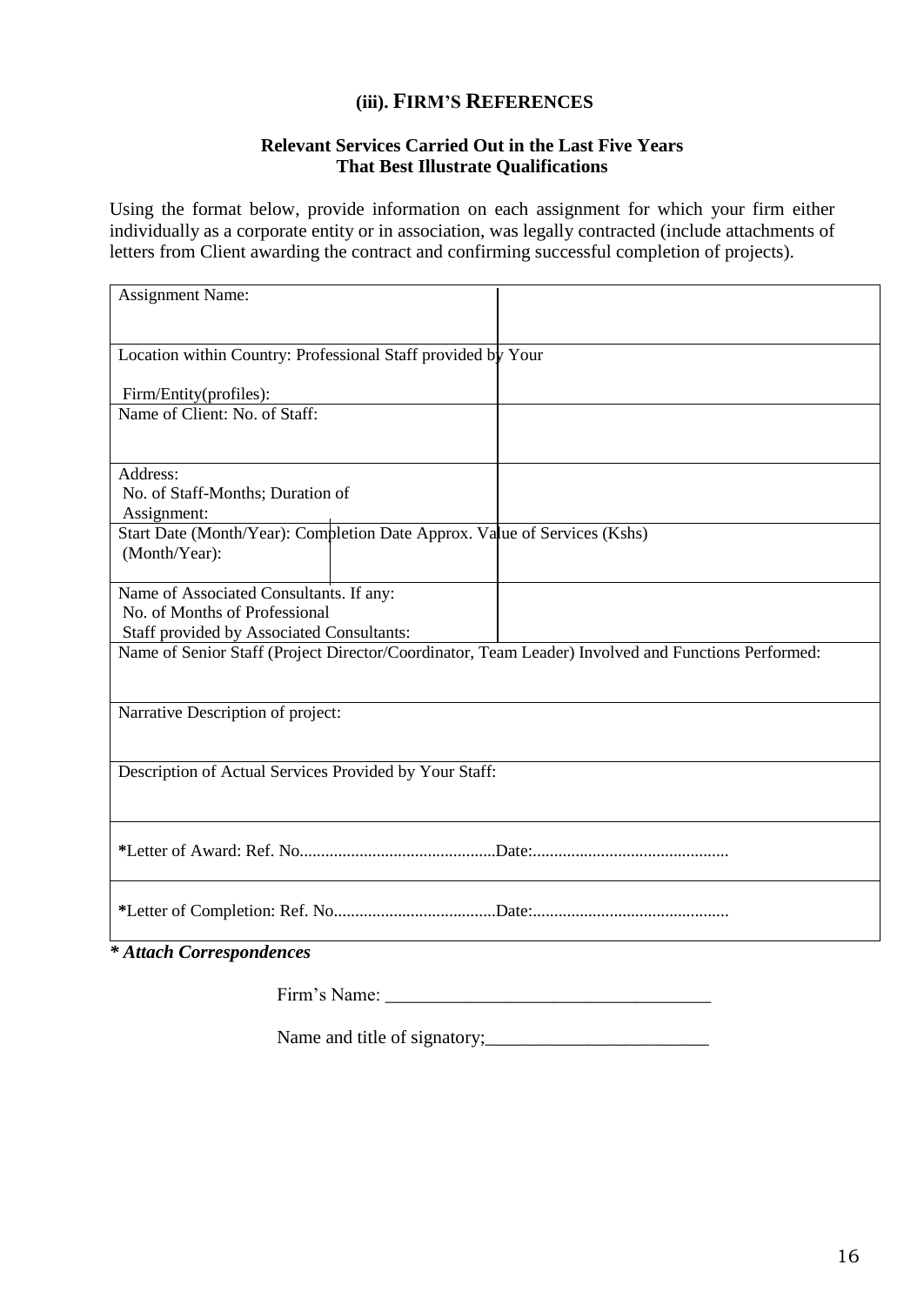## **(iv) COMMENTS AND SUGGESTIONS OF CONSULTANT ON THE TERMS OF REFERENCE AND ON DATA, SERVICES AND FACILITIES TO BE PROVIDED BY THE CLIENT**

On the Terms of Reference:

- 1.
- 2.
- 3.
- 4.
- 
- 5.

On the data, services and facilities to be provided by the Client:

- 1.
- 2.
- 
- 3.
- 4.
- 5.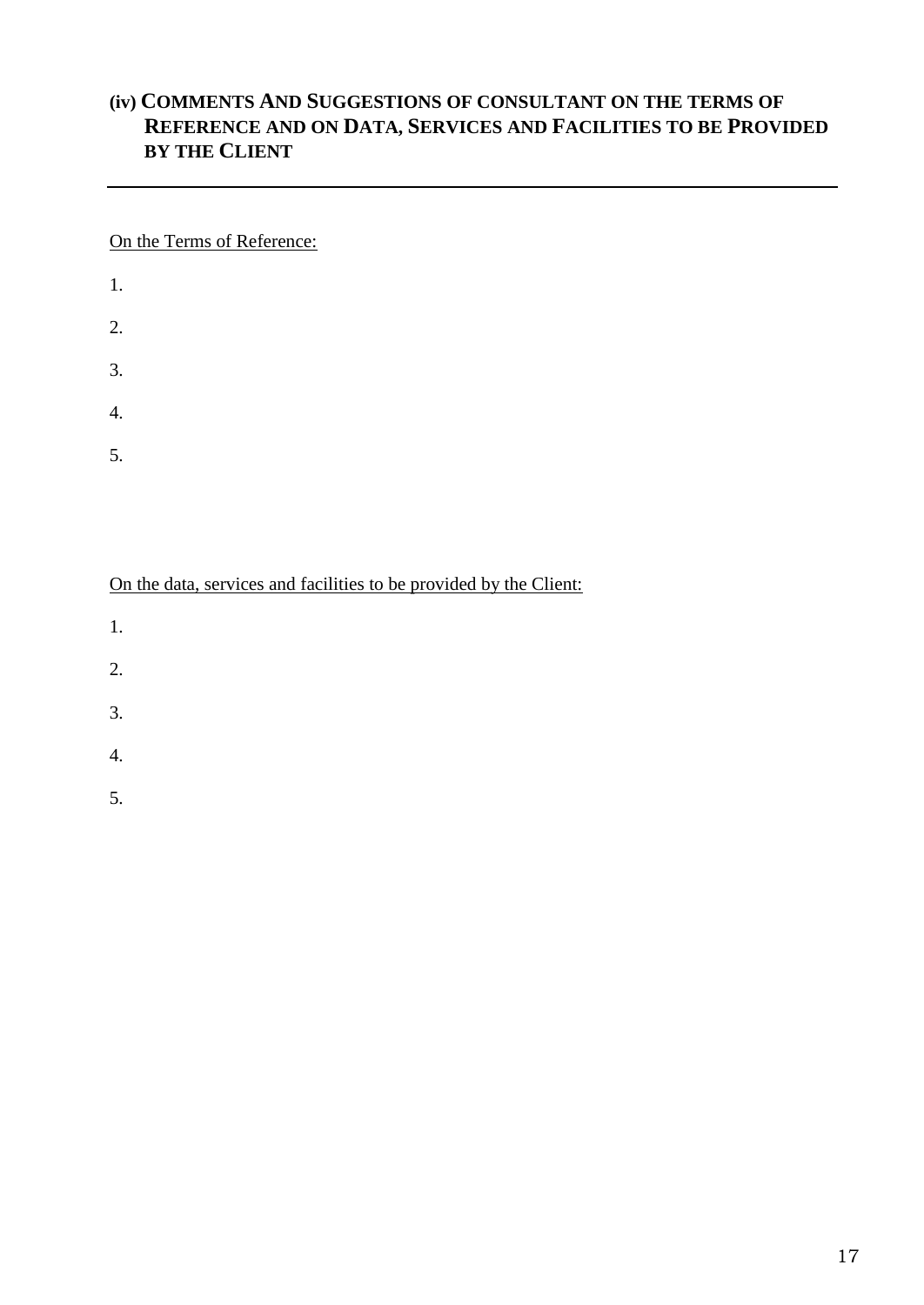# **(v) DESCRIPTION OF THE METHODOLOGY AND WORK PLAN FOR PERFORMING THE ASSIGNMENT**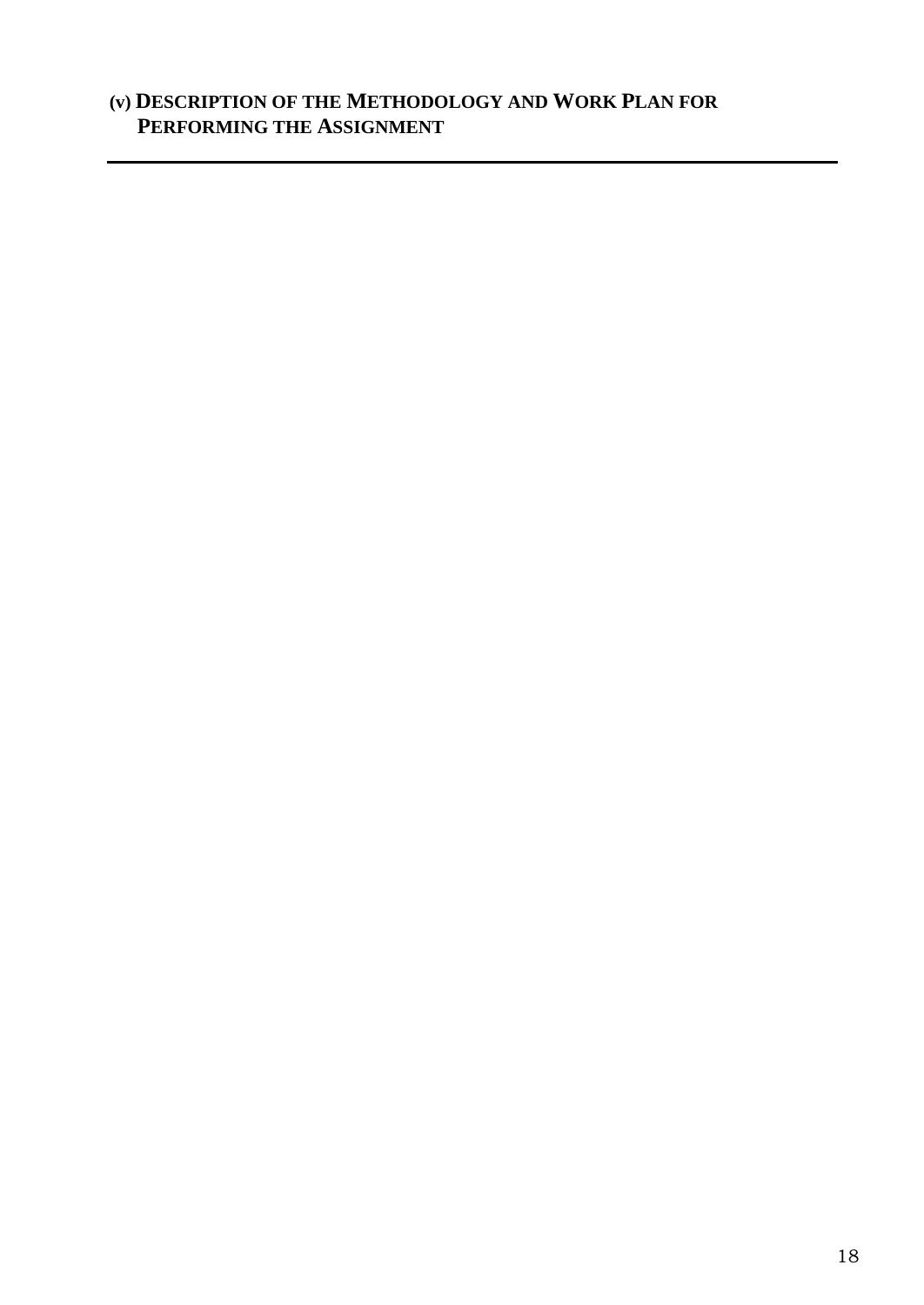# **(vi) TEAM COMPOSITION AND TASK ASSIGNMENTS**

## **1. Technical Staff**

| <b>Name</b> | <b>Position</b> | <b>Task</b> |
|-------------|-----------------|-------------|
|             |                 |             |
|             |                 |             |
|             |                 |             |
|             |                 |             |
|             |                 |             |
|             |                 |             |
|             |                 |             |
|             |                 |             |

## **2. Support Staff**

| <b>Name</b> | <b>Position</b> | <b>Task</b> |
|-------------|-----------------|-------------|
|             |                 |             |
|             |                 |             |
|             |                 |             |
|             |                 |             |
|             |                 |             |
|             |                 |             |
|             |                 |             |
|             |                 |             |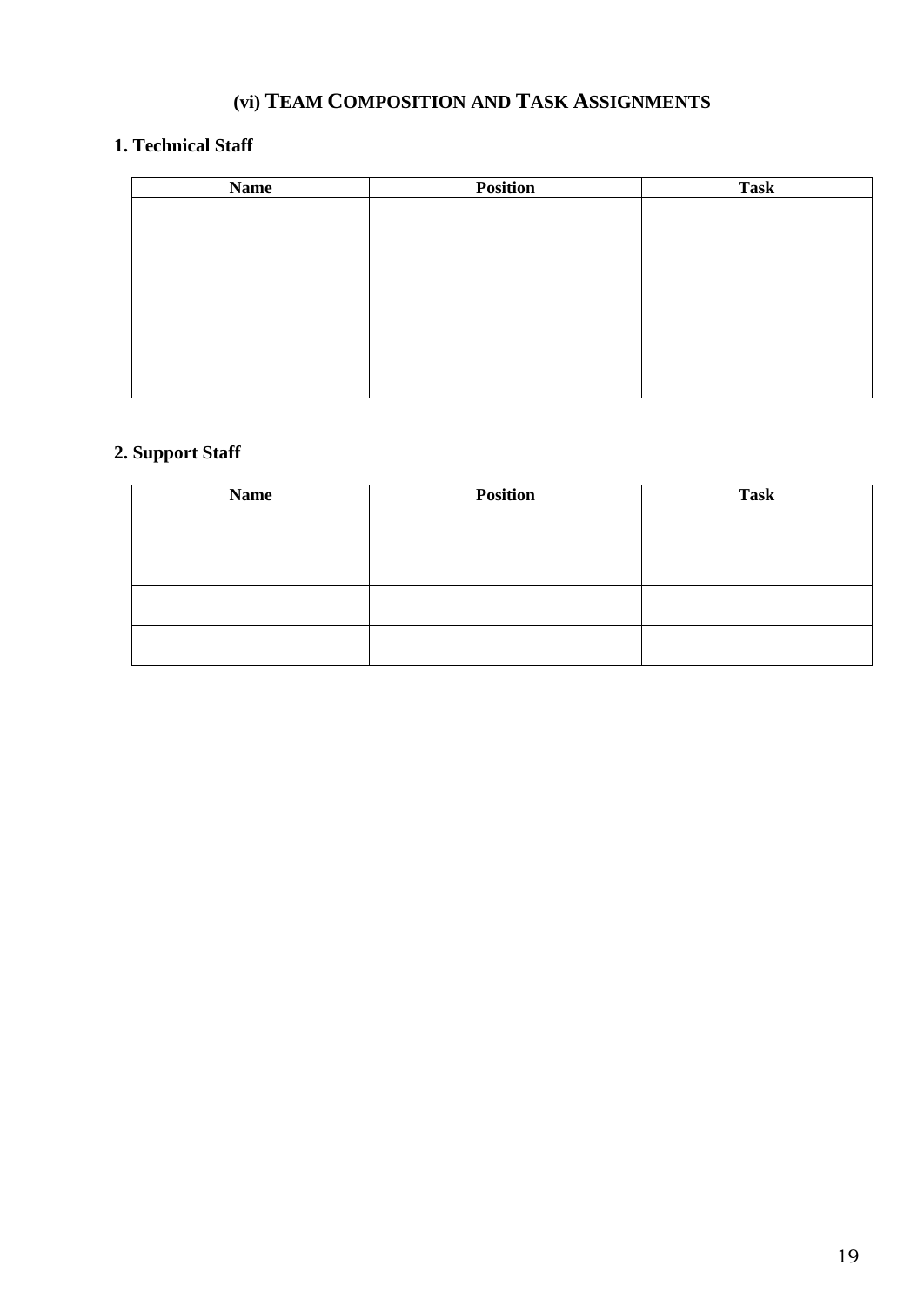## **(vii). FORMAT OF CURRICULUM VITAE (CV) FOR PROPOSED PROFESSIONAL STAFF**

| Name of Staff: |  |
|----------------|--|
|                |  |
|                |  |
|                |  |
|                |  |
|                |  |

## **Key Qualifications:**

*[Give an outline of staff member's experience and training most pertinent to tasks on assignment. Describe degree of responsibility held by staff member on relevant previous assignments and give dates and locations].*

#### **Education:**

*[Summarize college/university and other specialized education of staff member, giving names of schools, dates attended and degree[s] obtained.]*

#### **Employment Record:**

*[Starting with present position, list in reverse order every employment held. List all positions held by staff member since graduation, giving dates, names of employing organizations, titles of positions held, and locations of assignments.]*

#### **Certification:**

I, the undersigned, certify that these data correctly describe me, my qualifications, and my experience.

 $\Box$  Date:

*\_\_\_\_\_\_\_\_\_\_\_\_\_\_\_\_\_\_\_\_\_\_\_\_\_\_\_\_\_\_\_\_\_\_\_\_\_\_\_\_\_\_\_\_\_\_\_\_\_\_\_\_\_\_\_\_\_\_\_\_\_\_\_\_\_\_\_ Date;\_\_\_\_\_\_\_\_\_\_\_\_\_\_*

[*Signature of authorized representative of the firm*]

#### Full name of staff member: \_\_\_\_\_\_\_\_\_\_\_\_\_\_\_\_\_\_\_\_\_\_\_\_\_\_\_\_\_\_\_\_\_\_\_\_\_\_\_\_\_\_\_\_\_\_\_

Full name of authorized representative: \_\_\_\_\_\_\_\_\_\_\_\_\_\_\_\_\_\_\_\_\_\_\_\_\_\_\_\_\_\_\_\_\_\_\_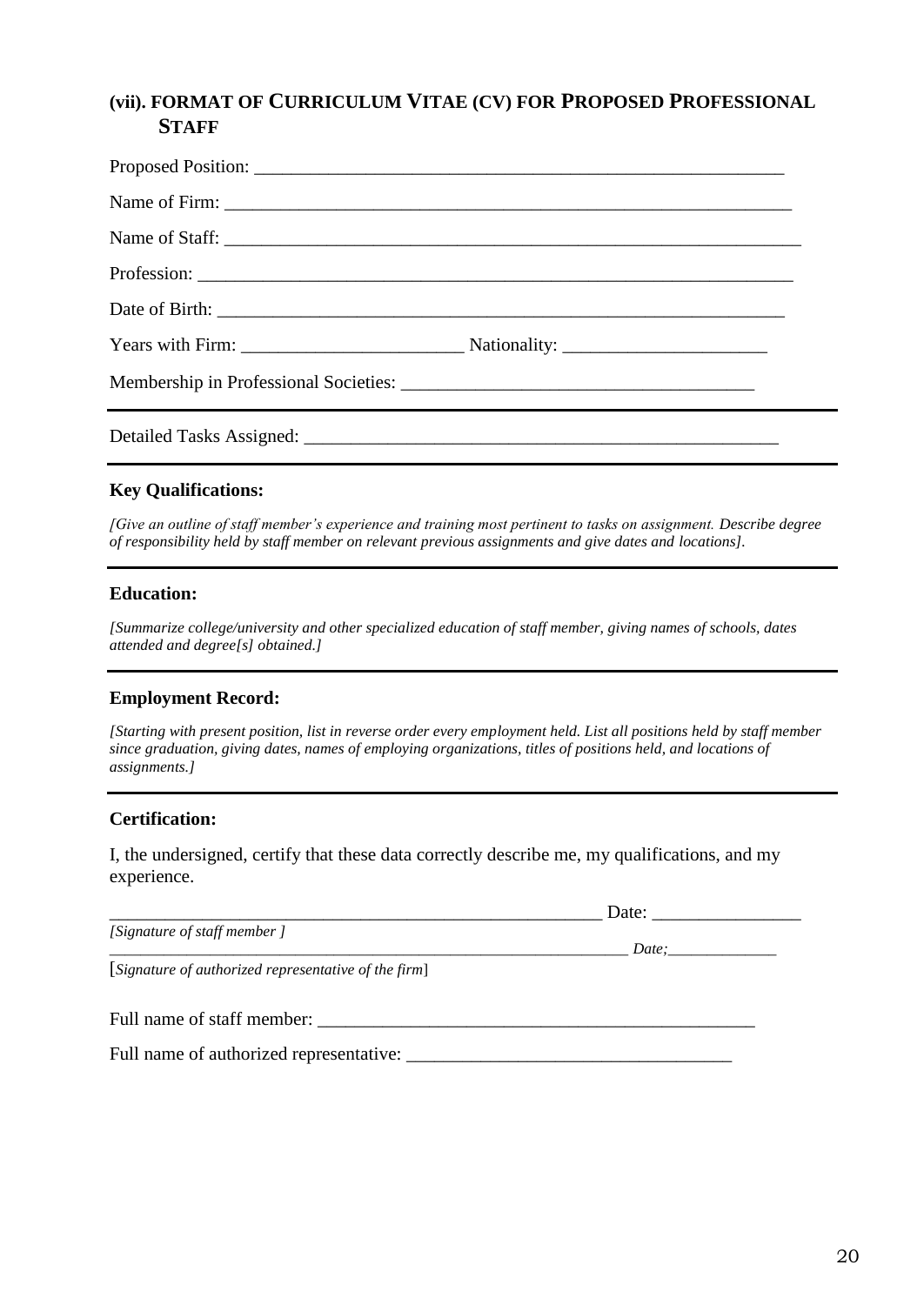## **(viii). TIME SCHEDULE FOR PROFESSIONAL PERSONNEL**

| Name | Position | Reports Due/<br>Activities | 2 | 3 | $\overline{4}$ | 5 | 6 | Number of<br>months |
|------|----------|----------------------------|---|---|----------------|---|---|---------------------|
|      |          |                            |   |   |                |   |   |                     |
|      |          |                            |   |   |                |   |   |                     |
|      |          |                            |   |   |                |   |   |                     |
|      |          |                            |   |   |                |   |   |                     |
|      |          |                            |   |   |                |   |   |                     |
|      |          |                            |   |   |                |   |   |                     |

Mo (in the Form of a Bar Chart)

Reports Due: \_\_\_\_\_\_\_\_\_\_

Activities Duration: \_\_\_\_\_\_\_\_\_

Signature:\_\_\_\_\_\_\_\_\_\_\_\_\_\_\_\_\_\_\_\_\_\_\_\_ (Authorized representative)

Full Name:

Title:\_\_\_\_\_\_\_\_\_\_\_\_\_\_\_\_\_\_\_\_\_\_\_\_\_\_\_\_\_\_

Address:\_\_\_\_\_\_\_\_\_\_\_\_\_\_\_\_\_\_\_\_\_\_\_\_\_\_\_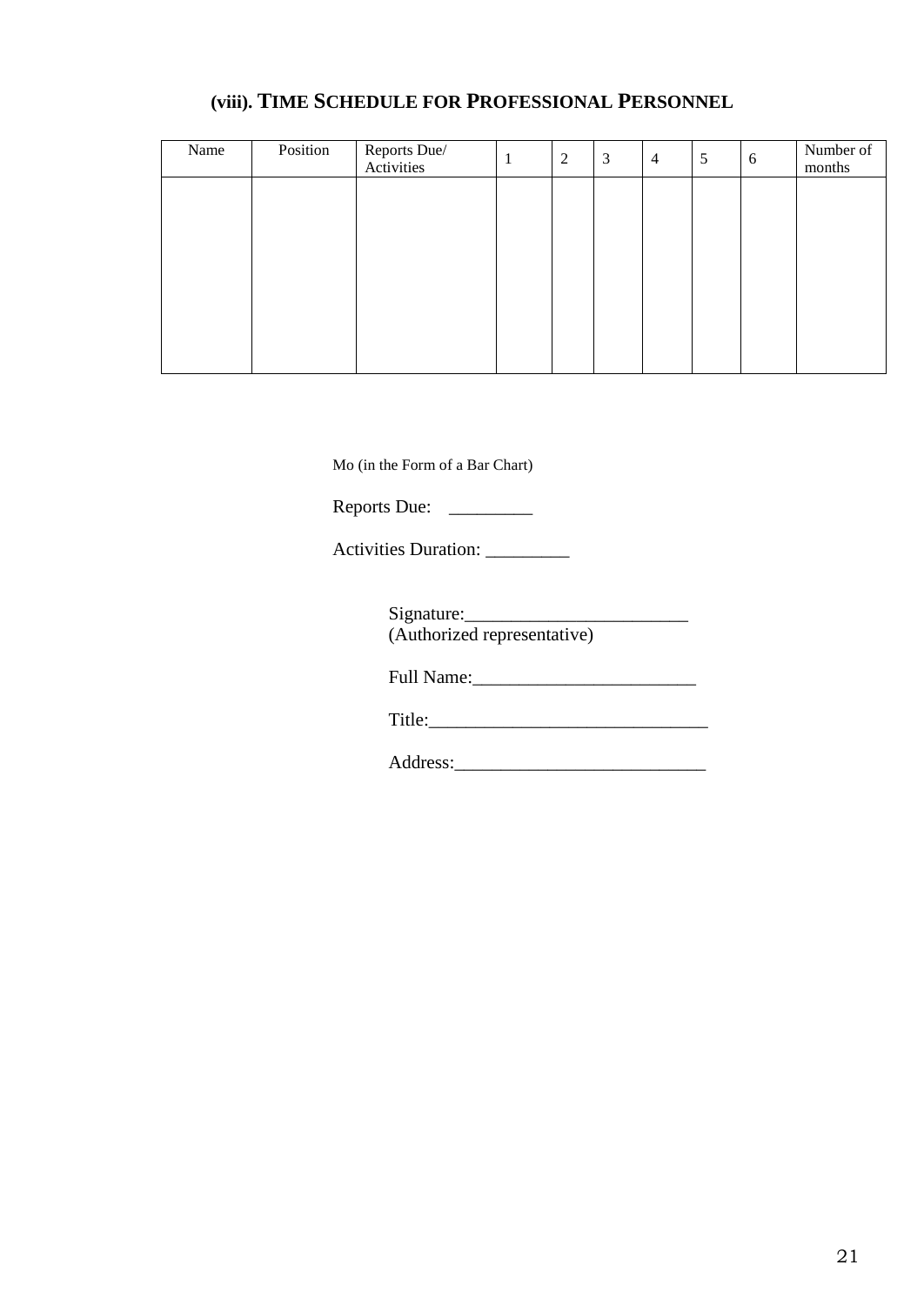# **(ix). ACTIVITY (WORK) SCHEDULE**

## **(a). Field Investigation and Study Items**

|                    | M1 | M2 | M <sub>3</sub> | M <sub>4</sub> | M <sub>5</sub> | M6 |
|--------------------|----|----|----------------|----------------|----------------|----|
| Activity<br>(Work) |    |    |                |                |                |    |
|                    |    |    |                |                |                |    |
|                    |    |    |                |                |                |    |
|                    |    |    |                |                |                |    |
|                    |    |    |                |                |                |    |

*[M1, M2, M3, M4 are months from the start to end of the assignment)*

## **(b). Completion and Submission of Reports**

| <b>Reports</b>                                                 | Date |
|----------------------------------------------------------------|------|
| Inception Report                                               |      |
| Preliminary Feasibility Reports including Preliminary Designs. |      |
| Draft Feasibility Reports including Preliminary Designs.       |      |
| Final Feasibility Reports including Preliminary Designs        |      |
| <b>Progress Reports</b>                                        |      |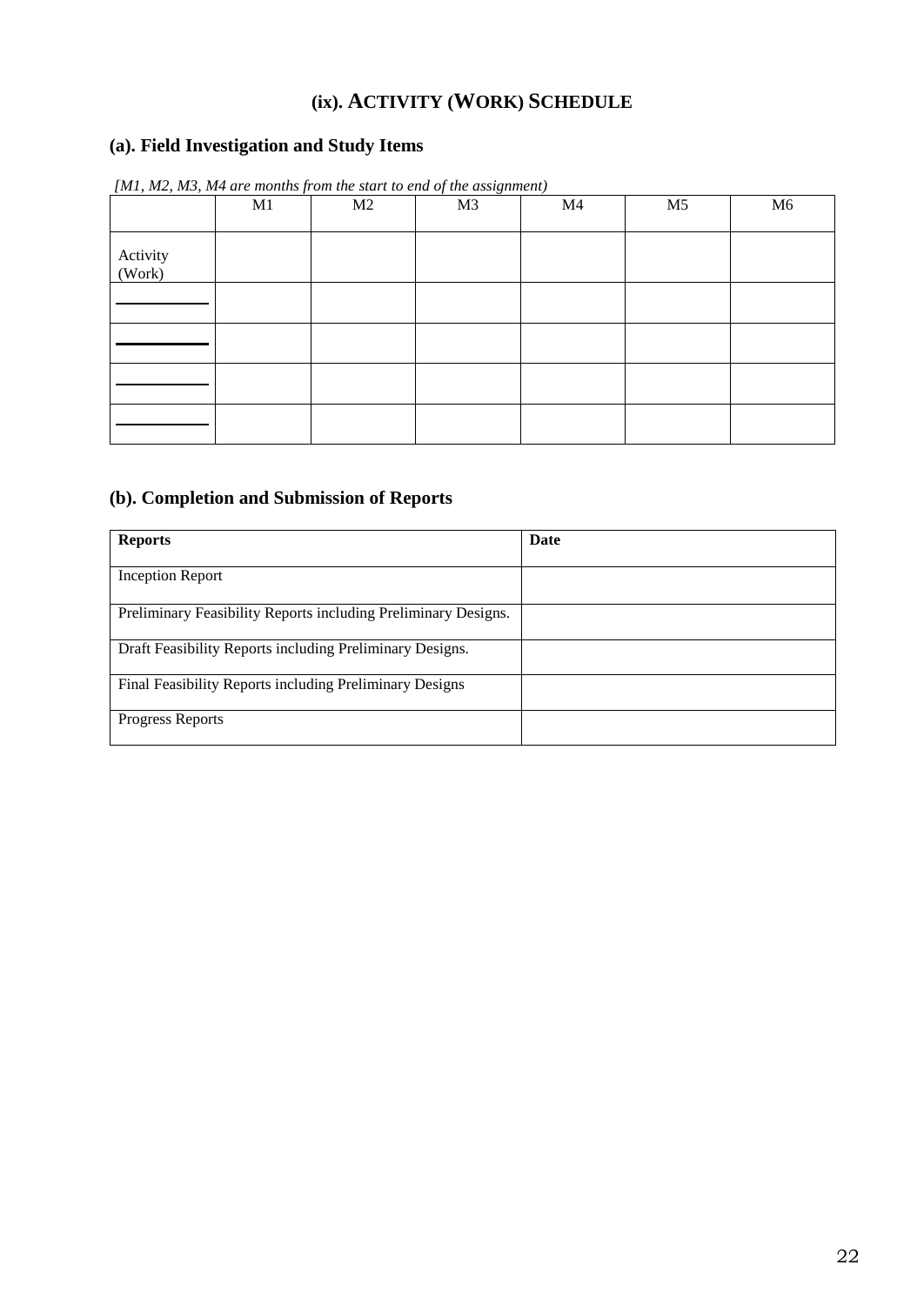## (x). CONFIDENTIAL BUSINESS QUESTIONNAIRE

You are required to give the particulars indicated in Part 1 and either Part 2 (a). 2(b) or 2(c) whichever applies to your type of business.

You are advised that it is a serious offence to give false information on this Form.

## Part 1 - General:

| Location of business premises                                   |
|-----------------------------------------------------------------|
|                                                                 |
|                                                                 |
|                                                                 |
|                                                                 |
|                                                                 |
|                                                                 |
| Maximum value of business which you can handle at any one time: |
|                                                                 |
|                                                                 |
|                                                                 |
|                                                                 |

## Part 2(a) - Sole Proprietor: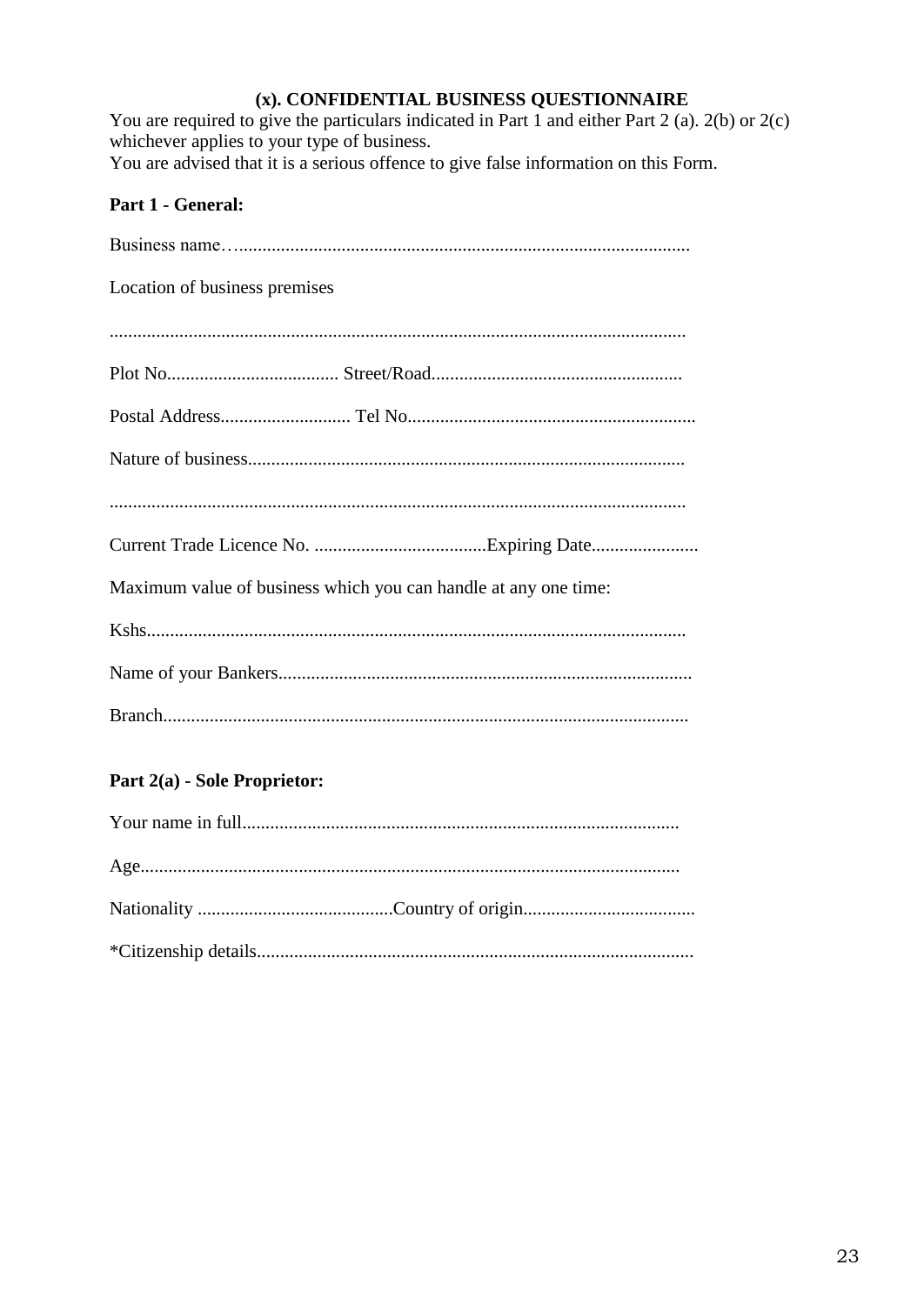## Part 2(b) - Partnership:

| Give details of partners as follows:                 |               |  |
|------------------------------------------------------|---------------|--|
| Name Nationality Citizenship Details*                | <b>Shares</b> |  |
|                                                      |               |  |
|                                                      |               |  |
|                                                      |               |  |
|                                                      |               |  |
|                                                      |               |  |
| Part 2(c) - Registered Company:                      |               |  |
|                                                      |               |  |
| State the nominal and issued capital of the company- |               |  |
|                                                      |               |  |
|                                                      |               |  |
| Give details of all directors as follows:            |               |  |
| Name Nationality Citizenship Details*                | Shares**      |  |
|                                                      |               |  |
|                                                      |               |  |
|                                                      |               |  |
|                                                      |               |  |

## Part  $2(d)$  - Interest in the Firm:

Is there any person / persons in the Kenya Urban Roads Authority who has interest in this firm?  $Yes/No***$ 

Date Signature of Authorized Representative

\* Attach Proof of Citizenship (Compulsory) \*\* Attach certified copy of current (within last 12 months) From CR12 \*\*\* Delete as necessary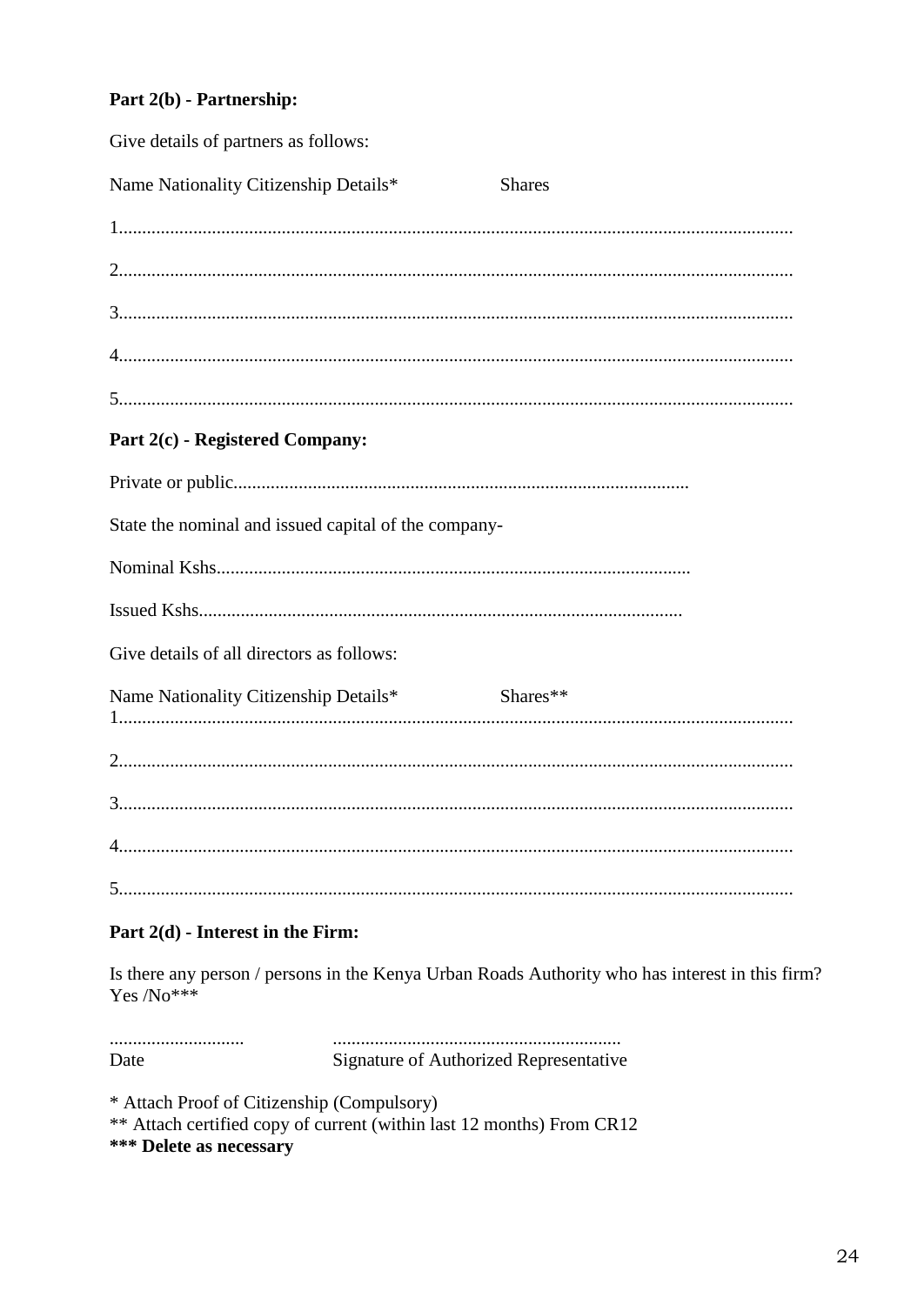## **SECTION D: FINANCIAL PROPOSAL – STANDARD FORMS**

<span id="page-26-0"></span>These forms shall include;

- i) Financial Proposal Submission Form.
- ii) Summary of Costs.
- iii) Breakdown of Price per Activity.
- iv) Breakdown of Remuneration per Activity.
- v) Reimbursable per Activity.
- vi) Miscellaneous Expenses.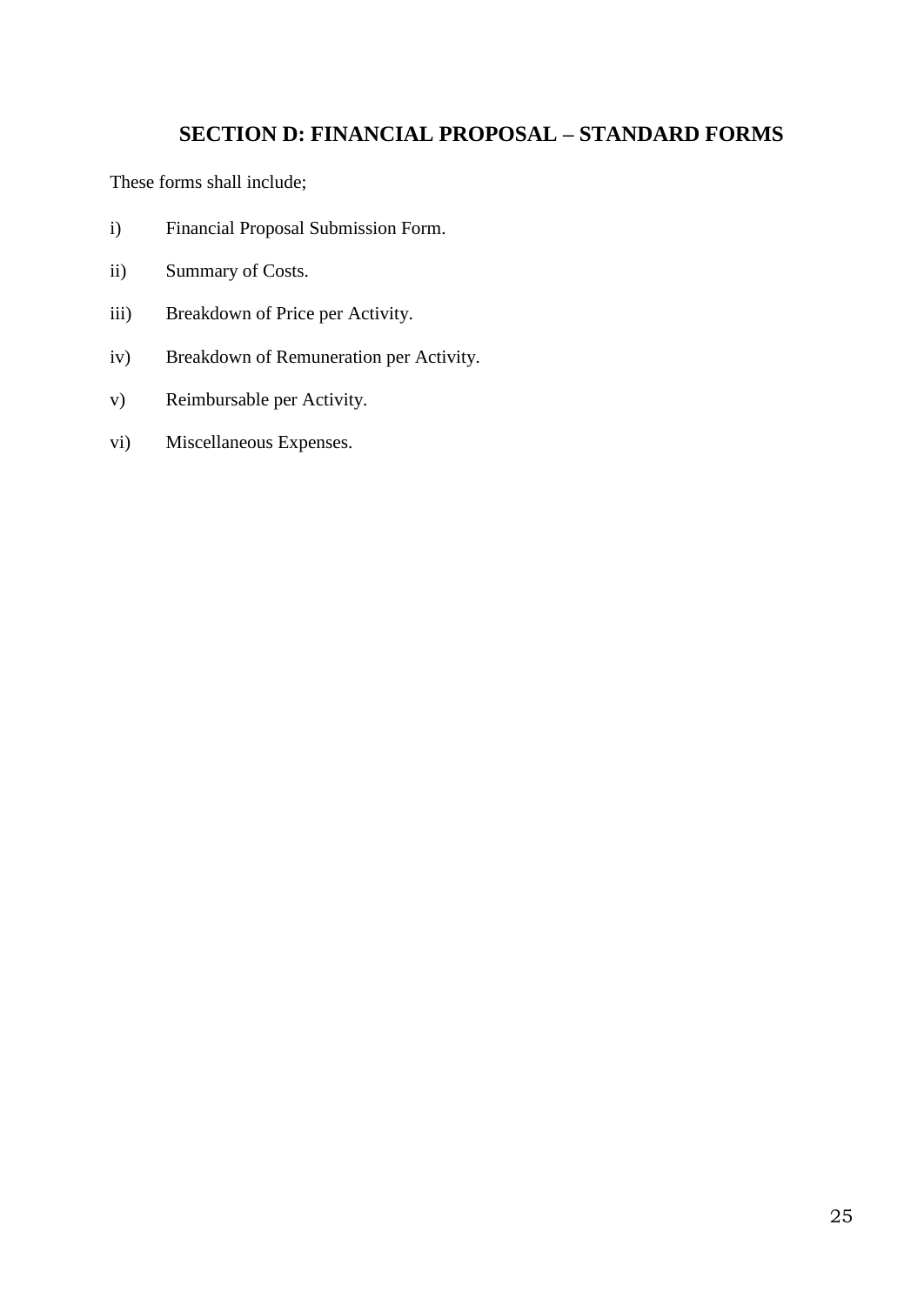# **(i) FINANCIAL PROPOSAL SUBMISSION FORMS**

|                   | $[$ Date $]$                                                                                                                                                                                                             |  |
|-------------------|--------------------------------------------------------------------------------------------------------------------------------------------------------------------------------------------------------------------------|--|
| To:               |                                                                                                                                                                                                                          |  |
|                   | [Name and address of Client]                                                                                                                                                                                             |  |
| Ladies/Gentlemen: |                                                                                                                                                                                                                          |  |
|                   | We, the undersigned, offer to provide the consulting services for                                                                                                                                                        |  |
|                   | [Title of consulting services] in accordance with your Request for Proposal dated<br>(Composed is for the sum of <i>Date]</i> and our Proposal. Our attached Financial Proposal is for the sum of<br>$\Delta$ [Amount in |  |
|                   | words and figures] inclusive of the taxes.                                                                                                                                                                               |  |
|                   | We understand you are not bound to accept any Proposal you receive.                                                                                                                                                      |  |
| We remain,        |                                                                                                                                                                                                                          |  |
| Yours sincerely,  |                                                                                                                                                                                                                          |  |
|                   | [Authorized Signature]                                                                                                                                                                                                   |  |
|                   | [Name and Title of Signatory]:                                                                                                                                                                                           |  |
|                   | [Name of Firm]                                                                                                                                                                                                           |  |
|                   | [Address]                                                                                                                                                                                                                |  |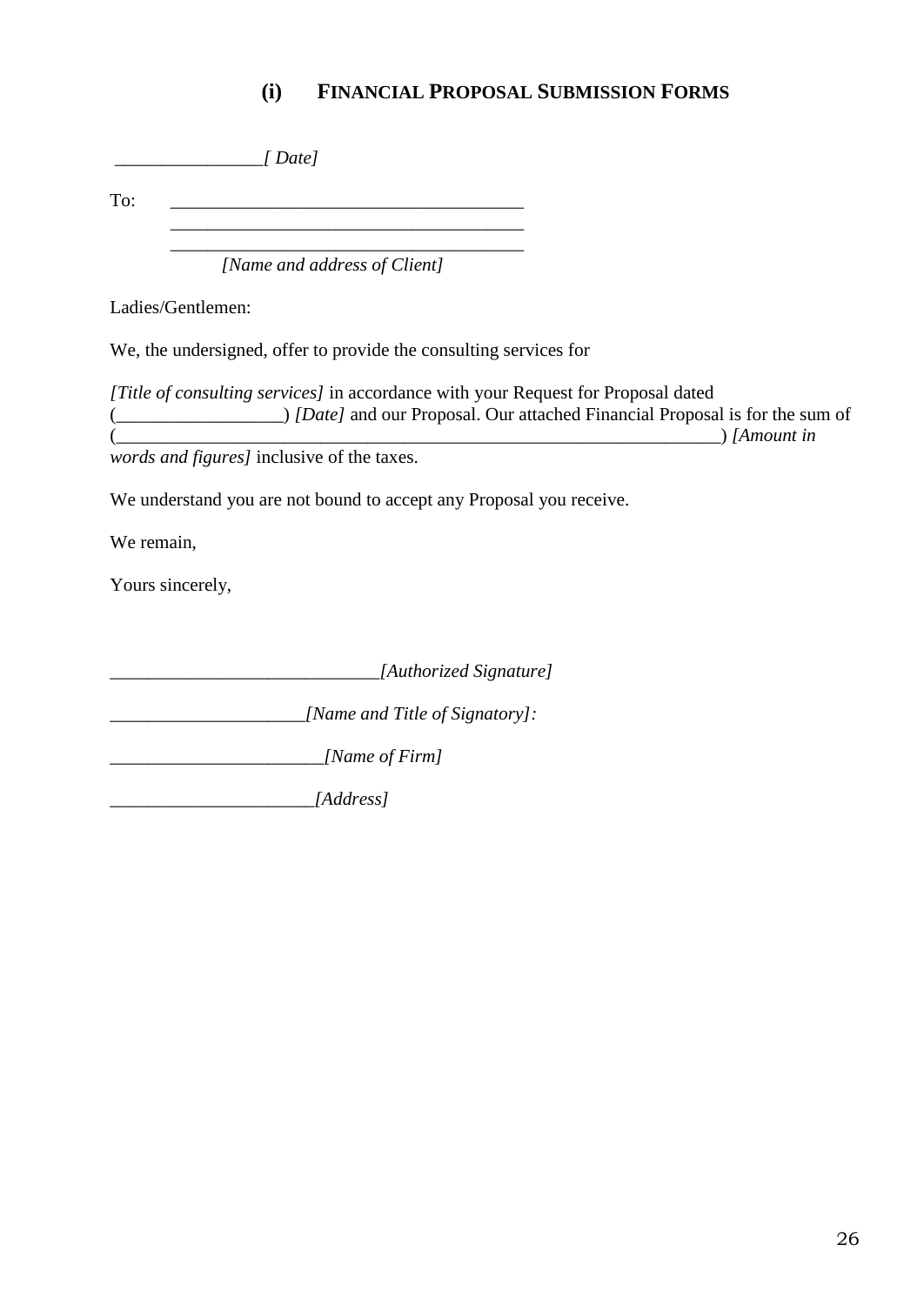## **(ii) SUMMARY OF COSTS**

| <u>.</u><br><b>Costs</b>                  | Currency(ies) | Amount(s) |
|-------------------------------------------|---------------|-----------|
| Subtotal                                  |               |           |
| Add 10% Contingency                       |               |           |
| Taxes                                     |               |           |
| <b>Total Amount of Financial Proposal</b> |               |           |

# **(iii) BREAKDOWN OF PRICE PER ACTIVITY**

| <b>Price Component</b> | Amount(s) |
|------------------------|-----------|
| Remuneration           |           |
| Reimbursable Expenses  |           |
| Miscellaneous Expenses |           |
| Subtotal               |           |

## **(iv) BREAKDOWN OF REMUNERATION PER ACTIVITY**

| <b>Activity No--</b><br>-- Activity Name--<br>---------------------- |       |                                            |        |  |  |  |
|----------------------------------------------------------------------|-------|--------------------------------------------|--------|--|--|--|
|                                                                      | Names | Input (Staff Months, days, remuneration or | Amount |  |  |  |
|                                                                      |       | hours rate as appropriate)                 |        |  |  |  |
| Key Staff (Insert proposed position)                                 |       |                                            |        |  |  |  |
| 1.                                                                   |       |                                            |        |  |  |  |
| 2.                                                                   |       |                                            |        |  |  |  |
| 3.                                                                   |       |                                            |        |  |  |  |
| 4.                                                                   |       |                                            |        |  |  |  |
| <b>Grand Total</b>                                                   |       |                                            |        |  |  |  |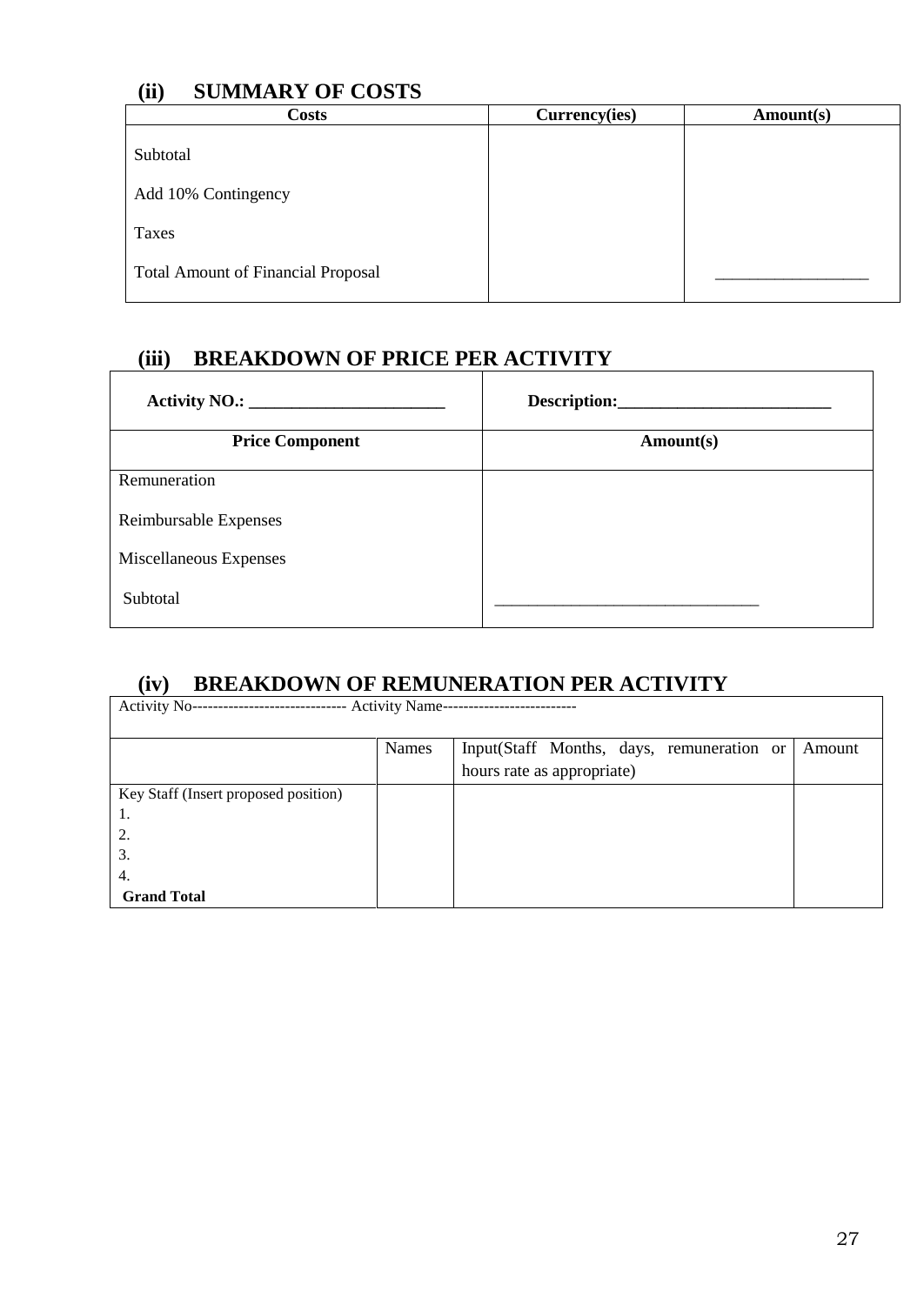## **(v) REIMBURSABLES PER ACTIVITY**

| No.            | <b>Description</b>           | Unit | Quantity | <b>Unit Price</b> | <b>Total Amount</b> |
|----------------|------------------------------|------|----------|-------------------|---------------------|
| 1.             | Air travel                   | Trip |          |                   |                     |
| $\overline{2}$ | Road travel                  | Kms  |          |                   |                     |
| 3.             | Rail travel                  | Kms  |          |                   |                     |
| 4.             | <b>Subsistence Allowance</b> | Day  |          |                   |                     |
|                | <b>Grand Total</b>           |      |          |                   |                     |

# **(vi) MISCELLANEOUS EXPENSES**

# **Activity No. \_\_\_\_\_\_\_\_\_\_\_\_\_\_\_\_\_\_\_\_\_\_\_\_\_\_\_\_\_\_ Activity Name: \_\_\_\_\_\_\_\_\_\_\_\_\_\_\_\_\_\_\_\_\_\_\_**

| No. | <b>Description</b>                                  | Unit | Quantity | <b>Unit Price</b> | <b>Total Amount</b> |
|-----|-----------------------------------------------------|------|----------|-------------------|---------------------|
| 1.  | Communication costs<br>(telephone, telegram, telex) |      |          |                   |                     |
| 2.  | Drafting, reproduction of reports                   |      |          |                   |                     |
| 3   | Equipment etc.                                      |      |          |                   |                     |
| 4.  | Miscellaneous                                       |      |          |                   |                     |
| 5   | <b>Grand Total</b>                                  |      |          |                   |                     |
|     |                                                     |      |          |                   |                     |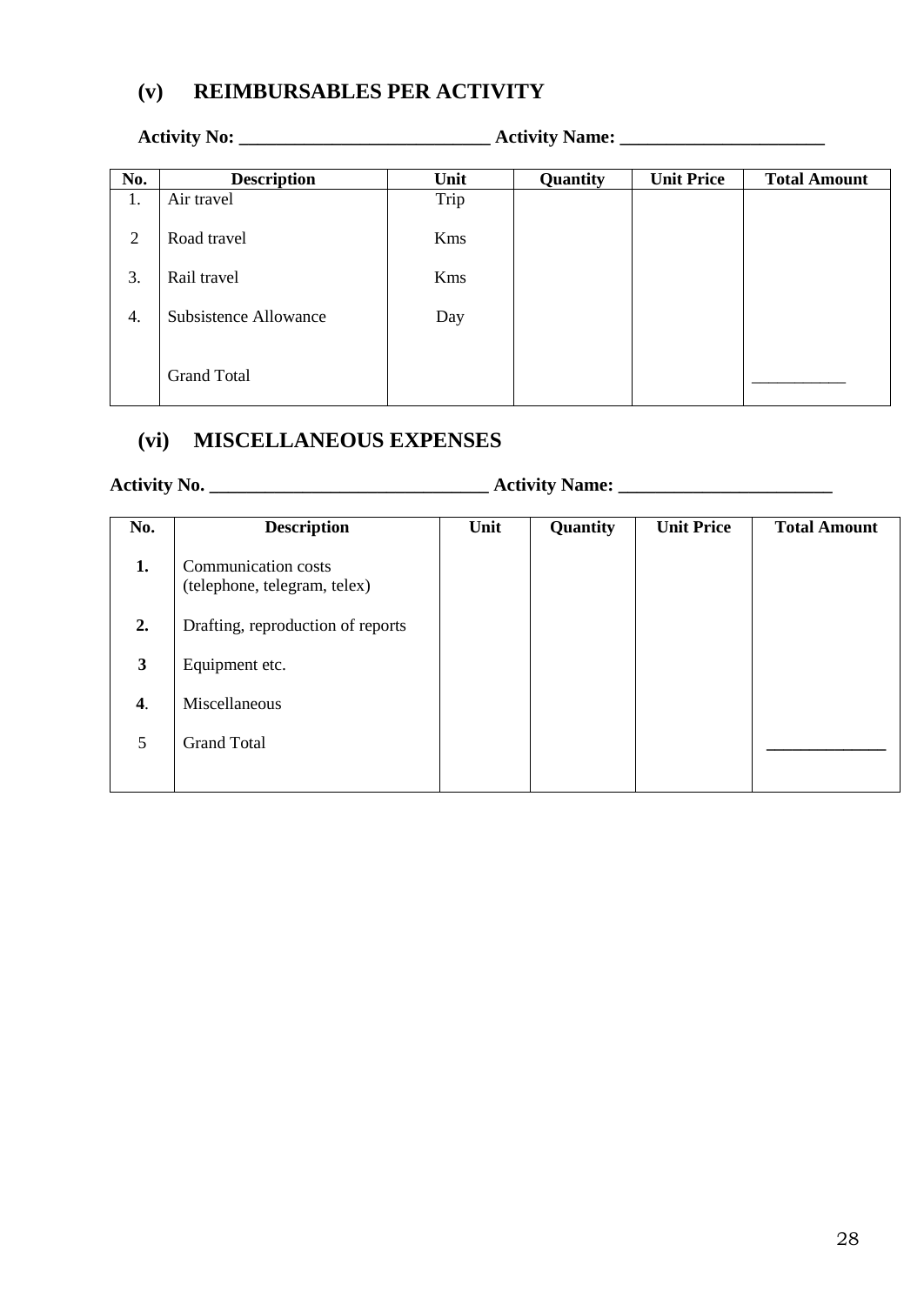## **SECTION E: TERMS OF REFERENCE**

**This Section contains Terms of Reference** 

<span id="page-30-0"></span>Section E: Consultancy Services for Feasibility Study, **Environmental and Social Impact Study, and Preliminary Engineering Design of Narok and Kajiado Town Roads**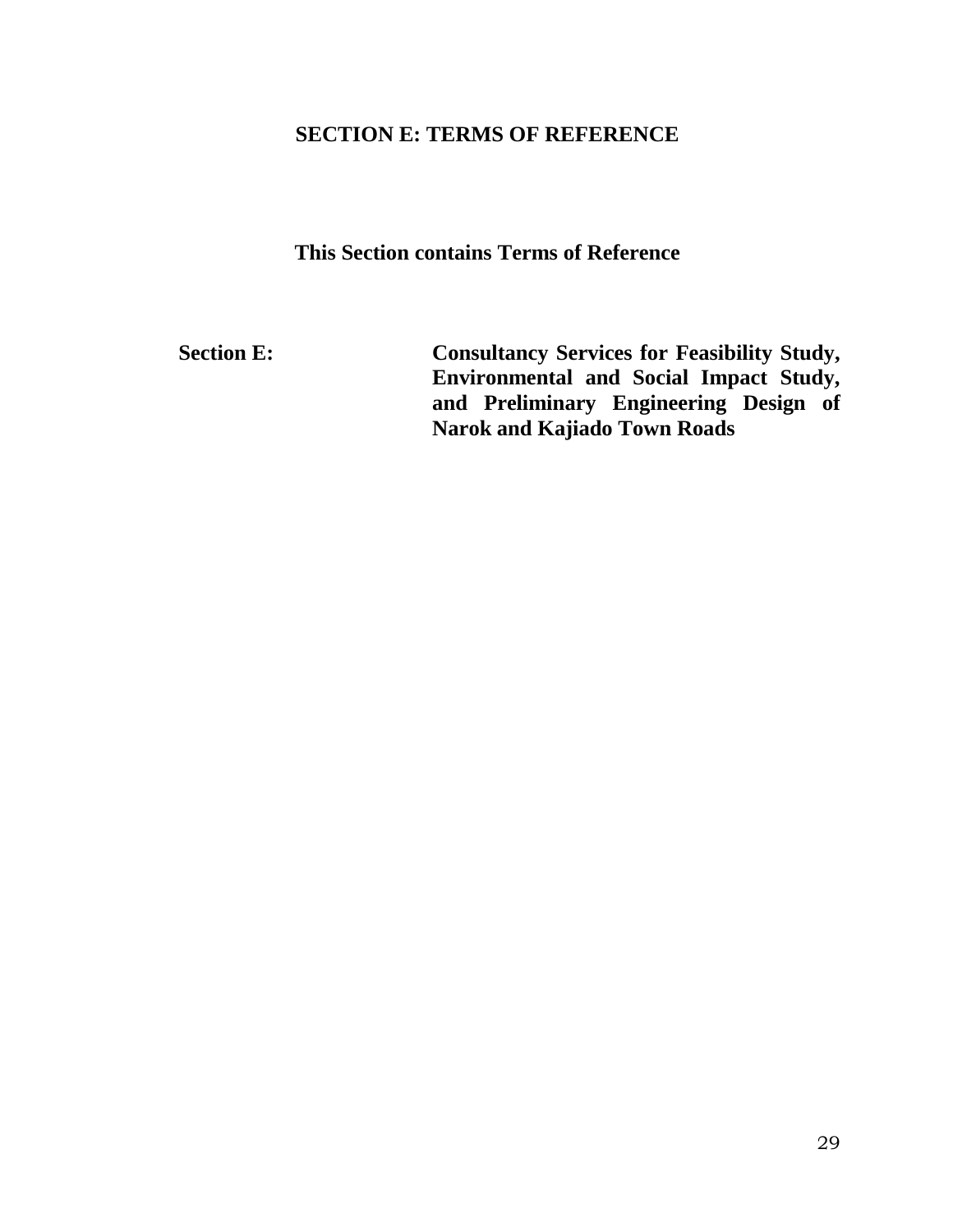#### **1. INTRODUCTION**

#### **1.1. General**

The Government of Kenya (GoK) has mobilized resources through the Development Vote/RMLF and intends to apply a portion of proceeds from this fund to eligible payments for **Consultancy Services for Feasibility Study, Environmental and Social Impact Study, and Preliminary Engineering Design of Narok and Kajiado Town Roads**

The Government of Kenya, through its implementing agency, the Kenya Urban Roads Authority (KURA) shall require the Consultant to render all technical support services which may be deemed relevant to the above services. The detailed description of the consulting services to be performed is described in these Terms of Reference (TOR).

## **1.2. Project Description**

#### **1.3.1 Project Location**

The project roads are located in Narok Town in Narok County and Kajiado Town in Kajiado County with a total length of approximately 260.0 km as detailed below: The project roads traverse through built up areas and consist of gravel and earth roads.

| S/No           | <b>Road ID</b> | <b>Name of the Road</b>   | <b>Road length</b> |
|----------------|----------------|---------------------------|--------------------|
|                |                |                           | (Km)               |
| 1              |                | Southern Bypass           | 15                 |
| $\overline{2}$ |                | Northern Bypass           | 35                 |
| 3              |                | Noolmong-Lenana-Lexington | 5                  |
| $\overline{4}$ |                | Police Line-Majengo       | 7                  |
| 5              |                | Town Council-Majengo      | 5                  |
| 6              |                | Manyatta -Mercedonia      | 4                  |
| 7              |                | Maasai Mara University-   | 7                  |
|                |                | Mercedonia                |                    |
| 8              |                | Ensda-Imani-House loop    | 3                  |
| 9              |                | Full Gospel -Pulunga      | 4                  |
| 10             |                | Motonyi - Olorroito Loop  | 8                  |
| 11             |                | Highway - Mwamba          | 6                  |
| 12             |                | Greatstars-Highway Bomet  | 6                  |
| 13             |                | Majengo-Fanaka-Olopito    | 8                  |
| 14             |                | Nairasirasa- Nkareta      | 10                 |
| 15             |                | Slaughter-Monjo           |                    |
|                |                | <b>Total</b>              | 130Km              |

#### **Table 1.1 (a): Narok Town Roads**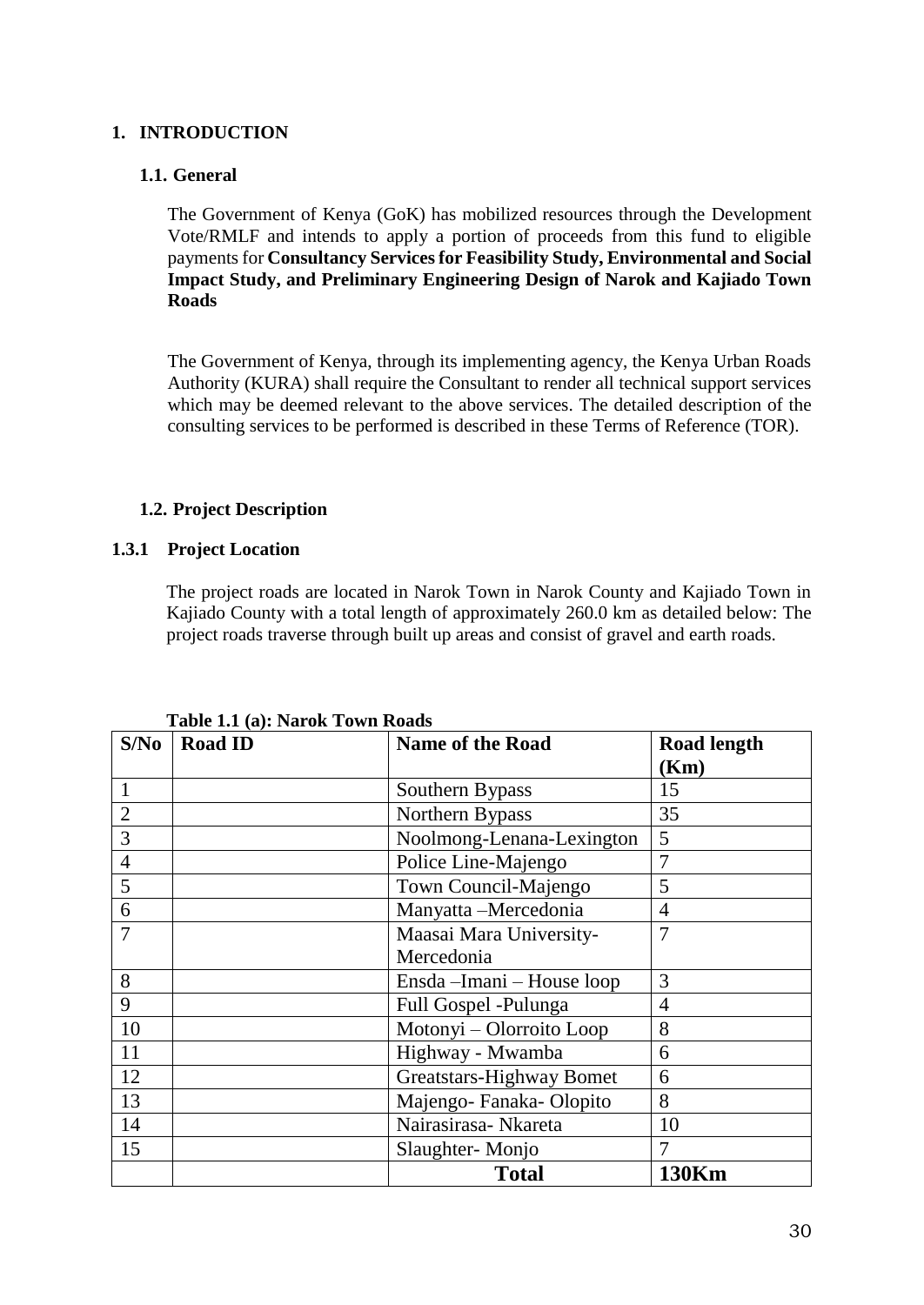| S/No           | <b>Road ID</b> | <b>Name of the Road</b>         | <b>Road</b>    |
|----------------|----------------|---------------------------------|----------------|
|                |                |                                 | length         |
|                |                |                                 | (Km)           |
| 1              |                | Southern Bypass                 | 15             |
| $\overline{2}$ |                | Northern Bypass                 | 35             |
| 3              |                | Noolmong-Lenana-Lexington       | 5              |
| $\overline{4}$ |                | Police Line-Majengo             | 7              |
| 5              |                | Town Council-Majengo            | 5              |
| 6              |                | Manyatta -Mercedonia            | $\overline{4}$ |
| 7              |                | Maasai Meru University-         | 7              |
|                |                | Mercedonia                      |                |
| 8              |                | Ensda-Imani - House loop        | 3              |
| 9              |                | Full Gospel -Pulunga            | $\overline{4}$ |
| 10             |                | Motonyi – Olorroito Loop        | 8              |
| 11             |                | Highway - Mwamba                | 6              |
| 12             |                | <b>Greatstars-Highway Bomet</b> | 6              |
| 13             |                | Majengo-Fanaka-Olopito          | 8              |
| 14             |                | Nairasirasa- Nkareta            | 10             |
| 15             |                | Slaughter-Monjo                 |                |
|                |                |                                 | Total   130Km  |

## **Table 1.1 (b): Kajiado Town Roads**

#### **1.3. Selection Criteria**

The Consultant selected to undertake the Services shall have had extensive experience in the Feasibility Studies, Environmental and Social Impact Assessment, Engineering Designs.

This is a Lumpsum Contract.

#### **1.4. Project Objectives**

The roads are critical to promote and facilitate traffic movement within and around the target towns. The roads are meant to increase mobility, divert through traffic from the town centre and to serve the expansion needs of the towns.

A feasibility study will be prepared that will fully inform the Government of Kenya (GoK) on the engineering, economic, environmental and social aspects of upgrading the roads.

## **2. STUDY OBJECTIVES**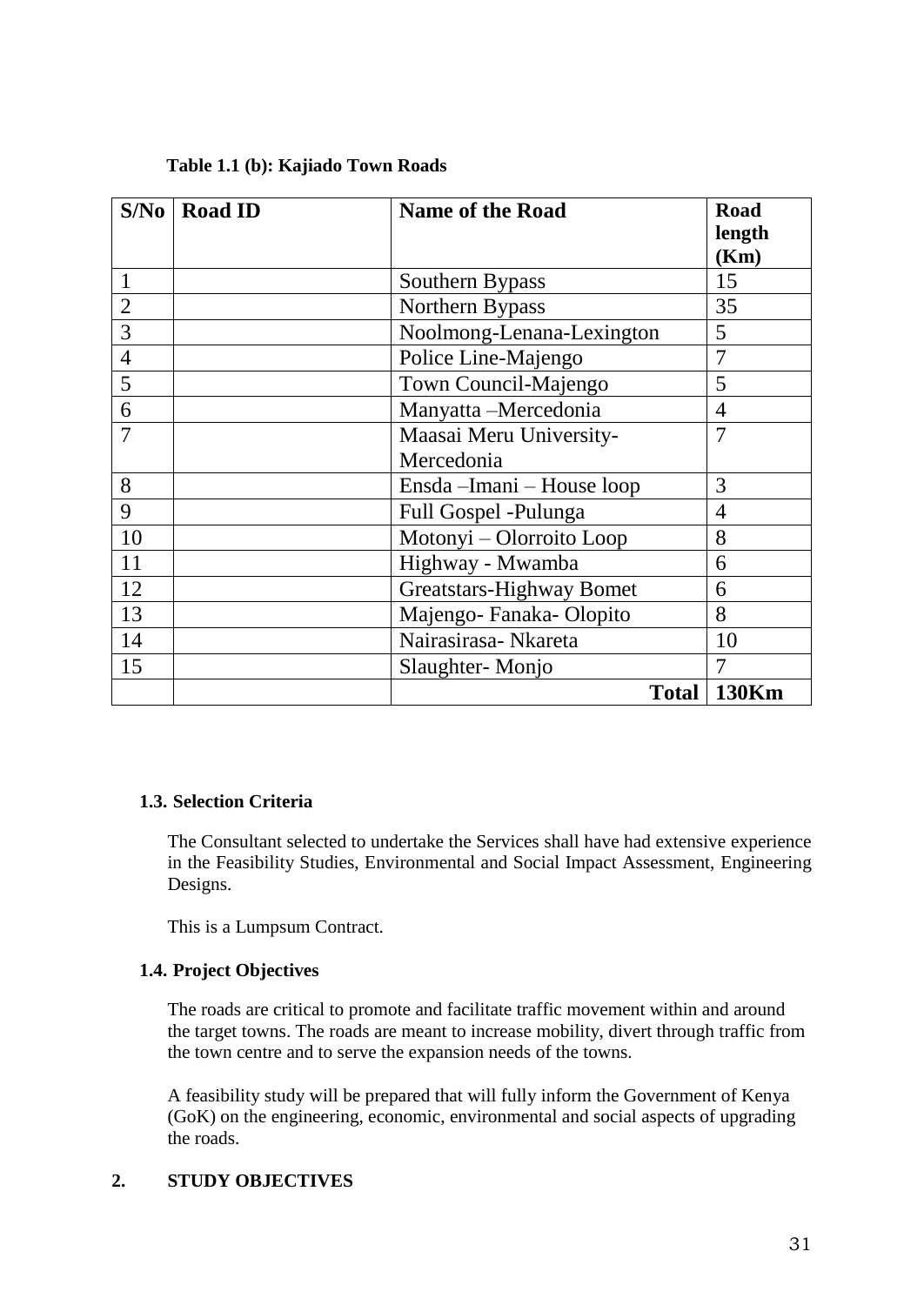The study will provide the decision makers in the Government of Kenya through Kenya Urban Roads Authority, with sufficient information to undertake Detailed Engineering Designs and construct the road.

## **3. SCOPE OF WORK**

#### **3.1. General**

The Consultant shall perform all work necessary as called for in these Terms of Reference including all technical studies, field investigations and related services. In carrying their work, the Consultant shall co-operate fully with the concerned agencies of the Government of Kenya, in particular the Design and Construction Department, Kenya Urban Roads Authority, Ministry of Transport & Infrastructure, Provincial Administration, Ministry in charge of Lands, local authorities amongst others. The Consultant shall provide the necessary support services related to and necessary for the completion of the assignment. The work shall cover but not be limited to the aspects outlined in these Terms of Reference.

#### **3.2 Description**

#### **3.2.1 The study consists of: -**

#### **Stage 1 – Feasibility Study**

a) Collection of additional social, economic, environmental, operating, and physical data that is necessary to support conclusions about the technical feasibility and socioeconomic viability of the road and any related feeder roads required to support the project road and preparation of Feasibility and Economic Study report;

#### **Stage 2 – Preliminary Design**

- (a) Review of the existing data on the proposed road project and social and economic activities in the project study area;
- (b) Collection of social, environmental, and physical data that is necessary to assist in the design of the project road;
- (c) Preliminary corridor definition including plot boundary information, details of encroachments and illegal allocations.
- (d) Preliminary engineering survey and design work for the optimum alignment and design standards including preliminary costs estimates and implementation schedule;
- (e) Carrying out an environmental impact and social impact assessment of the project area in relation to the proposed project including preparation of an Environmental Impact Assessment Report and preparation of a Resettlement Action Plan for project affected persons.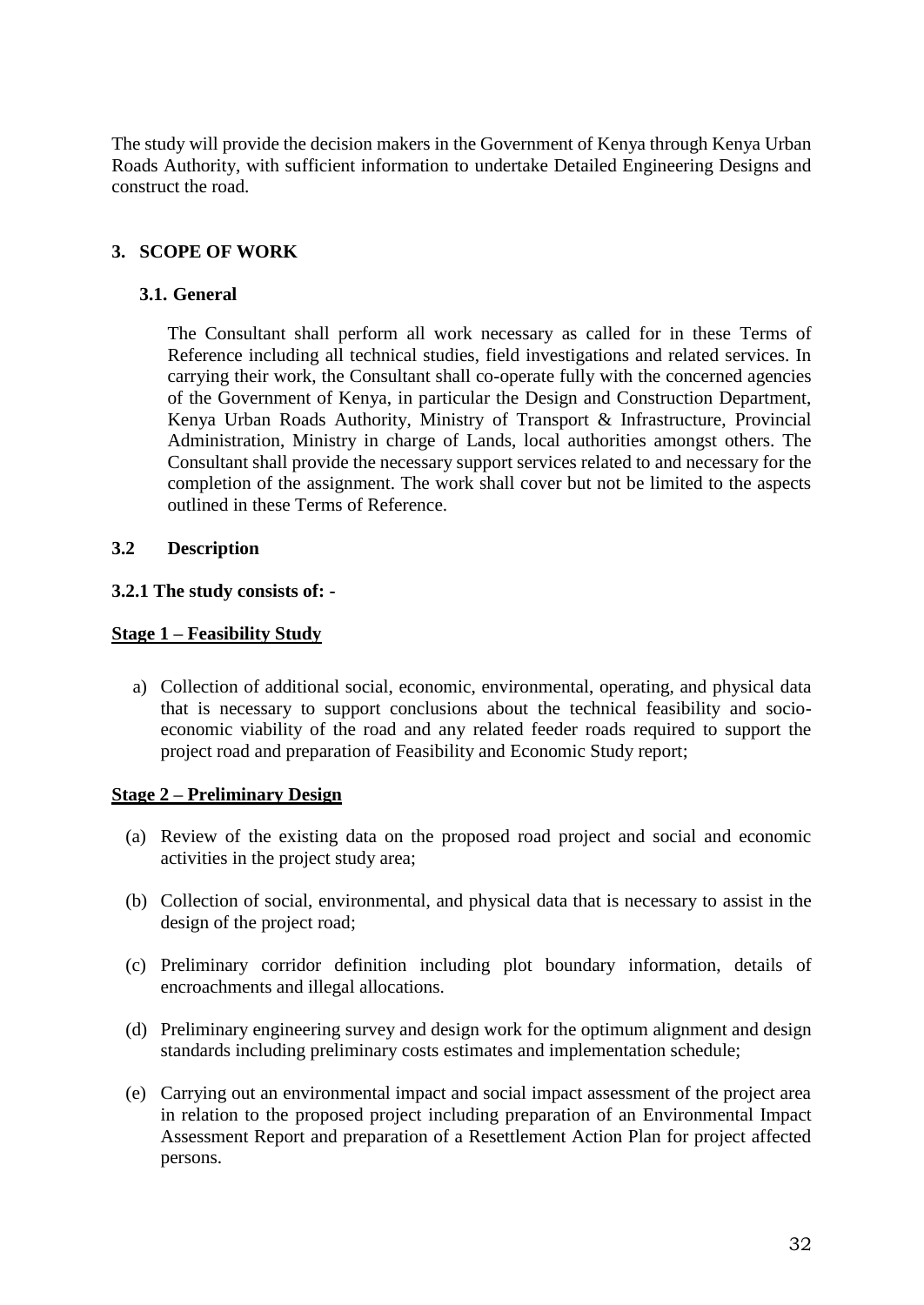#### **Stage 3 – Terms of Reference for Detailed Engineering Design**

After comments and approval of the preliminary design by the General Manager (Planning  $\&$ Environment), the Consultant shall prepare comprehensive Terms of Reference to be used in the procurement of Consultancy services for the Detailed Engineering design of the roads where they are found to be feasible.

#### **3.2. Scope of Feasibility Study and Preliminary Engineering Design**

A feasibility study will be prepared that will fully inform the GoK on the engineering, economic, environmental and social aspects of upgrading the roads individually. Economic analyses of roads shall be separately prepared. Associated tasks comprise but are not necessarily limited to:

- a) **Social analysis** of the Project area of influence to determine numbers of beneficiaries and socio-economic profiles. Assessment of suppressed demand if any for road transport services;
- b) **Field surveys** of the road, including preliminary topographic, pavement, drainage and structures. Preliminary assessment of slope stability and identification of options for mitigation of potential instability, and areas of potential instability which may result from upgrading;
- c) **Traffic surveys**. Preparation of traffic forecasts taking into account existing and proposed developments in the project area of influence as well as any findings related to suppressed demand;
- d) Identification of sources of construction materials including potential quarry sites (evaluation of material quality not necessary at this stage);
- e) Estimation of the incremental cost of incorporating measures to accommodate forecast changes in climate characteristics in the project.
- f) Preparation of preliminary designs and cost estimates for upgrading options, including varying cross sectional configurations;
- g) Preparation of an economic evaluation of the proposed road upgrading options in accordance with National Guidelines for Economic Analysis of Projects, including switching value calculations, sensitivity analysis for variations in key parameters and budget constraints. Where National Guidelines do not exist, International guidelines such as African Development Bank and World Bank shall be adopted;
- h) Undertake risk analysis in accordance with National Guidelines for integrating Risk Analysis of Projects. Where National Guidelines do not exist, International guidelines such as African Development Bank and World Bank shall be adopted;
- i) Based on the economic analysis, estimation of the expected distribution of project net benefits among freight transport users, passenger transport users, personal car users; NMT, the government and the economy in general;
- j) Assessment of land acquisition and resettlement needs in accordance with National guidelines, and prepare a resettlement action plan (RAP). Where National Guidelines do not exist, International guidelines such as African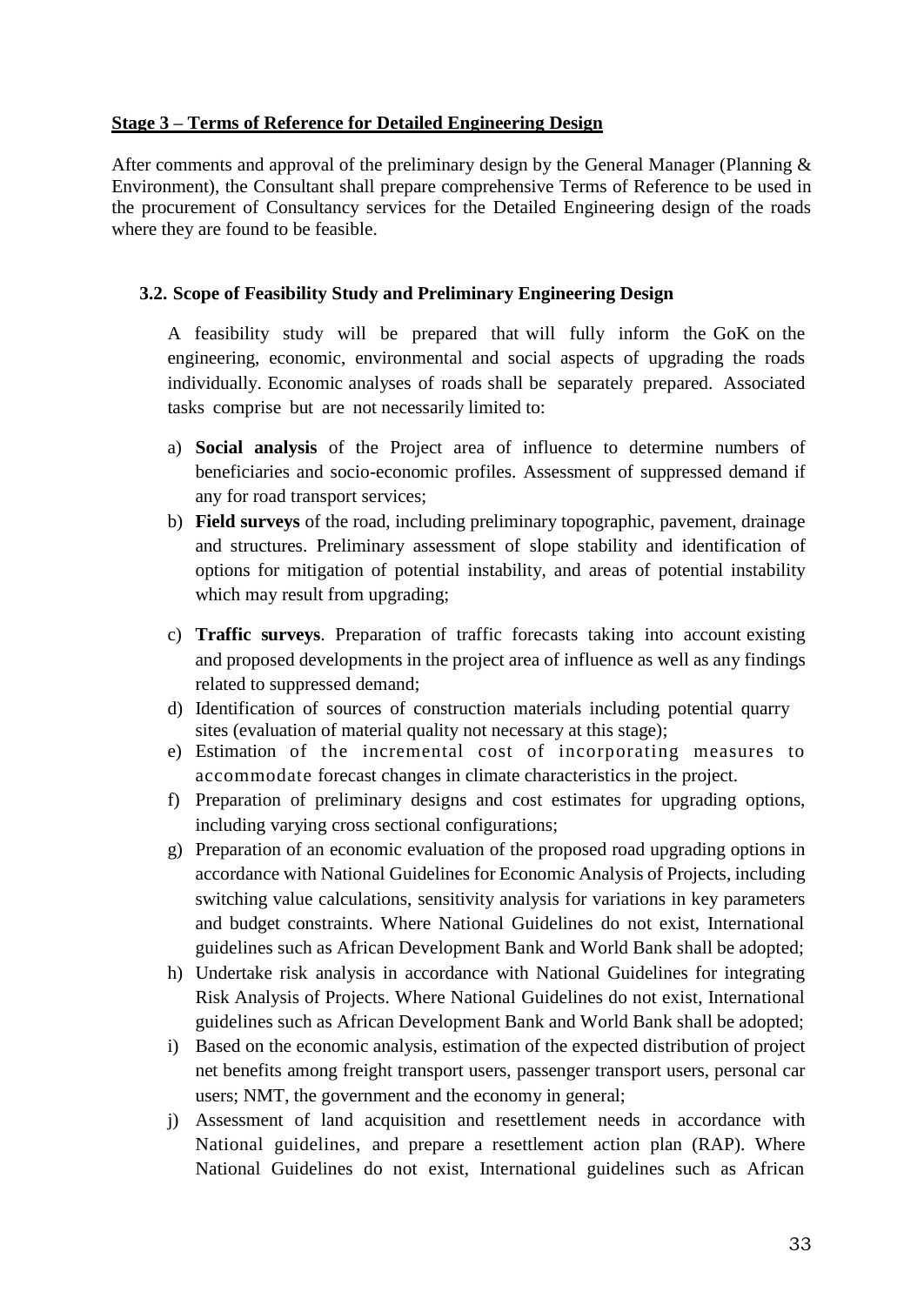Development Bank and World Bank shall be adopted;

- k) Preparation of an initial poverty and social assessment and screening for resettlement impact and indigenous peoples issues in line with National guidelines. Where National Guidelines do not exist, International guidelines such as African Development Bank and World Bank shall be adopted;
- l) Assessment of potential environmental impacts in accordance with EMCA Act and other national Guidelines. Where National Guidelines do not exist, International guidelines such as African Development Bank and World Bank shall be adopted;

At the very end, the feasibility is focused on the Economic Analysis, in particular the economic indices of:

- m) Net Present Value (NPV), and
- n) Economic Internal Rate of Return (EIRR).
- o) Benefit Cost Ratio (BCR). Preferably by HDM4 software

The Feasibility Study in its entirety includes review of all components which are contributing, affecting and being affected by the construction of these roads.

They include (but are not limited to):

- **a) Poverty and Social l Assessment of project influence area, including:**
	- Public Consultation:
	- Gender Assessment:
	- Social Action Plan;
	- Indicators for Monitoring.

## **b) Environmental Scoping, including:**

- Description of the Environment;
- Screening of Potential Environmental Impacts and Mitigation Measures;
- Environmental Management and Monitoring Plan;
- Public Consultations and Information Disclosure;
- Findings and Recommendations;

#### **c) Environmental Assessment Review Procedure, including:**

- Assessment of Legal Framework and Institutional Capacity;
- Existing Environmental Guidelines and Policies;
- Anticipated Environmental Impacts;
- Environmental Assessment for Subprojects and/or Components;
- Consultation, Information Disclosure, and Grievance Redress Mechanism;
- Institutional Arrangement;
- **Monitoring and Reporting.**

#### **d) Engineering: Technical Investigation & Preliminary Design, including:**

- Introduction & Description of Project Roads;
- **Technical Field Investigations;**
- Technical Design Standards and Guidelines;
- Bio-Engineering Measures;
- Climate Change Adaptation;
- **Proposed Road Upgrading Alternatives including "Do Nothing";**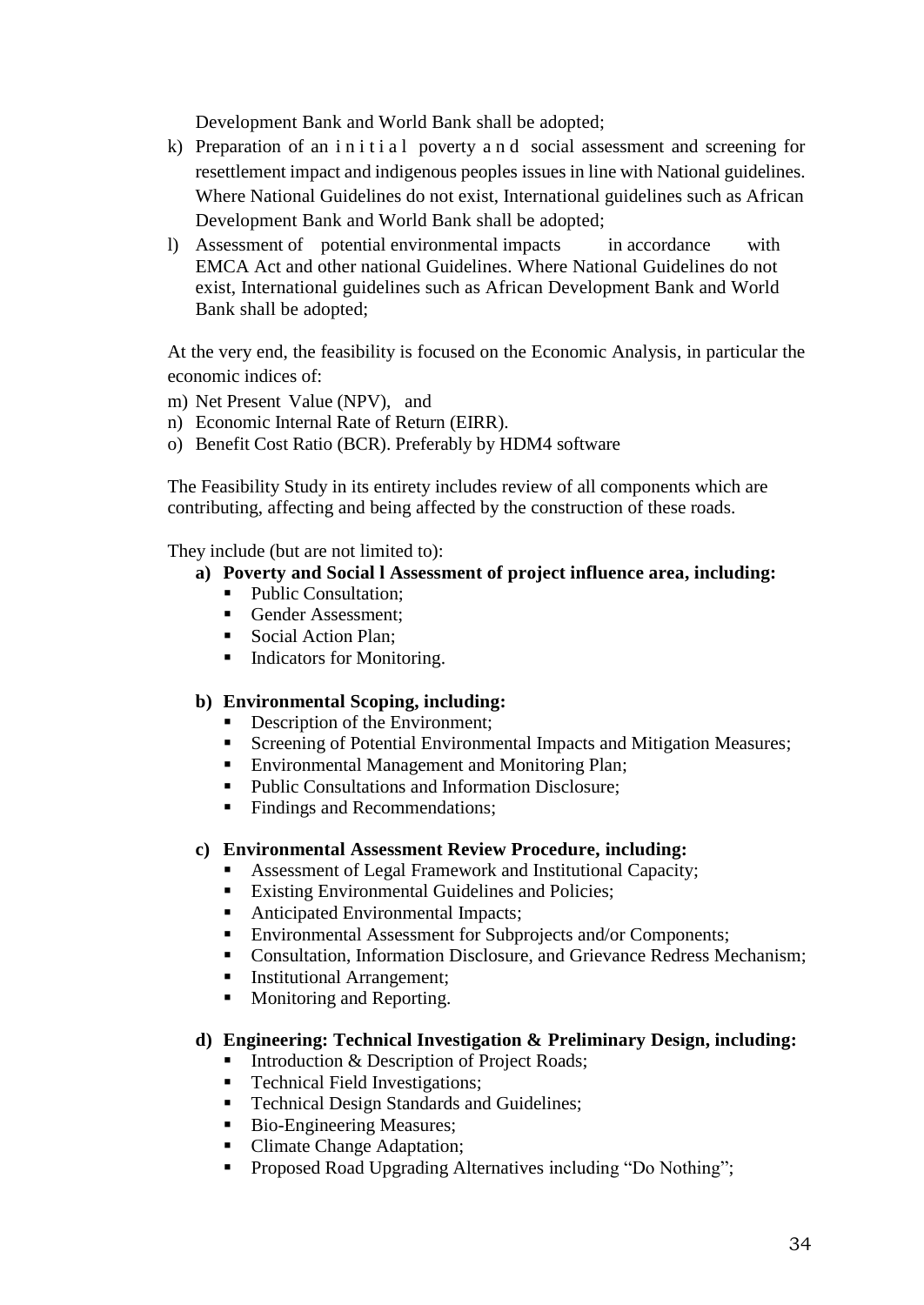- Cost Estimate for various alternatives;
- Detailed Technical Engineering Appendices.

# **e) Reviews of Existing Transportation and Economic Studies and masterplans for the Town**

## **f) Economic Evaluation, including:**

- Analytical Scenarios / Alternatives, including "Do Nothing";
- Road Characteristics & Cost Estimates of Alternative Scenarios
- Unit Costs and Operating Data, by Vehicle Type
- Traffic
	- > Normal Traffic
	- $\triangleright$  Generated Traffic
	- $\triangleright$  Induced Traffic
	- $\triangleright$  Traffic Growth Rates
- Road-Based Quantifiable Benefits
	- $\triangleright$  Savings on Vehicle Operating Costs (VOC)
	- $\triangleright$  Savings on Value of Time (VOC)
- Other Quantifiable Benefits
	- Standard Economic Analysis Multiplier & Retainer Local Share of Investment/Maintenance Costs
	- $\triangleright$  Proxy for Social Benefits and Affected Population
	- ▶ Residual Share of Bridges and Special Culverts
- Standard Economic Analysis, 12% Discount Rate
- Alternative Economic Analysis at 5% Discount Rate
- Sensitivity Analysis
- **Distribution of Benefits**
- Risk Analysis
- Conclusion and Recommendations

# **3.2.1. Detailed Scope of Feasibility Study and Preliminary Engineering Design**

## **A. General**

The Consultant shall perform all engineering, economic, financial and environmental analyses and related work as described herein to attain the objective of the study.

The overall responsibility for administrative and coordination of the study rests with Kenya Urban Authority (KURA). The execution of the study will be the direct responsibility of the Technical Team of KURA.

In the conduct of its work, the Consultant shall cooperate fully with the Project Technical Team, the Ministry of Lands, the County Administration and all other relevant Government Departments and Agencies.

As the design progresses, the Consultant shall maintain close liaison with the relevant Government agencies and shall submit for approval from time to time, according to the work Programme, draft design proposals for alignment,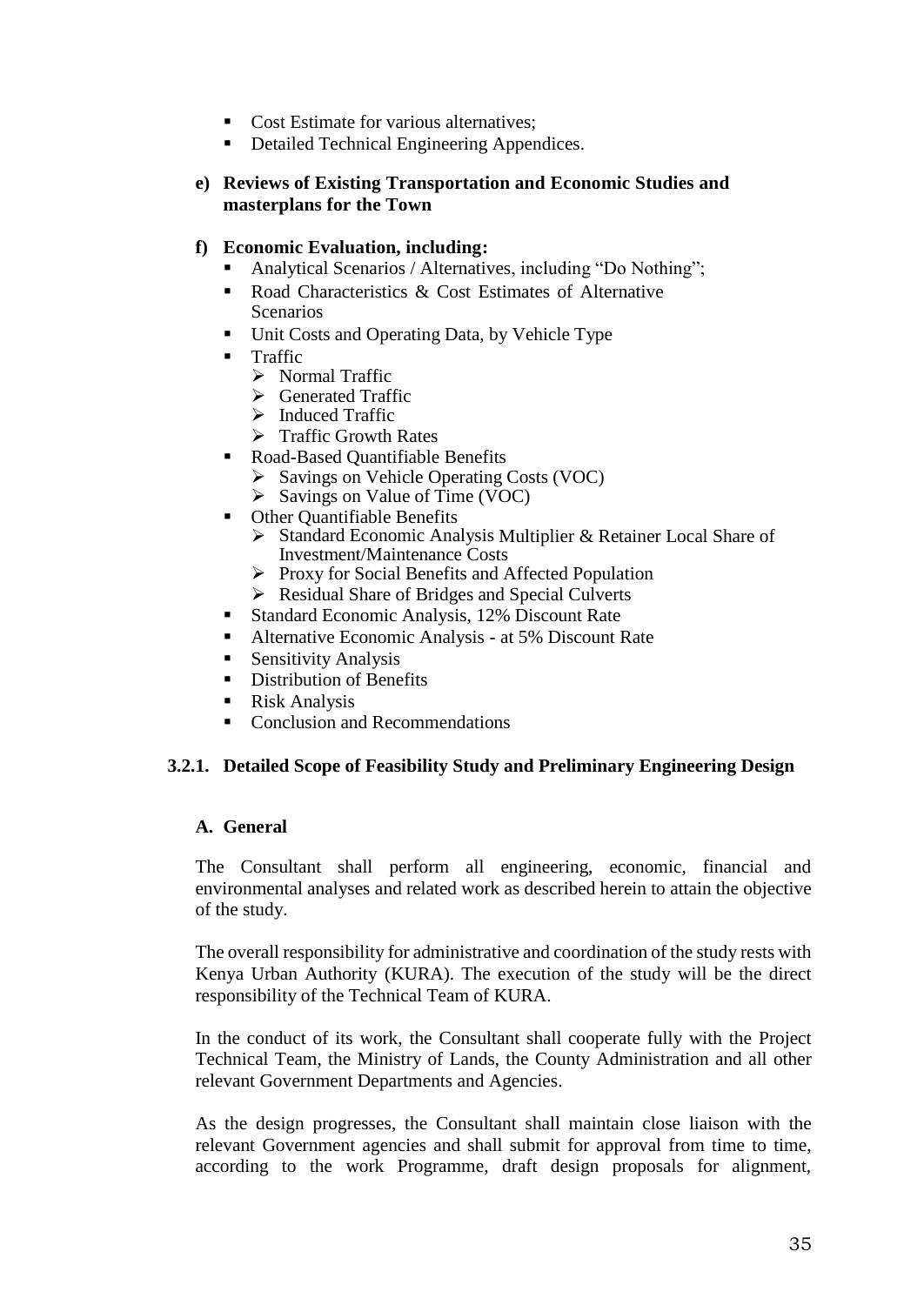earthworks, pavement, structures, and other technical aspects of the design. This shall later inform detailed engineering designs and tender documentation.

# **B. Preliminary Design**

## **General**

Within the scope of the preliminary design, the Consultant shall conduct all topographical surveys, hydrological studies, material surveys, and other field and laboratory investigations that are required for the examination of the proposed alignment and the identification of sources of suitable construction materials and water among others.

The Consultant shall take account of these factors in the preliminary engineering design. The Preliminary Design shall comprise, inter alia:

- a) Topographical surveys, including cross-sections at 50m intervals, plans;
- b) Hydrological and hydraulic studies;
- c) Material testing, in situ soil investigation, and pavement evaluation, to identify and test the appropriate road alignment.

#### **Climate, topography, geology and vegetation**

The Consultant shall describe the climatic conditions of the study area, providing details of:

- a) Rainfall (monthly distribution and intensity, including rainy days per month);
- b) Temperature (minimum, median, and monthly ranges throughout the year);
- c) Other climatic features of importance (e.g. wind, erosion, effects of extreme temperatures on the alternative wearing course designs).

The Consultant shall provide a topographical description of the area traversed by the road, including the effects of relief on the vertical alignment.

A catalogue of the relevant geological features of the study area including a description of the soils and rocks along the road's alignment and their effect and influence on such factors as route location and design shall be compiled by the Consultant. The influence of geology and the availability of road construction materials and water are of great importance and shall be given due consideration by the Consultant. The Consultant shall provide, as far as possible, the information on the estimate of quantities, quality and potential sources of water and other materials required for construction purposes.

A description of the type and density of the vegetation as well as existing and potential land use within the study area shall be provided by the Consultant.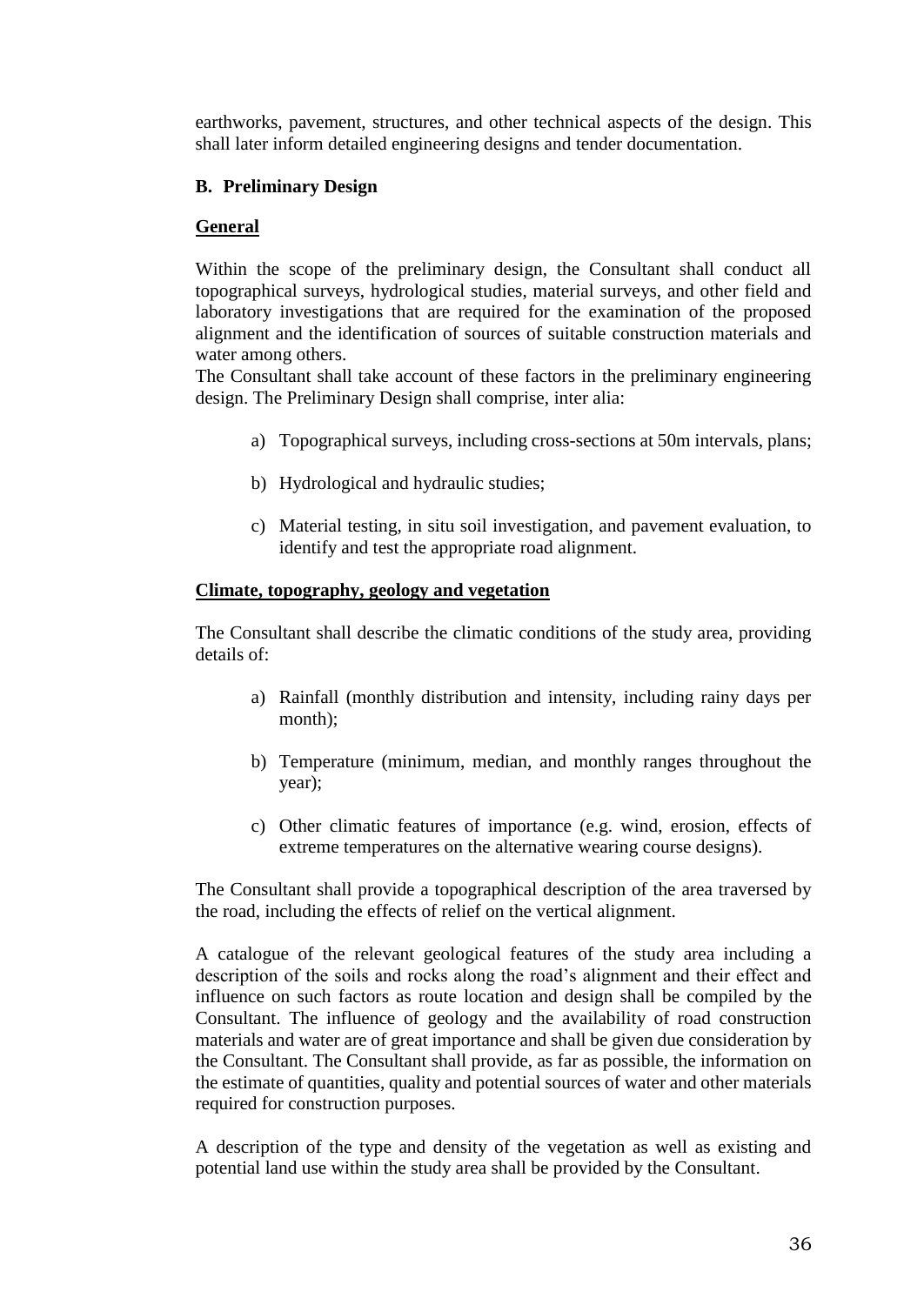# **Hydrology and Drainage Investigations**

The Consultant shall provide a complete description of the hydrological features of the area, including:

- a) Information about soils drainage along the alignments, such as sub-soils drain ability, drainage impedance, flooding of flat areas, etc.
- b) Characteristics of required water crossings.

The Consultant shall collect sufficient information and analyze the same based upon the guidelines provided in the Road Design Manuals and Supplemented by other relevant sources of information to justify, and provide the basis for the preliminary engineering design of all drainage systems and structures, and for preliminary costing purposes.

The Consultant shall be fully responsible for obtaining all the data and information necessary for him to carry out hydrological and drainage investigations and designs.

# **Preliminary Materials Investigation**

The Consultant shall undertake all preliminary soil investigations and tests and identify type and sources of construction materials necessary for preliminary design, detailed design, and construction phases of the project. Materials' sources shall be taken into account when selecting final alignments.

The availability of suitable conventional road construction materials and the appropriate and economic use of the same are viewed as key factors influencing the choice of pavement and wearing surface design. The Consultant shall assess possibility for specific problems arising from the use of proposed materials, which may be specific to particular sections of the road under study, quantify and recommend appropriate countermeasures.

# **Design Standards**

The Design shall, unless otherwise agreed, be carried out in conformity with the Roads Design Manuals Part I, III, IV, the Draft Design Guidelines for Urban Roads by KUTIP, and the Standard Specification for Road & Bridge Construction. The Consultant shall be responsible for the design details within this framework. The methodologies used in the design of pavements, earthworks, drainage and structures, shall conform to the latest techniques while ensuring the use of available materials. At all times balance must be made between capital and maintenance costs.

The metric S.I. system shall be used throughout. The standards for design of different types of roads and bridges as stipulated in the relevant Roads Design Manuals and specifications shall be adhered to where possible, and adequate explanations given where different standards are recommended.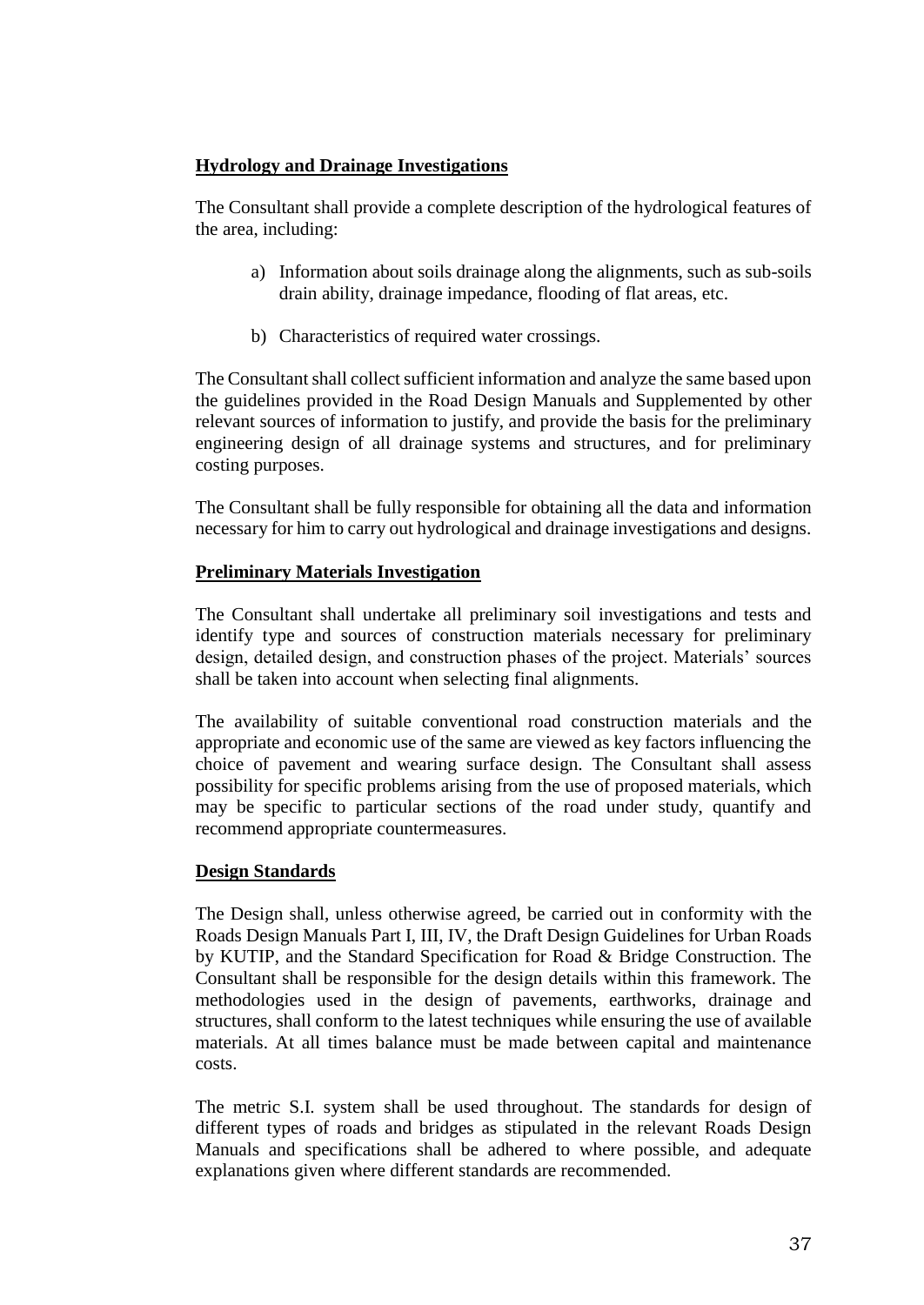## **Preliminary Design**

The Consultant shall investigate alternative pavement and structural proposals with a view to obtaining the optimum solution commensurate with the Road Design Manuals, topography, climate, aesthetics and costs. Further the Consultant shall advise the Team Leader, Project Technical Team of any modifications that he considers should be made to the above – mentioned manuals in the light of conditions revealed during the preliminary design work. In this respect the consultant attention is drawn to the performance of asphaltic concrete under slow moving load as opposed to concrete particularly on climbing sections. Any proposal for use of concrete on such sections must be properly justified both economically and performance wise, and reference manuals used shall be submitted for approval by Team Leader, Project Technical Team before incorporating their recommendations in the final design.

Based on Traffic Studies and projections, economic analyses (under section (B) following) and geotechnical tests, the Consultant shall develop **at least two and not more than three** preliminary designs for the road project, and shall analyze the merits and drawbacks of each option to determine the final standard to be adopted for the road. **The design life should be taken as 20 years**. It will be necessary for the Consultant to provide comparative data for construction and maintenance costs for the different designs considered, in order to support the final designs adopted for the project road.

The maximum axle load restrictions applicable in Kenya shall be observed. The use of appropriate traffic equivalence factors shall be determined by appropriate means for pavement design purposes. Pavement design shall be in accordance with the standards approved by the Project Technical Team.

The Consultant shall prepare, during this design stage, preliminary proposals for the road alignment, pavements and structural work including all waterway dimensions for the approval of the Team Leader, Project Technical Team.

The Preliminary Design work shall include but not be limited to: -

i) Preparation of maps showing topographical survey strips containing the alignment alternatives.

The maps shall be prepared in scale 1:5000/1:500 and critical crosssection drawings to scale 1:200. All topographical data may be obtained from the stereo plots. Accuracies shall comply with Design Manuals and Specifications.

ii) An analysis of land usage potentials or other likely developments that may take place along the road alignment and which may affect the layout of the road. The Consultant in preparing his preliminary report shall consider the land usage.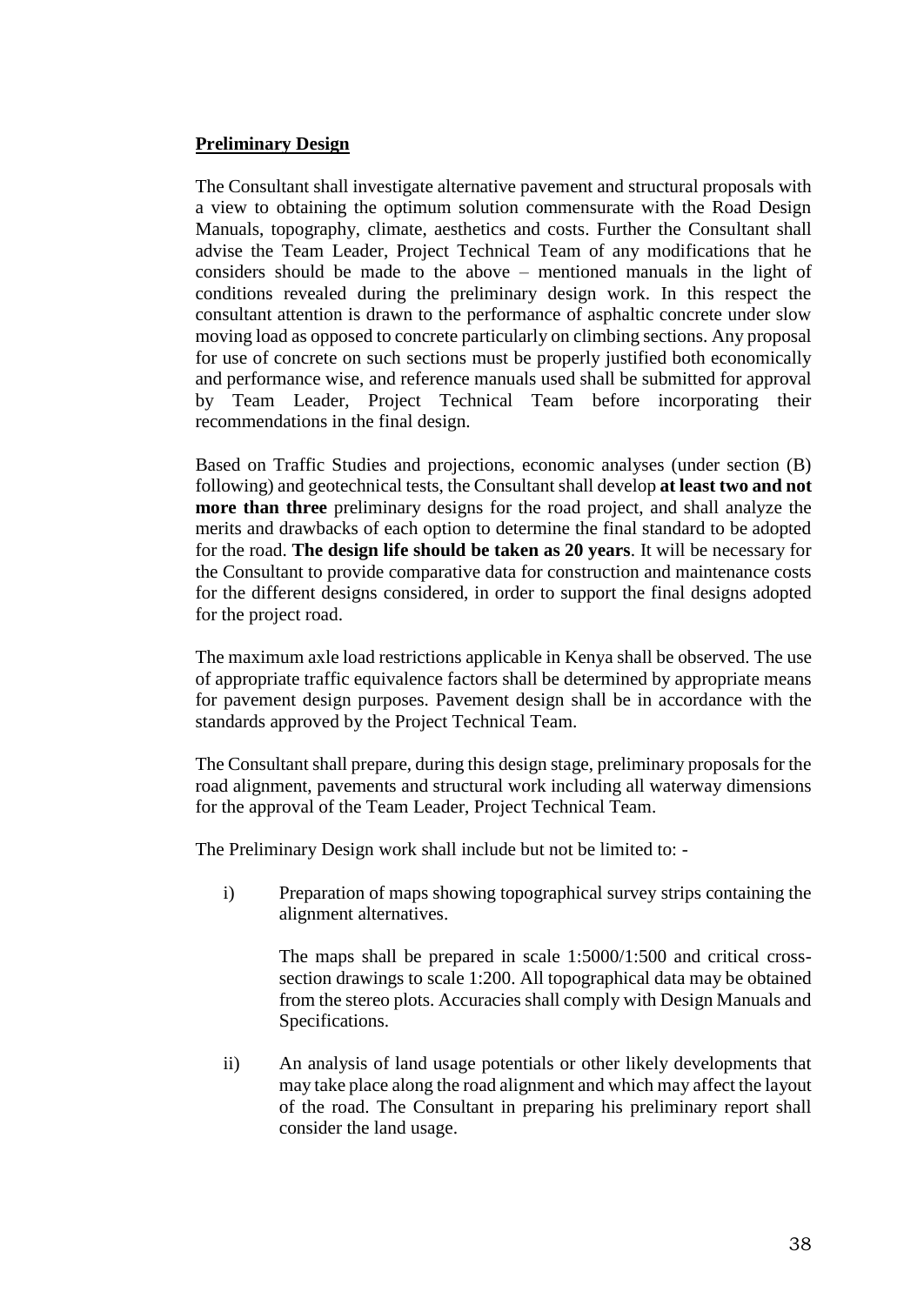## **Preliminary Cost Estimates**

Based on the above analyses and findings the Consultant shall provide:

- a) A preliminary quantities estimate with an accuracy of  $+/- 20\%$  for the proposed road construction. The principal quantities shall include common excavation, sub-base material, base and surfacing materials, numbers and sizes of drainage structures, major bridges and other major structures and miscellaneous items. Preliminary design of major bridges and other major structures shall include determination of the spans and types of foundations.
- b) Preliminary cost estimates with an accuracy of  $+/- 20\%$  for construction of the road. This estimate shall be based on locally derived unit prices appropriate from the previously estimated quantities. The estimate shall give details of foreign and local costs by main items, as well as of taxes and duties to be paid.

The cost estimates shall include the following components relating to the project road and any supportive town/market roads that are deemed necessary with details of each given:

## **a) For foreign currency**

- i) Imported equipment, materials and supplies
- ii) Identifiable foreign components of domestic manufactured equipment, materials and supplies
- iii) Salaries of expatriate personnel
- iv) Profit and overheads of foreign firms where appropriate

#### **b) For local currency**

- i) Right of way acquisition
- ii) Local materials, supplies and services.
- iii) Salaries and wages of local employees both skilled and unskilled

In addition the Consultant shall present separately a detailed analysis of the taxes, levies and duties element of the cost estimates.

#### **C. Socio-economic and Environmental Study**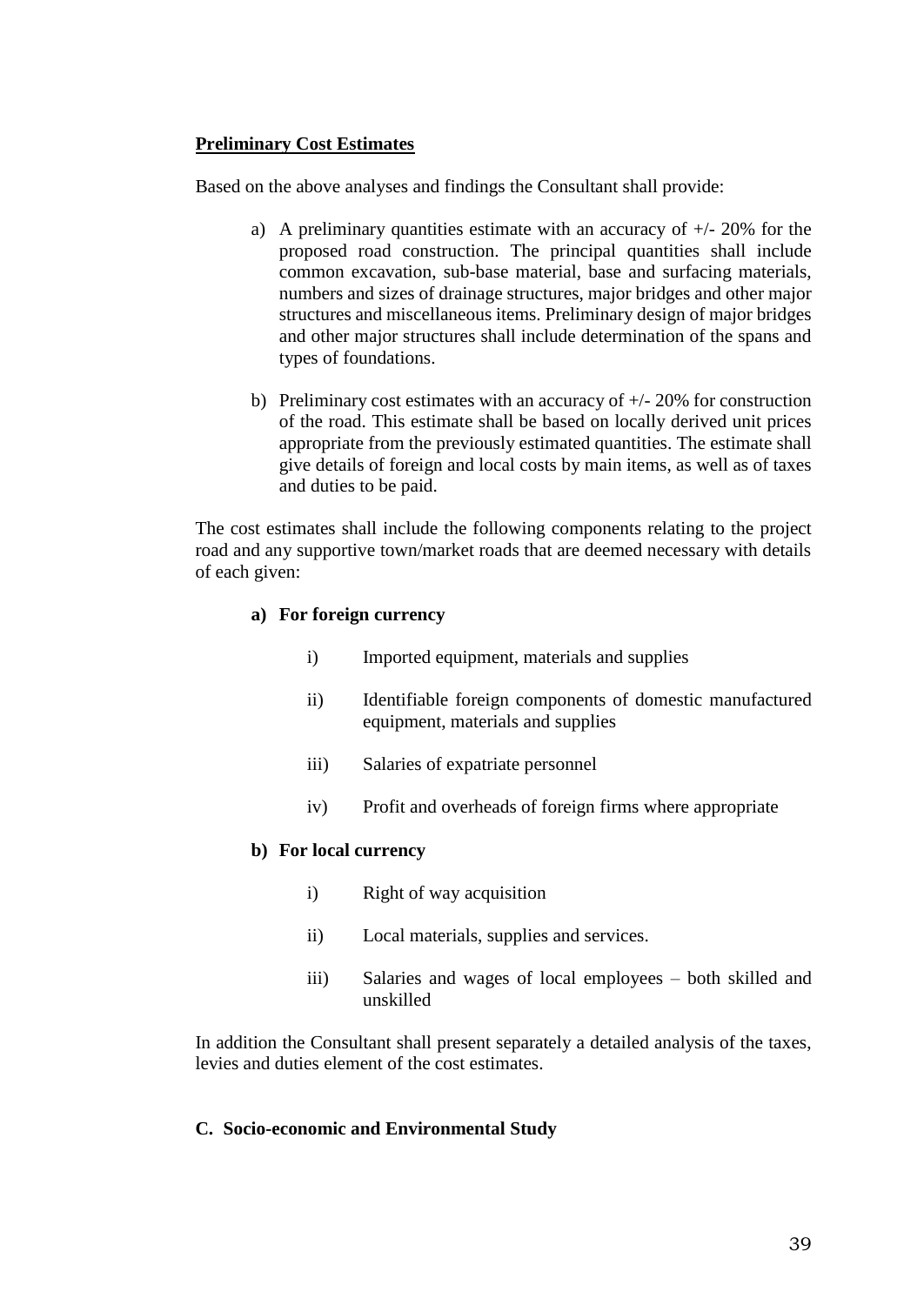The Consultant shall conduct analyses, which shall detail the positive and negative effects of the development of the project on the environment, and recommend appropriate solutions to minimize any undesirable effects resulting from improvements of the road. The study shall be conducted in accordance with Client guidelines and the Environmental Management and Coordination Act of 1999 schedule II including the EIA and Audit Regulations of 2003

The analyses shall include, but not limited to the following factors:

- a) The role of the project in the development plans at national and regional level;
- b) Preservation of areas and land use of particular value including agricultural and natural conservation areas, forests and other important natural resources, cultural and historic sites, etc;
- c) Assessment of direct impact on agriculture and forestry, particularly the utilization of the fuel wood and water;
- d) Disturbance of vegetation plans for re-vegetation and conservation of biodiversity.
- e) The prevention of soil erosion and sedimentation;
- f) The prevention of health hazards arising from ponding water and pollution of water courses and/or sources;
- g) Measures for the rehabilitation of sources of construction materials, borrow pits and quarries;
- h) Health and sanitation for the road construction labour units;
- i) The avoidance of and reduction of visual intrusion; and
- j) Assessment of the impact on demographic factors including the prevention of undesirable roadside developments, and recommended regulations and measures to limit negative impact on adjacent communities and areas.

## **D. Economic Viability**

## **Traffic Analysis**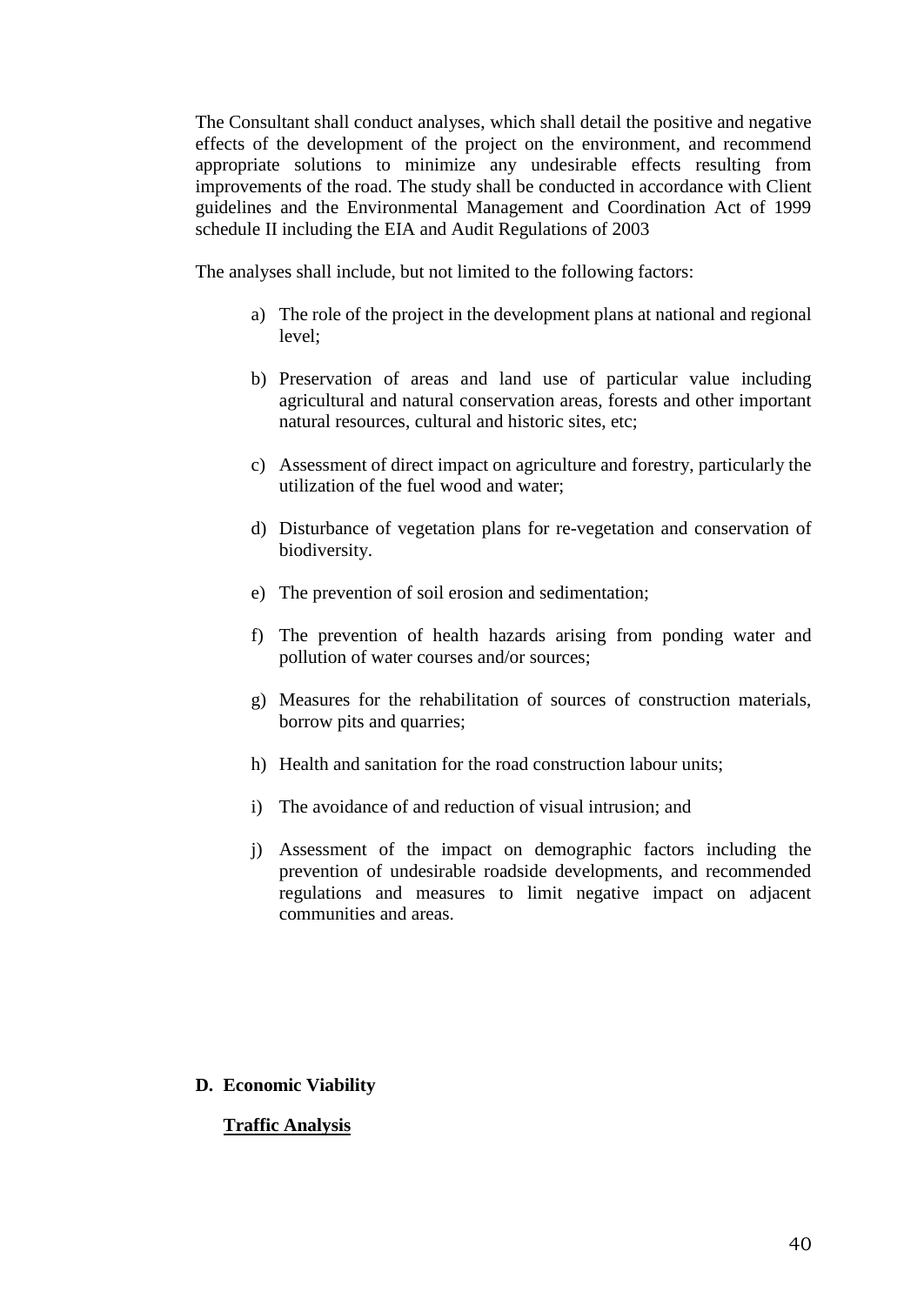The Consultant shall determine the type and volume of the existing traffic for the road by analyzing all existing statistical data, and by conducting and analyzing such traffic counts and origin-destination studies as required, to determine the nature of the traffic and the present volume of freight and passenger movements on the road. The Consultant as required shall undertake other field investigations.

Traffic studies will include:

- a) existing traffic composition, occupancy and volume counts;
- b) origin destination studies; and
- c) forecasts of annual average daily traffic composed of normal, generated and diverted flows, by appropriate vehicle types.

Traffic survey shall generally be of 1-week duration and comprise day counts with at least one night count. Where considered appropriate the Consultant shall divide the road into sections, and conduct the relevant traffic analyses and studies accordingly. Detailed proposals for the traffic surveys shall be submitted beforehand for approval to the Team Leader, Project Technical Team.

The Consultant shall identify, describe and quantify existing and potential traffic generating factors in the immediate areas served by the road, or in areas likely to be influenced by its future improvements, based on the economic development of the region, and future needs for road transport. Such needs will result inter alia from:

- a) population growth and changes in rural urban population distribution;
- b) national and regional economic growth;
- c) development of agriculture, industry, commerce, tourism and exploitation of natural resources within the project area;
- d) development of social services facilities;
- e) other important factors as may be identified by the Consultant.

Based on the analysis, the Consultant shall make:

- a) detailed annual traffic forecasts for a period of ten years after the completion of the road; and
- b) more general projections of future traffic for the following 10 years.

Although greater emphasis is given to accurate forecasting in the earlier part of the project's life, all traffic forecasts shall be given three growth rates, namely low, medium and high. The Consultant shall select and justify one of the three levels of forecasts for use in the final economic evaluation of the project, indicating the reasons for the selection, and shall also use the other two levels in the sensitivity analysis (see paragraph 5.2.34)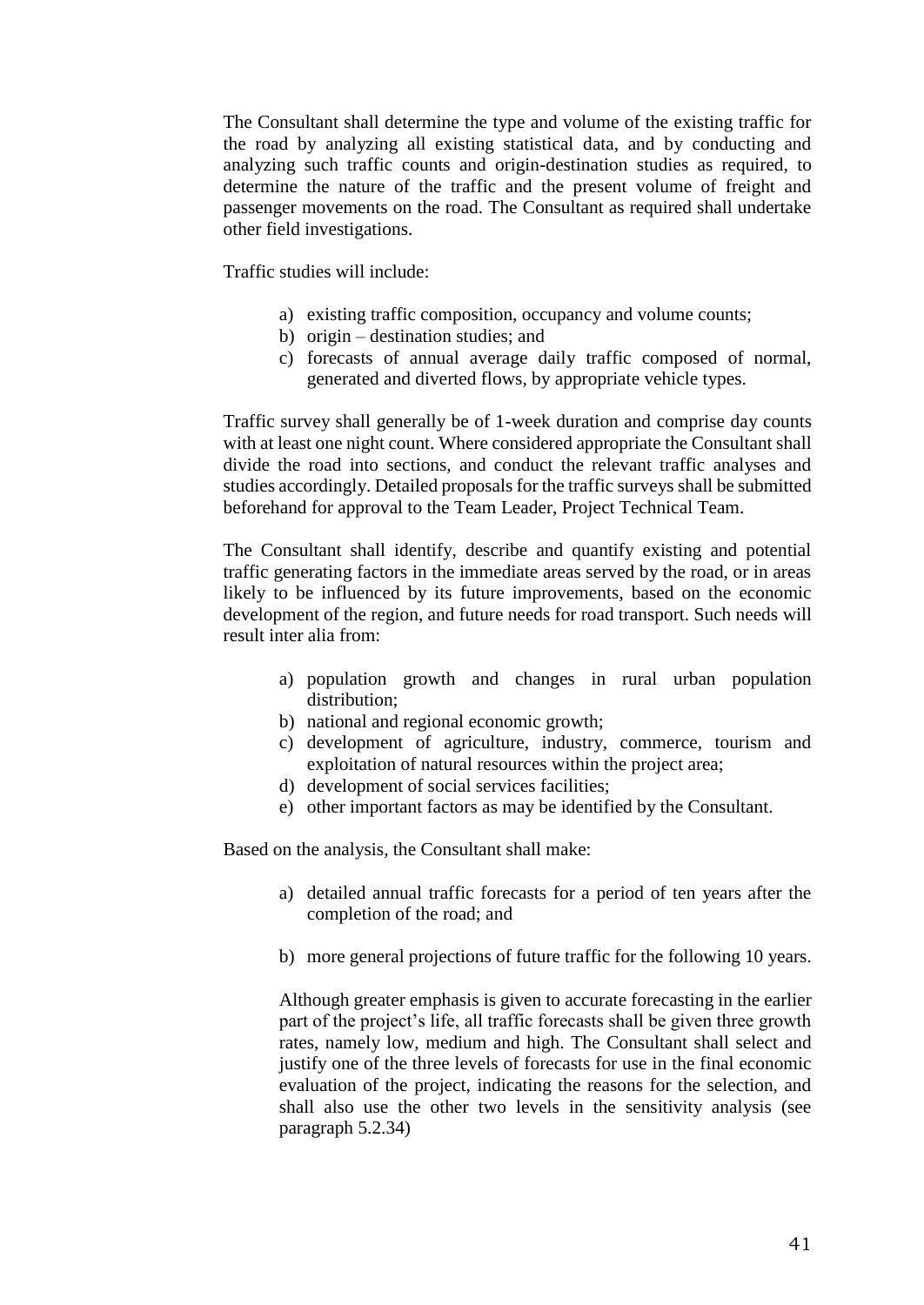In developing the final traffic forecasts, the Consultant shall give particular attention to the future mix of vehicles in the traffic population. Due attention should therefore be given to changes in vehicle sizes and types that will arise when improvements are made in the conditions of the road.

#### **Economic Costs**

The Consultants shall examine all available information on vehicle operating costs, and road maintenance costs, and shall produce valid current estimates of such costs for the project road in its present and improved state.

Since the greatest element of measurable and quantifiable user benefits to be derived from the improvement of the road are, in practice, derived from savings in vehicle operating costs, the Consultant shall give particular attention to the development of valid current estimates of such costs applicable to Kenya as a whole and the project road in particular. The Client prefers the use of HDM IV (Highway Development Module IV). Where other computer-based highway investment models are used which are derived from, or based on any programme developed by an international agency or research organization, the Consultant shall ensure that all individual factor unit costs (such as tyres, fuel, wages, parts, maintenance, insurance) which are input into the model are derived from direct investigation of local sources of supply.

Also, the Consultant shall ensure that the individual parameters of the highway characteristics such as roughness, altitude, rise or fall, curvature etc, which are input into the model to determine the different components of vehicle operating costs shall be those that apply to the individual design standards as being evaluated. It is expected, therefore, that where design standards evaluated in the study have significantly different parameters, these differences shall be reflected in vehicle operating costs.

The Consultant shall carefully detail in the reports all the data, assumptions, and parameters that have been used in developing estimates for current vehicle operating costs.

For road maintenance costs the Consultant shall ensure that such costs are strictly related to current and forecast volumes, and shall detail in the reports all the data assumptions and parameters which have been used to develop estimates of current and future road maintenance costs.

In determining the economic costs for all factors in the project, the Consultant shall ensure that all costs are net of all taxes and duties, or any other transfer payments to Government, and shadow priced where necessary to reflect the true scarcity value of the resources being used.

#### **Economic Evaluation**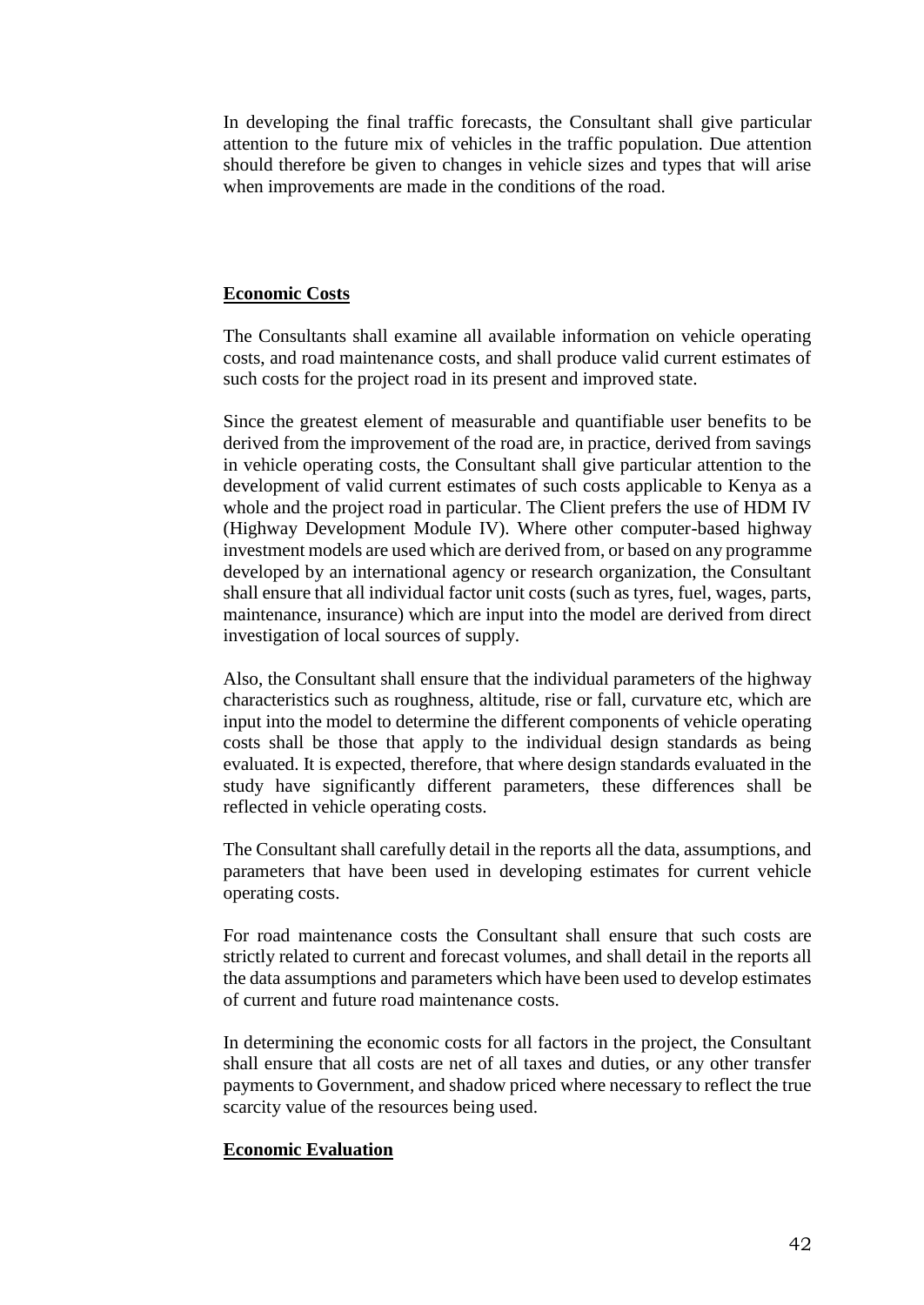The Consultant shall undertake evaluations of the economic viability of the project for the twenty years following the completion of the construction of the road. The economic evaluation shall be done on at least two design standards, and with or without the necessary feeder roads. For this, the economic costs of construction of the design standards being evaluated shall be compared with the relevant level of economic user benefits derived from implementing the project at the different design levels, and that the level of design that results in the greatest user benefits in relation to costs shall be determined as the optimum design level and selected for implementation.

User benefits shall be expressed primarily in terms of: -

- a) Savings in vehicle operating costs;
- b) Savings in road maintenance expenditure;
- c) Residual value of the road's structure at the end of the evaluation period;
- d) Any other factor that the Consultant may consider for the analysis.

This last factor, if included, must be of demonstrable transfer value within the Kenya economy.

In view of the fact that many indirect economic and social benefits arising from the improvements in road conditions are "intangible" or are difficult to quantify accurately, the Consultant shall undertake detailed qualitative analysis on these benefits.

Only benefits that are demonstratable in quantitative terms should be included in the economic analysis. Other unquantifiable benefits will not be included in the economic evaluation of the project, but may be used as a secondary justification for project implementation.

The evaluations shall be expressed in terms of:

- a) the economic internal rate of return;
- b) the net present value in relation to the Government's current opportunity cost of capital;
- c) the benefit : cost ratio; and
- d) first year rate of return.

The Consultant shall also undertake sensitivity analysis on the results of the finally selected design standards. In these, apart from the levels of traffic forecasts previously discussed in paragraph, all costs and benefits shall be varied by up to +/- 20%, or at another level deemed appropriate for the analysis and agreed with the Team Leader, Project Technical Team.

## **4. REPORT AND TIME SCHEDULE**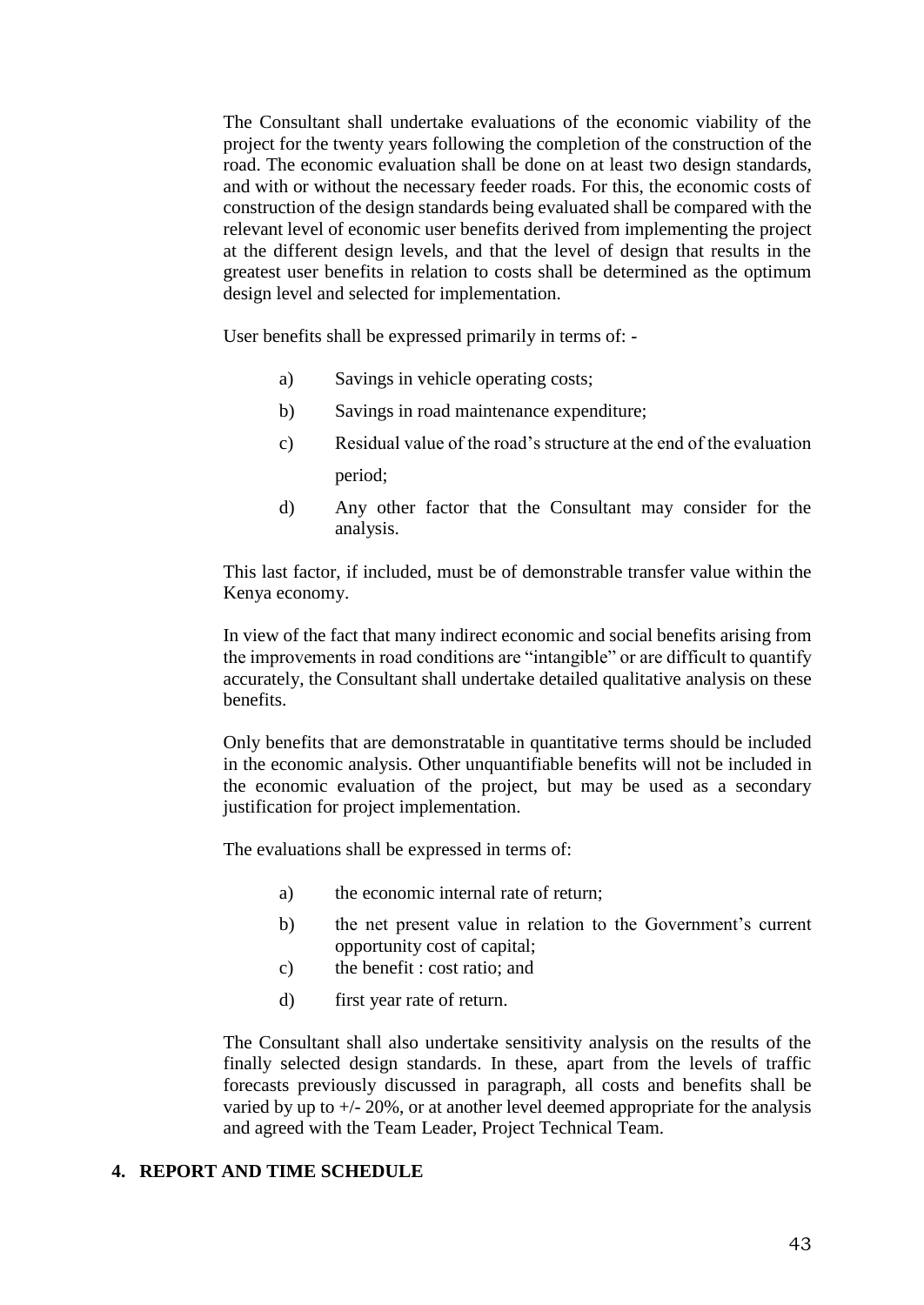## **4.1. Commencement**

The Consultant shall commence the study within fourteen (14) calendar days of the effective date of the contract.

# **4.2. Reports**

The Consultant shall prepare and submit to the Project Manager, KURA Technical Team the following reports. **All reports shall be in English and prepared on A4 metric size paper. All reports will be submitted in hard copies and two soft copies in CD ROM format**. The consultant will discuss and get approval of the software format used to prepare the soft copies for drawings to ensure compatibility with available software in the Client's establishment. In order to facilitate speedy review by the Client of Consultant's work, the Consultant is encouraged to organize parts of the main reports into working papers for prior discussion with the Client before compilation into deliverables.

# a) **Inception Report (8 Weeks)**

This shall summarize initial findings and give proposals covering methodologies of the preliminary engineering studies, and the detailed work plan for the conduct of the preliminary design – 6 hard copies and two softcopies for the client.

# b) **Preliminary Feasibility Study Report (38 Weeks)**:

This shall summarize the findings, analysis, results, and recommendations of the study, and shall contain all supporting material and include an executive summary.

The Consultant shall prepare preliminary design drawings and reports in accordance with the format and title sheets as directed by the Team Leader, Project Technical Team. These documents to be submitted in 10 hard copies and two softcopies to be submitted to the Team Leader-Project Technical Team shall include a description  $of: -$ 

- i. Feasibility Study, Environmental and Social Impact Assessment
- ii. Topography, geology, rainfall, vegetation and land use
- iii. Hydrological analysis, existing drainage structures and requirements.
- iv. Traffic survey and forecast
- v. Soil and materials investigations
- vi. Recommendations for the new construction
- vii. Estimate of the quantities and construction cost within an accuracy of approximately +/- 20% and a description of physical and pricing problems that may arise during the construction
- viii. Location plans to scale 1:50,000, plan and longitudinal profile drawings to a scale of 1:2,500 and 1:250 vertical, typical cross-section details, and
	- ix. General arrangement drawings for the main drainage structures.
	- x. **Preliminary Design Report**: This shall incorporate all revisions deemed necessary arising from comments received from the Team Leader, Project Technical Team, following discussions and agreement between him and the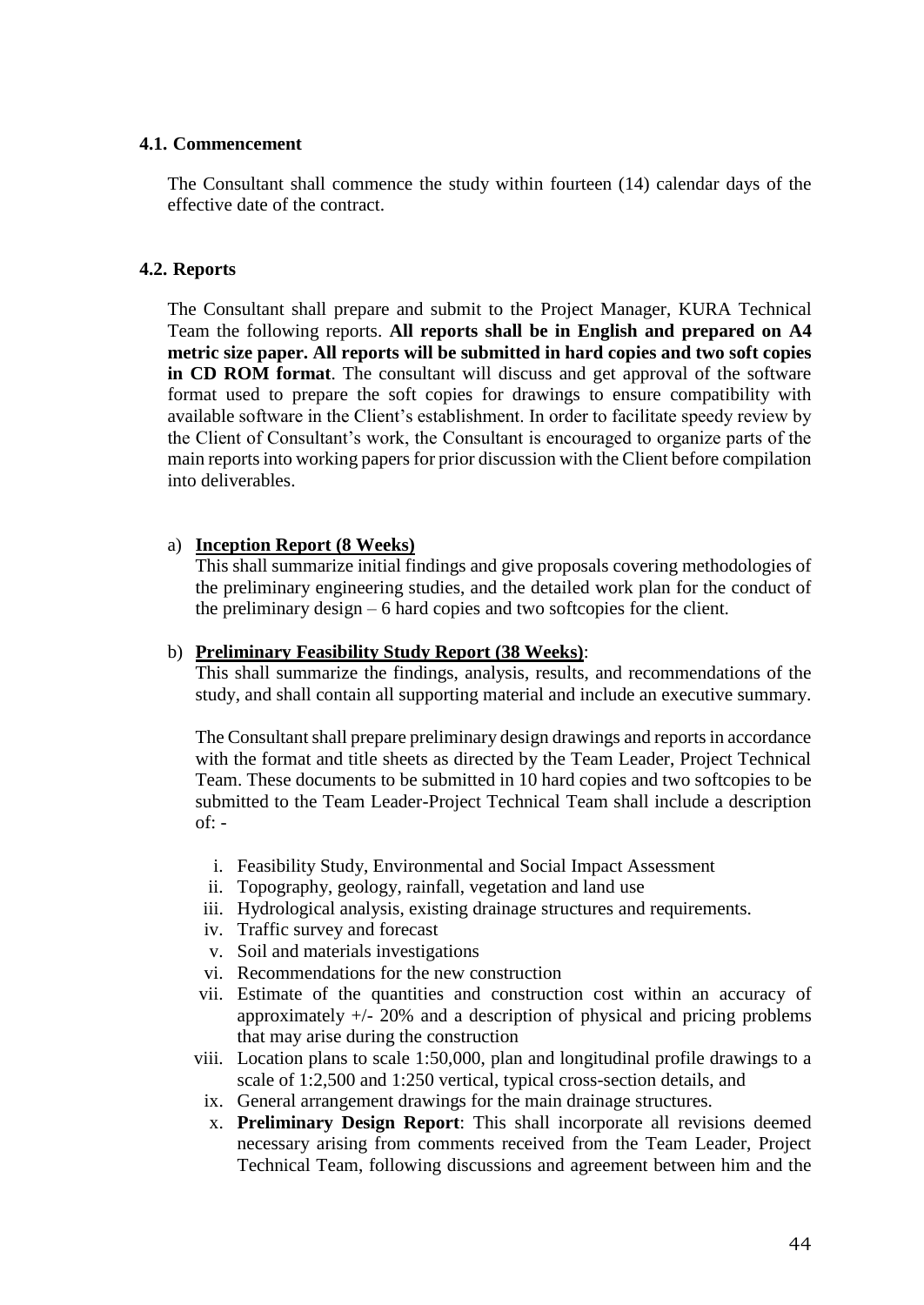Consultant. It shall include a concise executive summary in which the project design standards and cost estimates broken down into foreign and local currencies shall be shown clearly  $-10$  hard copies and two softcopies to be submitted to the Team Leader-Project Technical Team.

The report will generally incorporate comments generated from the presentation of the Inception Report as well as comments from the Client's Technical Team.

#### **c) Draft Final Feasibility Study Report (45 Weeks)**

This report will encompass the entire scope of the consultancy in detail, including all technical investigations and studies: engineering; traffic; socio-economic and environmental, preliminary engineering design, including topographic surveys, alternative alignment design drawings, alterative upgrading scenarios, cost estimates, land acquisition plans and material source plans. The report shall also include economic evaluation and financial viability analysis.

The report will generally incorporate comments generated from the presentation of the Preliminary Feasibility Study Report as well as comments from the Client's Technical Team.

The Draft Feasibility Study Report shall conform to the report structure shown in section 3.6 of the Terms of Reference.

#### **d) Final Feasibility Study Report (50 Weeks)**

The report will generally incorporate comments generated from the presentation of the Draft Final Feasibility Study Report as well as comments from the Client's Technical Team.

The Final Feasibility Study Report shall conform to the report structure shown in section 3.6 of the Terms of Reference as a bare minimum.

The environmental and social impact assessment reports, as well as the Preliminary Engineering design Report shall be packaged as separate volumes.

#### e) **Progress Reports (Monthly)**

These shall be submitted monthly and shall detail all work performed during the reporting period and utilization of the study personnel. This shall contain preliminary conclusions (covering such topics as traffic studies and design standards), based on the analyses substantially completed, and shall also identify actual and anticipated difficulties and delays in the work, their causes and the remedies proposed to solve them – 3 hard copies and two softcopies to be presented to the Team leader-Project Technical Team

## **4.3. Records of Documents**

After delivery of all final documentation, the originals of the following documents are to be deposited with the Team Leader, KURA Technical Team;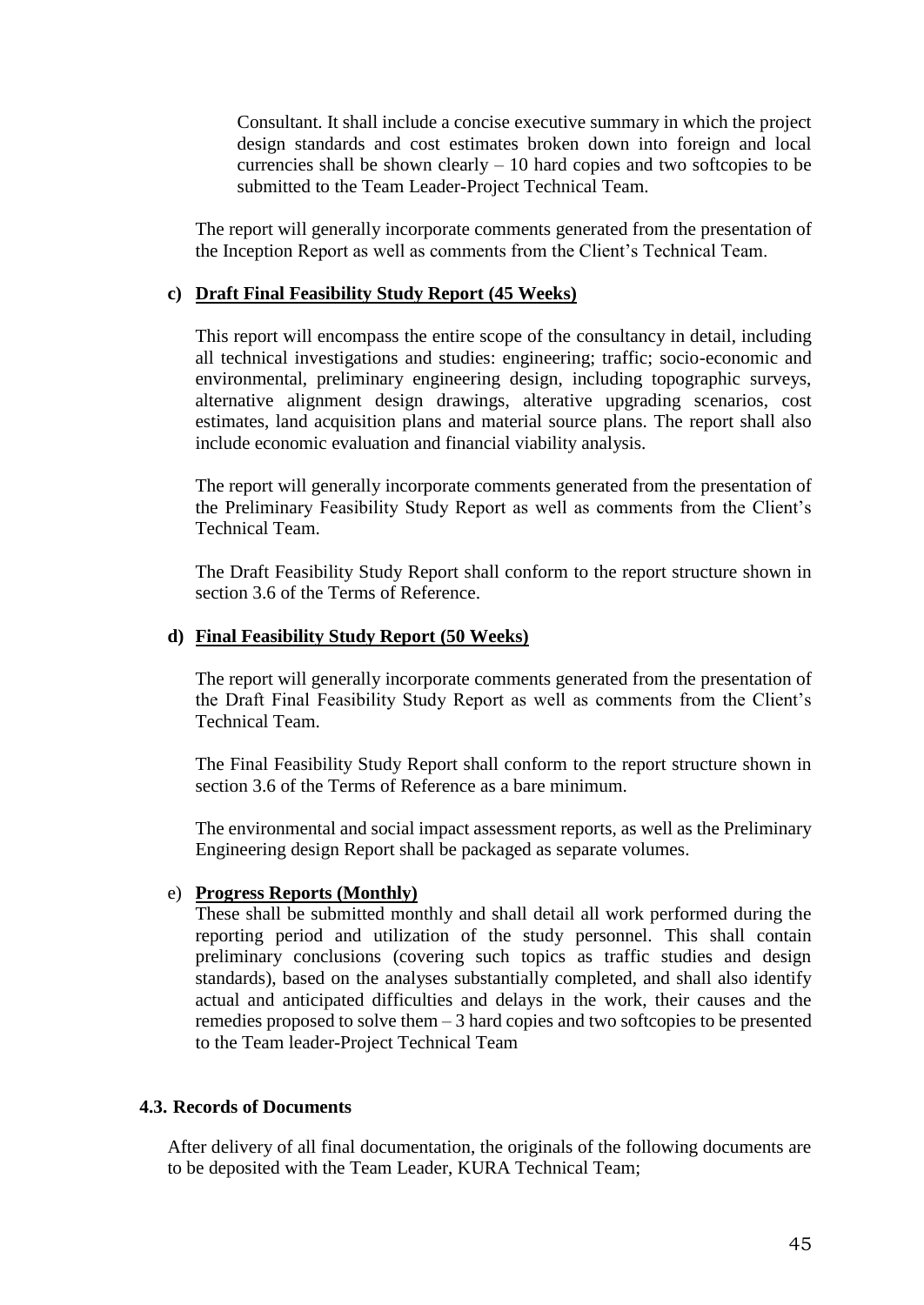- i) All drawings, both full size and photo-reduced, inclusive of land acquisition drawings, all in transparent material.
- ii) Tabulated test result of the materials investigations and any interpretation therefrom inclusive of materials charts
- iii) Earthworks computations inclusive of mass-haul diagram
- iv) Structural calculations
- v) Hydrological and water way calculations
- vi) Setting out data and earthworks computation on CD ROM.

## **4.4. Time Schedule**

The feasibility study and preliminary engineering designs shall be completed and forwarded to the Team Leader, KURA Technical Team within Twelve (12) months of the commencement of the assignment. The Consultant should be prepared to attend meetings with the Client to discuss the assignment at any stage.

## **4.5. Lateness in reporting**

Where a report required is delayed beyond the stipulated time for submission, the consultant shall provide to the Client an explanation satisfactory to the Client for the delay in submission and the remedial measures to be undertaken.

## **4.6. Report Structure**

The "Feasibility Study Report shall include the following Chapters, Sub-Chapters, a n d Appendices as a bare minimum:

# **Executive Summary**

## **Chapter 1 – Introduction**

- **Background**
- Objectives and Scope of the Project
- **Terms of Reference Feasibility Study**
- Report Structure

## **Chapter 2 - Socio-Economic Review**

- **Introduction**
- National Economic Framework Vision 2030
- Population and Land Area
- **Transport Implications**
- Selected Socio Economic Characteristics
- **Predominant Economic activity and related Facilities**

## **Chapter 3 - Strategic Development Plan**

- **General**
- National Transportation Planning Framework
- National Roads Network Goals & Strategy (Road Sector Investment Programme, Annuity Programme, Low Volume Sealed Roads programme)
- The National Petroleum Company Timor GAP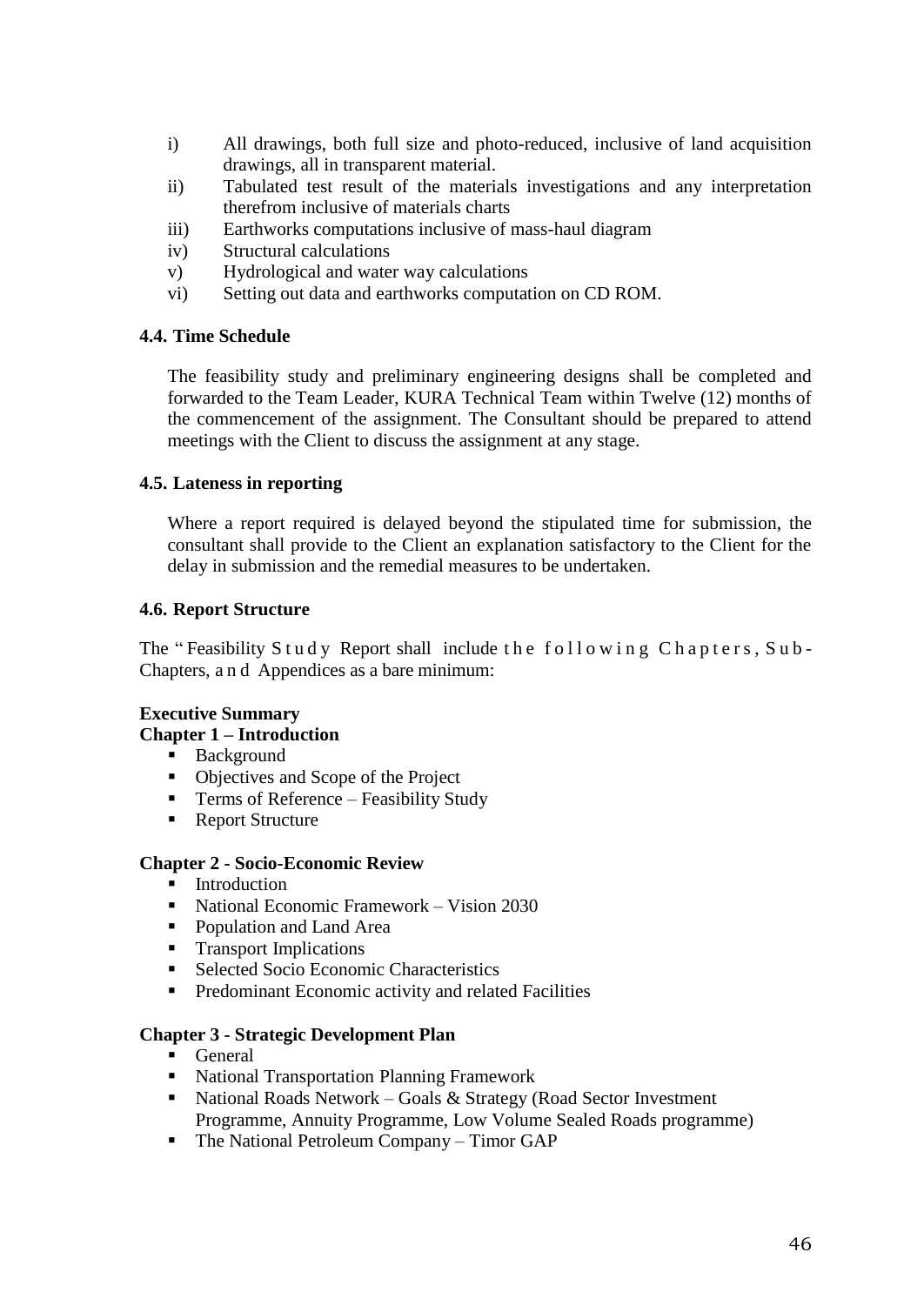# **Chapter 4 – Preliminary Engineering Design**

- Introduction & Description of Project Roads<br>■ Technical Field Investigations
- Technical Field Investigations
- **Technical Design Standards and Guidelines**
- Climate Change Adaptation  $(El nino)$
- Proposed Road Upgrading Alternative Scenarios (including "Do Nothing" as base scenario)
- Cost Estimates
	- Engineering Appendices:
		- $\triangleright$  Appendix 1. Preliminary Topographic Survey data
		- Appendix 2. Preliminary Engineering Design Drawings
		- Appendix 3. Proposed Land Acquisition Plans and estimated costs
		- $\triangleright$  Appendix 4. Materials Source Maps
		- $\triangleright$  Appendix 5. Cost Estimates

## **Chapter 5 - Social & Poverty Assessment and Safeguards**

- Socio-Economic Context of Regions and Districts
- National Poverty Reduction Strategy
- Causes and Characteristics of Poverty
- Poverty in the Project Area
- Socio-Economic Profile of the Study Area
- Consultation Meetings
- Beneficiary Profile
- **Poverty and Social Impact Assessment (PSA)**
- Gender Assessment
- Social Action Plan
- Indicators for Monitoring
- Resettlement Framework
- **Conclusions**
- Social Appendices
	- $\triangleright$  Appendix 1 Resettlement Screening
	- $\triangleright$  Appendix 2 Resettlement Action Plan
	- $\triangleright$  Appendix 3 Poverty reduction and social strategy
	- $\triangleright$  Appendix 4 Socio Economic Profile

## **Chapter 7 - Environmental Impact Assessment**

- **Introduction**
- Assessment of Policy, Legal Framework and Institutional Capacity
- Anticipated Environmental Impacts
- Environmental Assessment for Subprojects and/or Components
- Consultation, Information Disclosure, and Grievance Redress Mechanism
- **Institutional Arrangement**
- Monitoring and Reporting
- Appendices
	- Appendix 1- Environmental Assessment Checklist Form
	- Appendix 2 Environmental Impact Assessment Report

# **Chapter 8 - Climate Change Adaptation**

- Climate Change
- Identified Environmental Risks and Climate Change Vulnerability
- Climate Change as a Development Challenge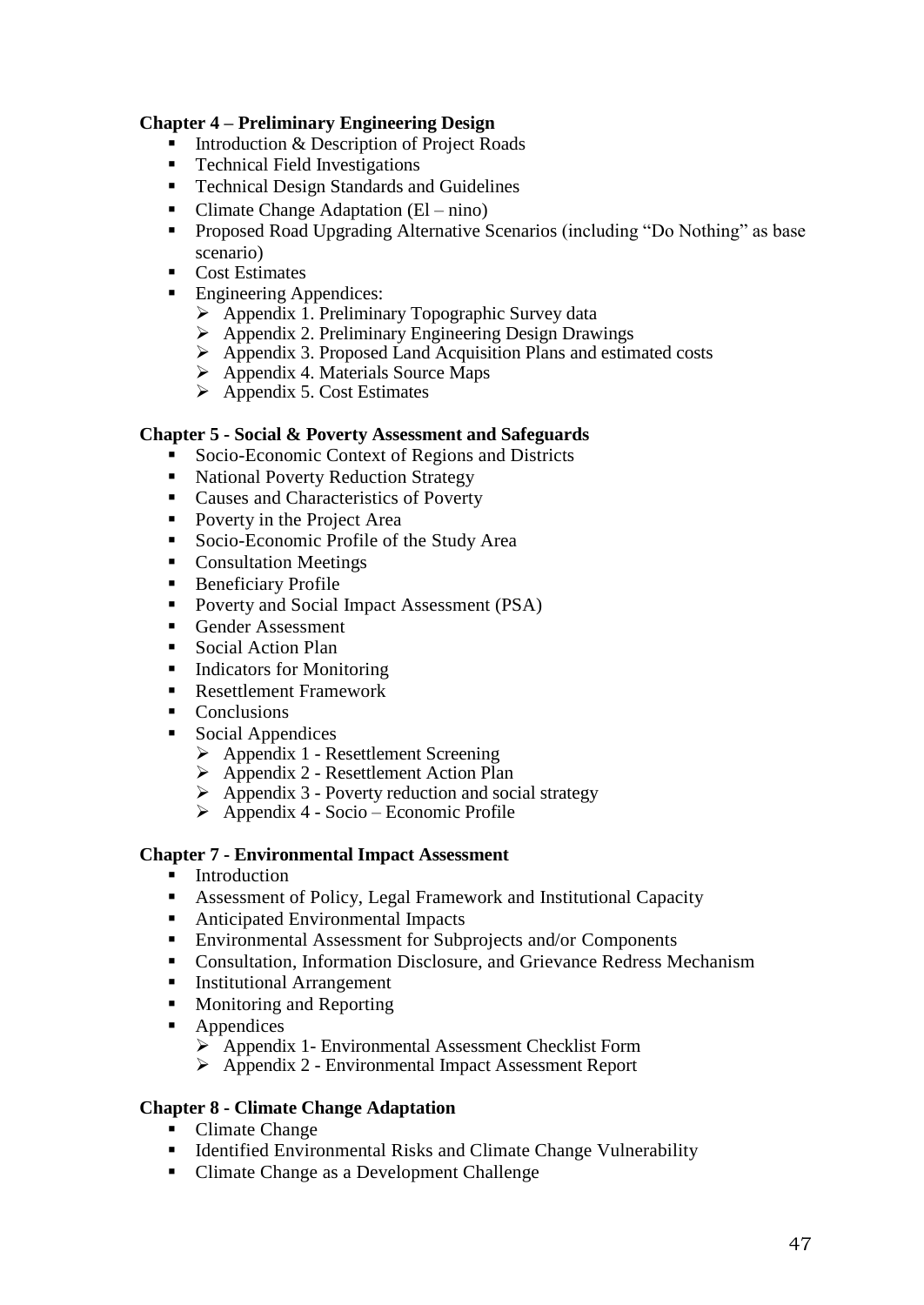■ Anticipated Risks of Climate Change on Road Upgrading

## **Chapter 9 – Traffic – Reviews of Existing Studies**

- Background and Data Sources
- Road Network in the Study Area
- **Survey Methodology**
- 
- **Surveys Conducted**<br>**Average Daily Traff** Average Daily Traffic (ADT) & Average Annual Daily Traffic (AADT)
- Road Side Survey  $(O-D)$  in respect of the Bypass roads
- **Induced Traffic**
- Estimated Traffic Growth Rate
- Future Traffic Generators
- Traffic Demand Forecast for the Project roads
- Appendices:
	- $\triangleright$  Traffic Survey Forms
	- $\triangleright$  Detailed Traffic Data, by Vehicle Type
	- > Traffic Demand Forecasts

# **Chapter 11 - Economic Evaluation**

- **Introduction**
- Objectives of Economic Evaluation
- Analytical Scenarios/Alternatives
- Road Characteristics & Cost Estimates of Alternative Scenarios
- Unit Costs and Operating Data, by Vehicle Type<br>■ Traffic
- Traffic
- Quantifiable Benefits
- Estimating Multiplier & Retainer Local Share of Investment/Maintenance Costs
- **Proxy for Social Benefits and Affected Population**
- Residual Share of Bridges and Special Culverts
- Environmental/Road Safety Impacts
- Standard Economic Analysis, 12% Discount Rate Summary Results
- Alternative Economic Analysis at 5% Discount Rate
- **Sensitivity Analysis**
- **Distribution of Benefits**
- Risk Analysis
- Conclusion and Recommendations

# **Chapter 11: Financial Viability Analysis**

- Financing options
- Repayment Plan
- Repayment capacity analysis
- Conclusions and recommendations

# **5. OBLIGATION OF THE CLIENT AND CONSULTANT**

## **5.1. Documents and Reports**

The Client will supply all pertinent data and information in its possession and give such assistance as shall reasonably be required for the conduct by the Consultant of his duties under this contract save that such assistance shall not be extended to the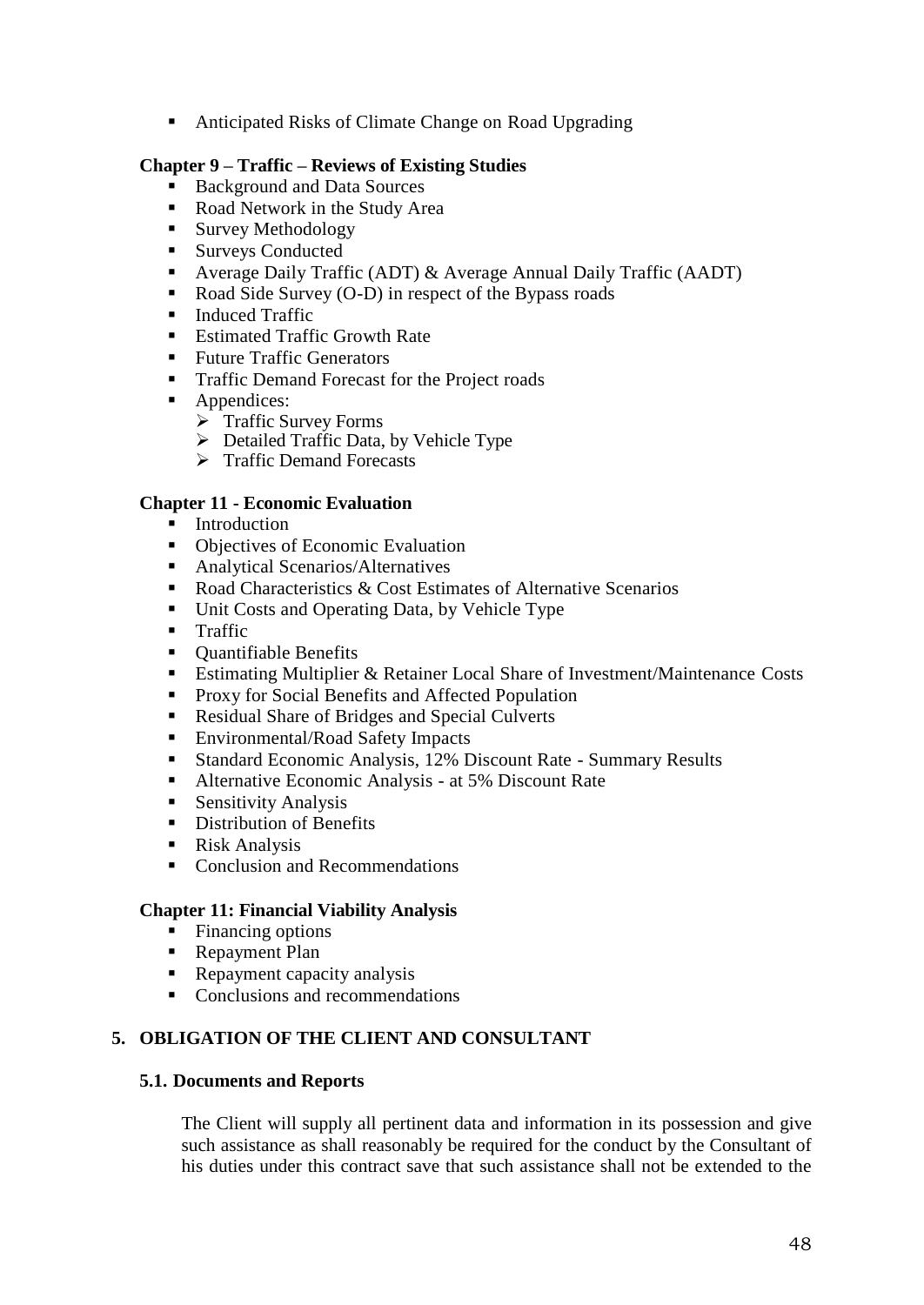provision of any supplies or services. The Consultant will be required to pay for purchase fee of maps, manuals and other documents.

The following will on request be supplied by the Team Leader, KURA Technical Team to the Consultant who will be awarded the consultancy: -

- i) Standard specifications for Road and Bridge Construction 1986
- ii) Road Design Manual Part I Geometric Design of Rural Roads 1979
- iii) Road Design Manual Part III Pavement design and Materials 1987
- iv) Analysis of Contract Rates, latest edition
- v) Sample standard drawings

## *Please note that appropriate charges will be levied for certain documents.*

The Client will:

- (i) Ensure free access to all sites and locations connected with the execution of the study;
- (ii) Provide the Consultant with any assistance as the Consultant may be entitled to in accordance with the Terms of Reference
- (iii) Provide the Consultant with all documents, data, any existing photographs and other information pertaining to the study that are available within the Authority.
- (iv) Provide, at their option, two counterpart personnel (interns) for on-thejob training with the consultant during the contract period. The interns are to be remunerated at government approved rates.
- (v) Facilitate the issuance of work permits and entry visas for the Consultant's expatriate staff.

In particular, the Client shall provide the following

- (i) All data and reports pertaining to the design studies that have been carried out for the road under study if any;
- (ii) Available data and information on road inventory and traffic counts;
- (iii) Recent road construction and maintenance costs; and
- (iv) Unhindered access to pertinent data.

## **5.2. Liaison**

The Project Technical Team shall provide liaison with other Ministries and Departments in order to introduce the Consultant to them. The Consultant shall be fully responsible for collecting data and information from these agencies, including paying for it where necessary.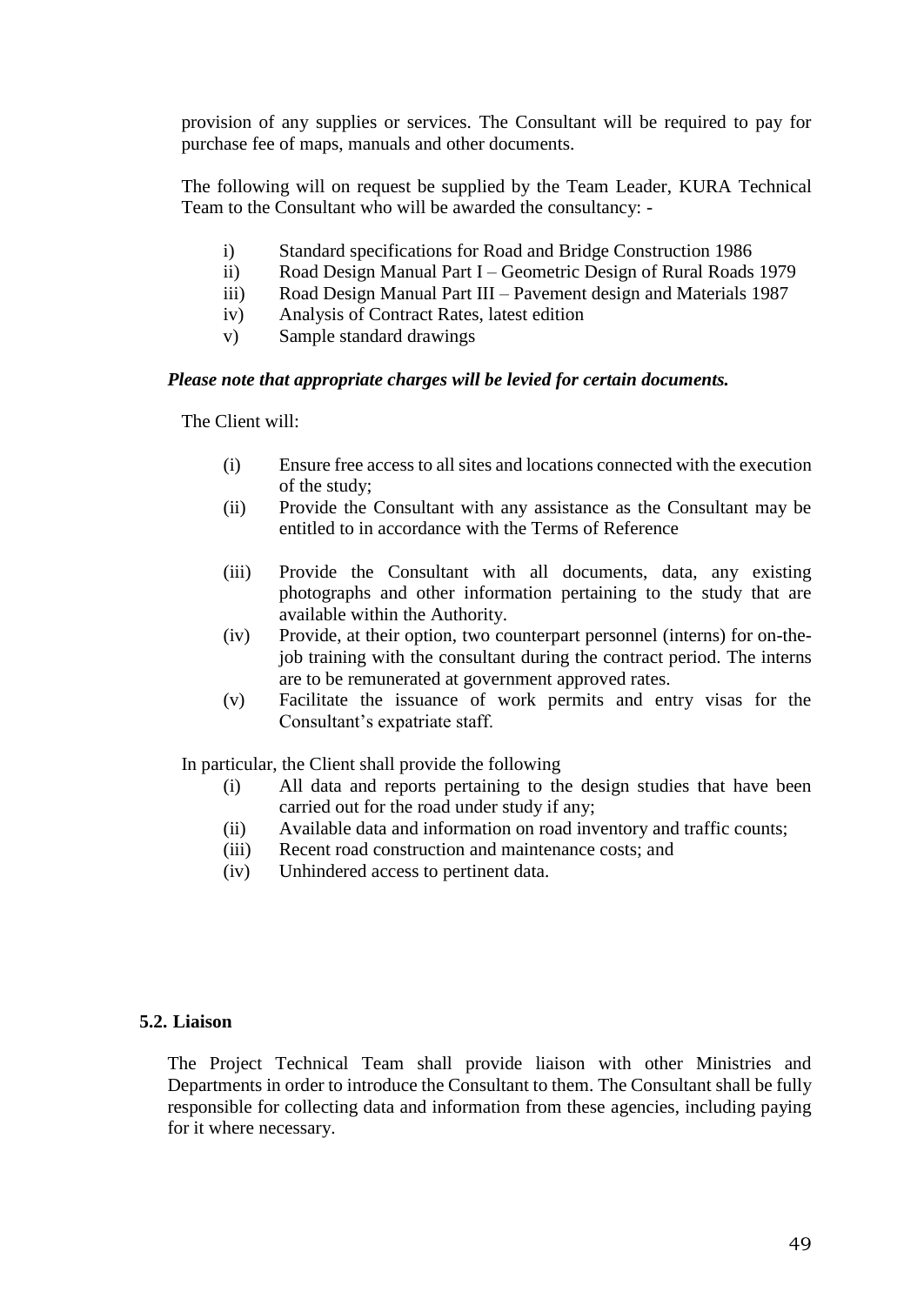The Consultant shall be fully responsible for collecting data and information from Government agencies, paying for it where necessary.

## **5.3. Correspondence**

The Client shall ensure that correspondence exchange in respect of the implementation of the study is treated promptly by the agency in order to avoid any delay. Correspondence by e-mail shall be on Microsoft Outlook (for Client).

## **5.4. Consultant's Obligations**

(a)All information, data and reports obtained from the Client in the execution of the services of the Consultant shall be properly reviewed and analyzed by the Consultant. The responsibility for the correctness of using such data shall rest with the Consultant. All such information, data, and reports shall be treated as confidential and returned to the Client upon completion of the assignment.

The consultant shall be responsible for analyses, interpretation, and conclusion made from the data and information provided by the client.

(b)The Consultant shall be responsible for arranging for all necessary office and living accommodation, transportation, (**including 100 days per diem allowance and transport for Client supervision staff and provide a vehicle for the supervision team for half of the contract period)**, equipment and supplies, surveys, investigations, materials testing, secretarial services, related to the performance of the works.

The Consultant shall be responsible for the printing of all reports, drawings, maps, etc.

The Consultant shall provide a training plan for any two No. interns as approved by the Client paid at government approved rates

All reports and documents relevant to the project, maps, field survey notes, computer programs and electronic data, etc. shall become the property of the Client. The Consultant shall provide the originals of maps, plans and all drawings with final tender documents both in hard and soft copies in CD ROMs and in acceptable electronic format.

## **6. PERSONNEL REQUIREMENTS**

The feasibility team shall comprise the following members. The detailed tasks assigned to each team member are not necessarily limited to those listed.

## **6.1. The Consultant's Key Personnel**

The Consultants shall at a minimum, provide the key staff described below. Curriculum Vitae not exceeding four pages per person shall be provided in respect of each key staff.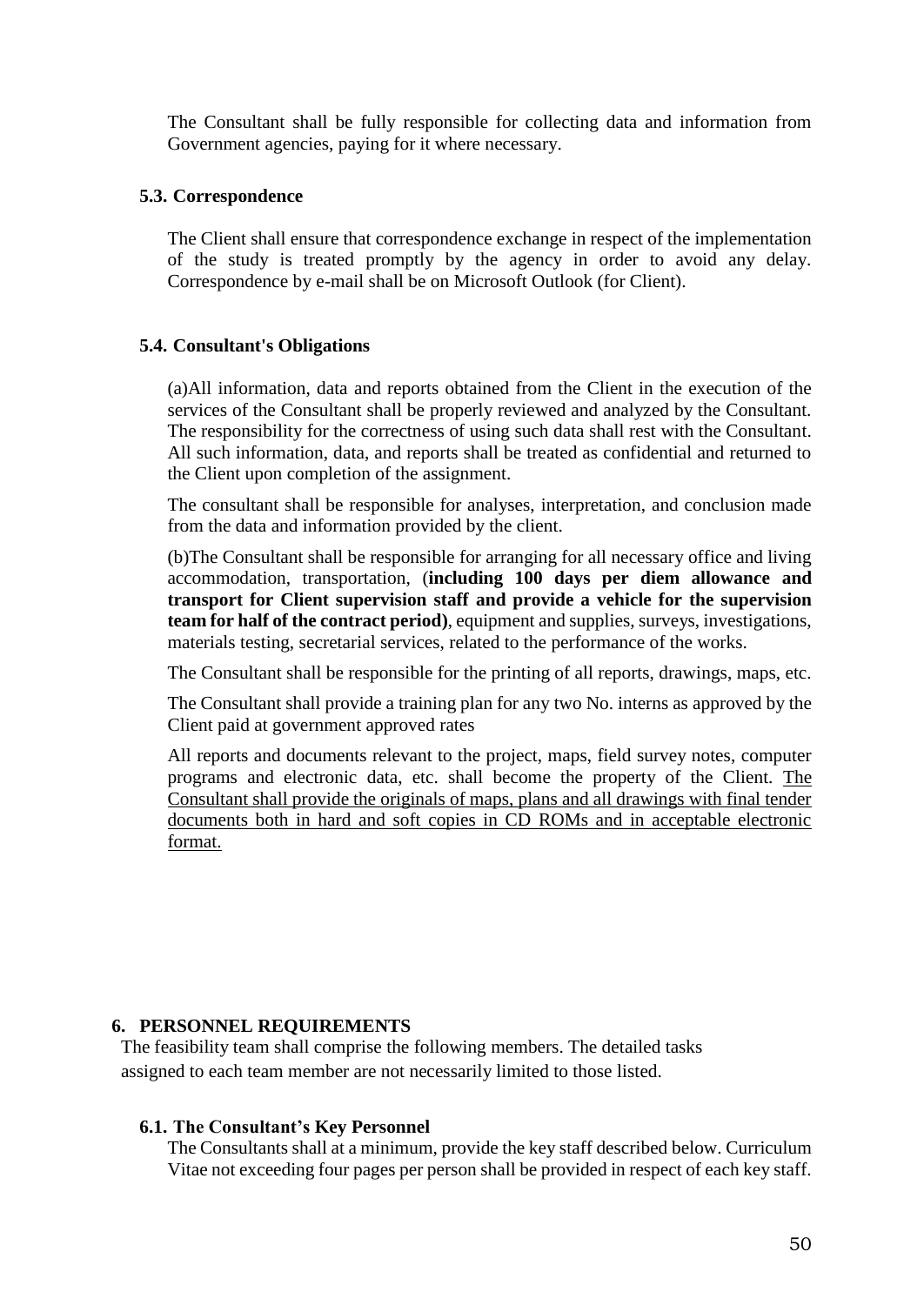It is anticipated that **38 staff man– months** of key professional staff stated below would be required to accomplish the tasks stated in the TOR of the assignment:

# a) **Project Director (PD) – 6 Man-months**

The PD will oversee, plan, manage and monitor the consultancy and will advise the Client on all aspects of works contract implementation. The PD will provide the overall backstopping for the project, to ensure timely execution and completion of the project.

The PD should be a qualified and competent registered professional civil engineer with a recognized degree in Civil Engineering or equivalent and a minimum of 15 years post qualification experience in management and supervision of similar works contracts in developing countries, particularly in the Africa region.

The PD shall have at least 10 years' experience at Project Director level on road rehabilitation projects of similar nature. The PD should be able to combine this engineering experience with management and communication skills in order to support the Kenya Urban Roads Authority in ensuring that all objectives and deliverables of the consultancy and the works contract are achieved. The candidate must have a proven record as Project Director/ Deputy Project Director for at least three successfully completed large assignments of similar nature in the last five years. Fluency in both written and spoken English is essential.

# **b) Transport Economist (TE) – 4 Man-months**

The T E will lead the Feasibility Study activities. The TE will perform the following specific tasks:

- Lead the feasibility sub-study task team;
- Ensure all deliverables are prepared in accordance with quality and time constraints;
- Research and review data, including that associated with planned government or private development in the area of influence of the road and incorporate in the economic analysis as appropriate;
- Determine financial and economic vehicle operating costs for representative vehicle types;
- **Prepare an economic evaluation of the proposed road upgrading options** following National Guidelines for the Economic Analysis of Projects. Reduction in travel time and transport costs, cost of accidents, increased agricultural production and other net social benefits arising from the project will be taken into account;
- Identify the cost benefits of climate change adaptation options and provide recommendations based on most cost effective measures;
- Undertake switching value calculations and sensitivity analysis for variations in key parameters and budget constraints.
- Undertake risk analysis in accordance with National Guidelines for Integrating Risk Analysis of Projects;
- Analyse how limited access to transportation services contributes to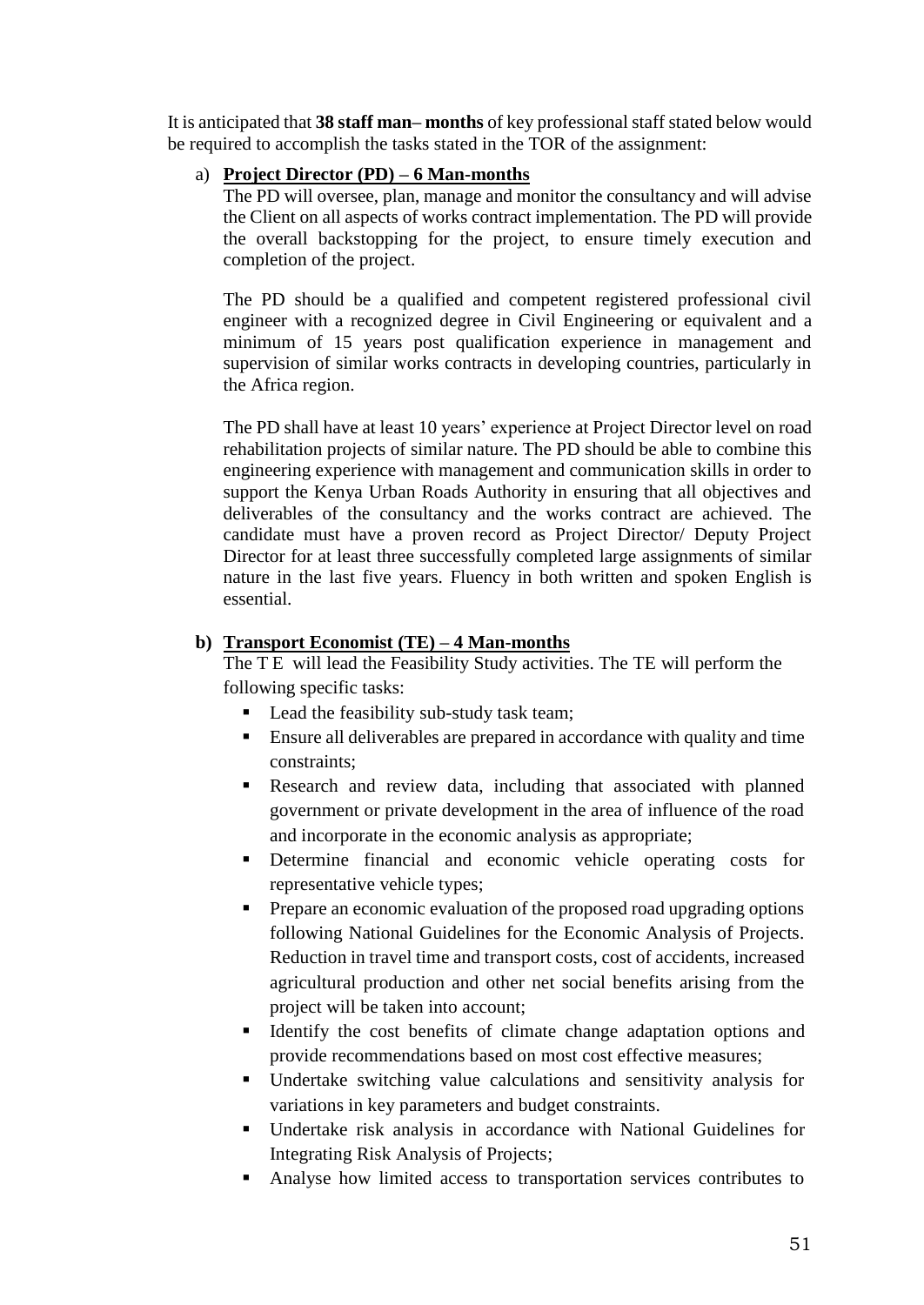poverty in the project area of influence;

- Based on the economic analysis, estimate the expected distribution of project net benefits among freight transport users, passenger transport users, vehicle owners, NMT and the government;
- **Prepare feasibility reports for submission to the Client. The report** should be prepared following National guidelines, taking into account direct and indirect impacts during pre- construction, construction and operation, and of implementing mitigation measures and monitoring plans.

The TE shall be a qualified and qualified and registered Civil Engineer with a post graduate degree in Transportation Engineering, Transport Economics or equivalent and a minimum 10 years post-graduate experience, of which not less than 5 years have been in undertaking studies in road upgrading and construction projects.

# **c) Urban Highway Design Engineer (HE) – 6 Man-months**

The HE will be responsible for the preliminary designs underpinning the feasibility studies. The HE will perform the following tasks:

- Lead the preliminary engineering design sub-study task team;
- Ensure all deliverables are prepared in accordance with quality and time constraints;
- Review available engineering data, including any data relating to availability and quality of construction materials.
- Identify potential future climate change impacts that should be catered for design of the road and evaluate costs associated with incorporation of adaptation measures in the project design.
- Assess recommendations and inputs from the Structural / Drainage Engineer and Environment Specialist for other potential adaptation measures which could be incorporated into the design.
- Guide topographic and other preliminary physical surveys.
- On the basis of projected traffic levels, determine cost effective options for upgrading the road taking into account varying terrain characteristics along the route, and minimum serviceability standards.
- $\blacksquare$  In conjunction with the Materials / Geotechnical Engineer, survey areas of actual and potential slope instability, analyse their cause and develop preliminary recommendations for mitigating them.
- Review road safety implications for each design alternative and prepare preliminary designs for road safety features.
- Review environmental implications of construction, including those related to opening of borrow pits and disposal of spoil.
- Estimate the civil works costs for each design alternative, separately identifying taxes and duties to an accuracy of +-15%.
- Prepare a preliminary engineering design report, consolidating all technical inputs from other specialists as appropriate.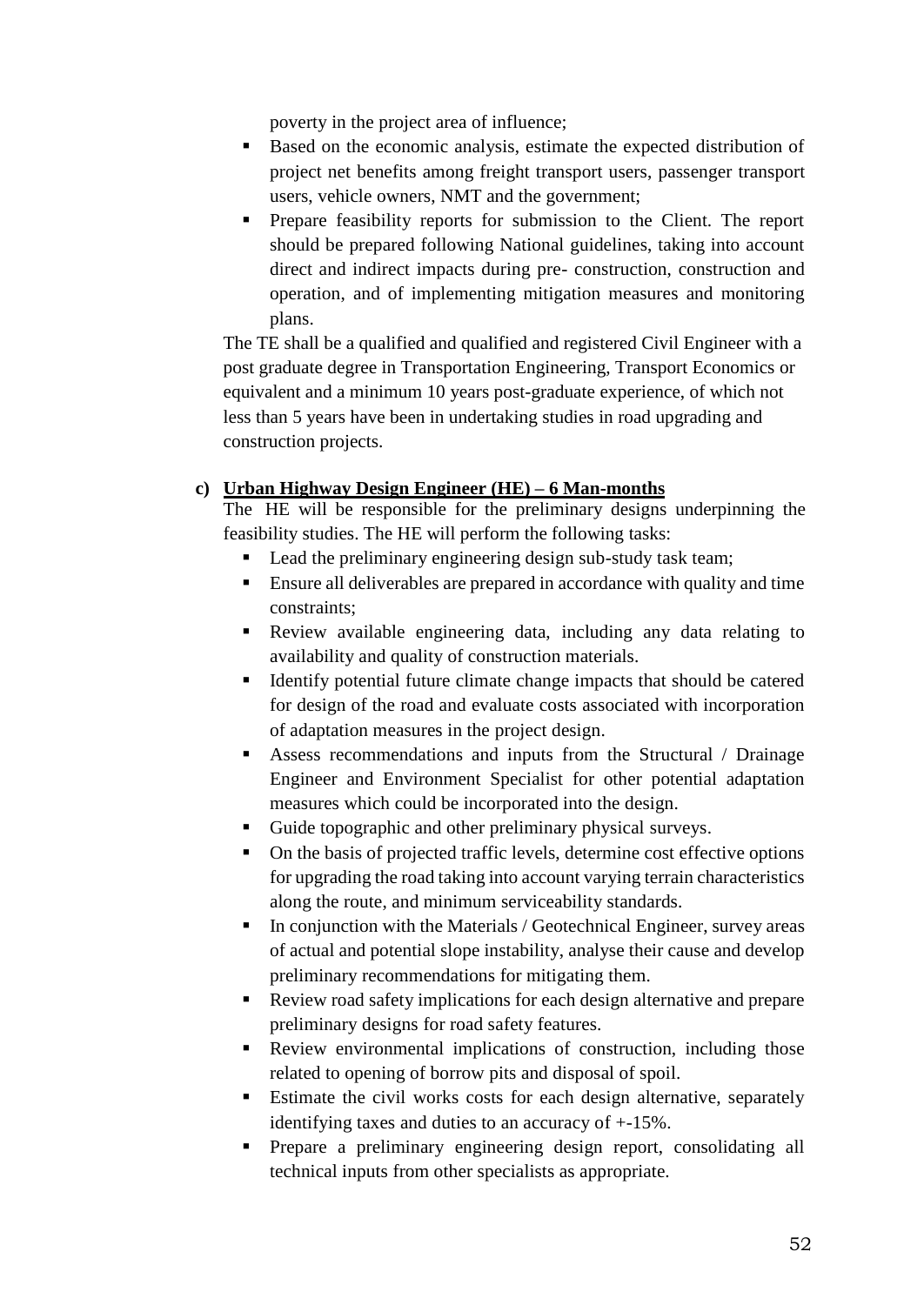The HE should be a qualified and competent registered professional civil engineer with a recognized degree in Civil Engineering or equivalent and a minimum of 12 years post qualification professional experience as a Highway Design Engineer on major road contracts of similar nature. Knowledge of various internationally accepted design codes and methodologies and familiarity with internationally 'best practices' as well as proficiency in latest computer aided road design software is essential. Experience in roads design, supervision and construction management will be required. Fluency in both written and spoken English is essential.

# **d) Environmental Expert (EE) – 4 Man-months**

The EE will undertake an environmental assessment of the project in accordance with the EMCA Act. The Environmental Specialist will perform the following tasks:

- (i) Ensure that the project is prepared in compliance with both the government's environmental policies and environmental assessment guidelines;
- Assess the potential environmental impacts of the project in accordance with the EMCA Act and other national policies and guidelines;
- **Prepare an Environmental Impact Assessment Report taking into** consideration direct and indirect impacts during pre-construction, construction and operation, and identifying costs of mitigation measures and implementation of a monitoring plan;
- Identify potential impacts of the road on surrounding vulnerability;
- Synthesize the most recent and relevant assessments of future climate changes, within the scope of the project objectives, and provide recommendations to the project team of expected climate changes, including their probabilities of occurrence and certainty;
- Prepare recommendations for integrating climate change considerations into the design of the project;

The Environmentalist shall be a Registered Lead Expert and having a Valid Practicing License issued by NEMA, registered as a member of Environment Institute of Kenya (EIK) and must hold at least a Graduate Degree in environmental science, environmental engineering or any other relevant field and at least 10 years professional experience after graduation, of which not less than 5 years have been in undertaking environmental impact assessments of road sector related projects. Familiarity with World Bank, Africa development Bank and NEMA environmental impact assessment guidelines is essential. Fluency in both written and spoken English is essential.

# **e) Socio- Economic Specialist (SES) – 4 Man-months**

The SES will undertake screening and scoping for social impacts. The Social Safeguards Specialist will perform the following tasks:

- Undertake screening and scoping and prepare the resettlement and indigenous peoples screening forms and checklists for the project.
- Assess land acquisition and resettlement impacts in accordance with the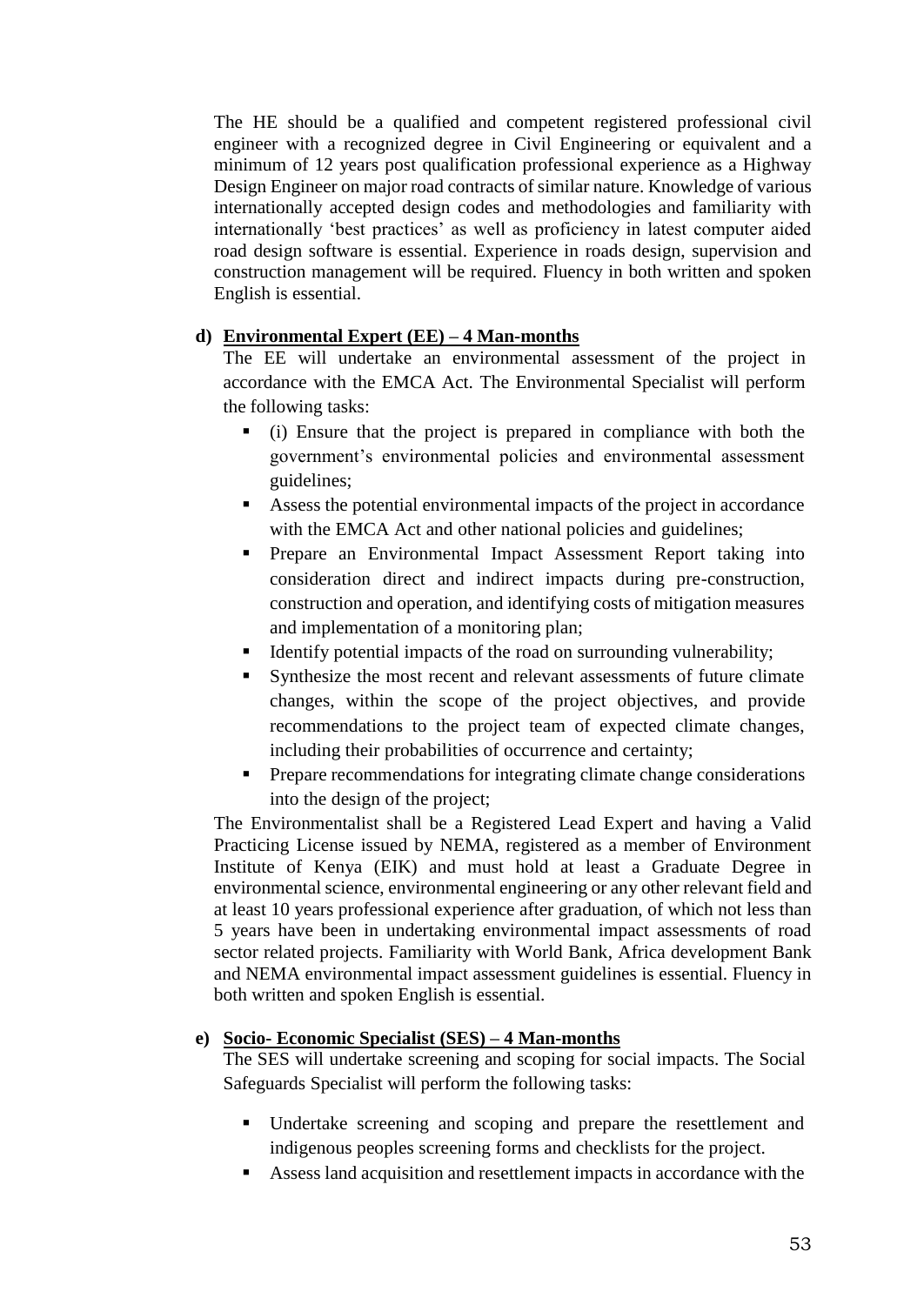National resettlement guidelines and prepare a resettlement plan (RP).

- Submit the RP:
- Assess the social impacts of the project and prepare analyses for inclusion in the feasibility study reports and in the IEE. Recommend mitigation measures where needed and estimate their cost.

Must possess University Degree (BSc or BA) in socio – Economic Studies or equivalent. Must have a minimum of 15years practical post-qualification experience. Must have broad experience in socio – economic assessment and of at least three (3) roads construction project of comparable magnitude within urban setup. Previous experience on road projects in East Africa will be an added advantage.

# **f) Materials / Geotechnical Engineer (ME) – 4 Man-months**

The ME will provide inputs relating to slope stability, availability of construction materials and design of pavement options. The ME will perform the following tasks:

- Identify potential geotechnical constraints on the proposed road upgrading, particularly identifying specific locations where mitigation measures will be required.
- Guide site specific surveys as required for preliminary assessment and design of mitigation measures for geotechnical instabilities.
- Prepare preliminary designs in sufficient detail for assessment of cost, and social and environmental impacts, particularly resettlement impacts.
- Assess potential sources of materials, particularly pavement materials required for the works, along with processing requirements and oversee preliminary laboratory testing.
- Prepare a detailed program, implementation schedule and budget for geotechnical investigations necessary for the design of the works.

The ME should be a qualified and competent registered professional civil engineer with a recognized degree in Civil Engineering and a minimum professional experience of 12 years (post qualification) as a materials engineer of which 5 years should be on major road contracts. Thorough knowledge of modern techniques of materials investigation and laboratory testing is essential. The PME shall have at least 10 years of experience in pavement engineering including design using diverse pavement materials and methods, in preparing specifications and in construction control of pavement structures. The PME shall have at least 6 years of on-site experience in construction control. Fluency in both written and spoken English is essential.

# **g) Engineering Surveyor (ES) – 6 Man months**

The ES will be responsible for all topographic survey. The Survey Manager will:

 Acquire necessary physical / cadastral plans from the relevant Government bodies, and use the same to identify existing road corridors;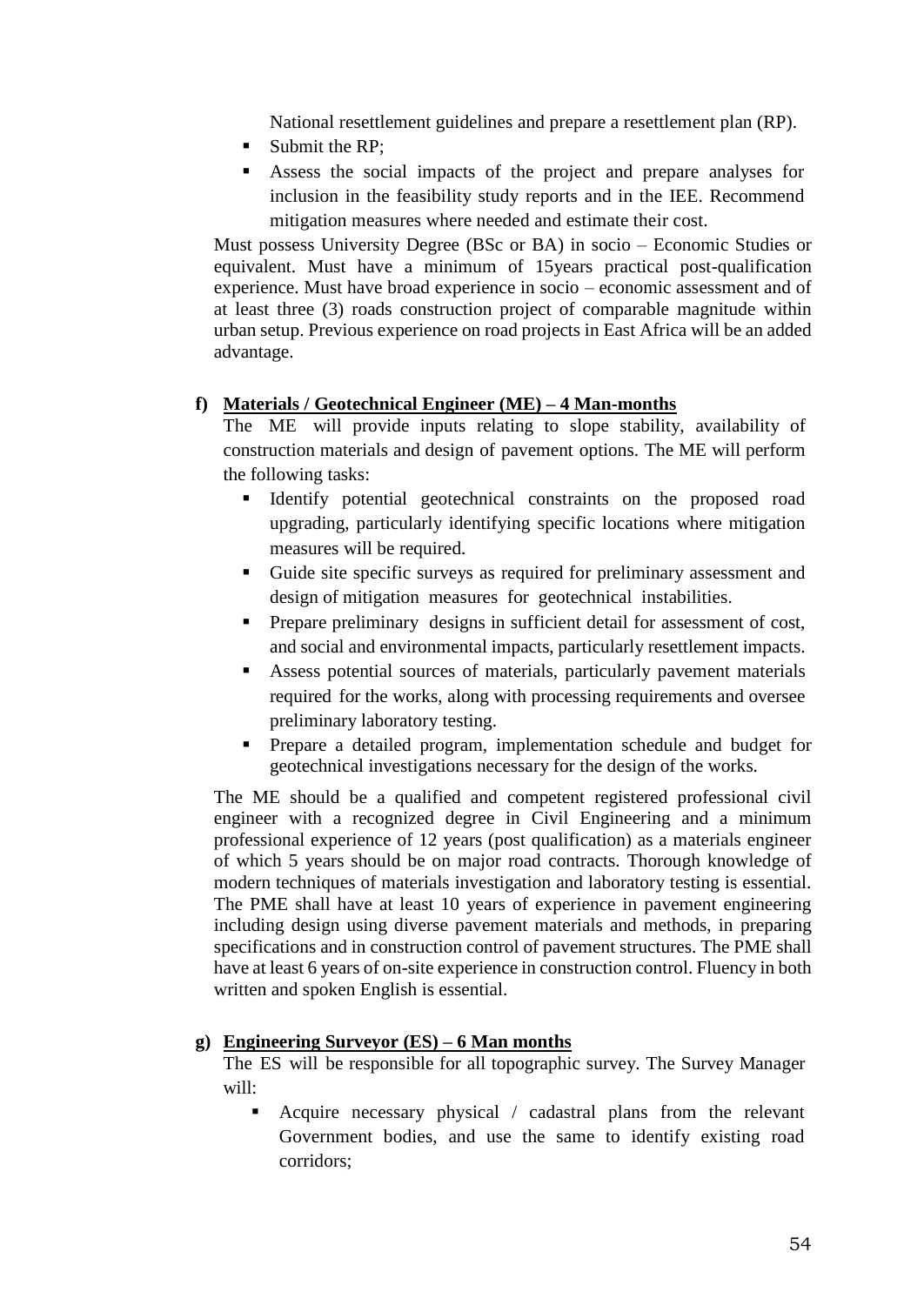- Manage a team of technician surveyors, ensuring best practice and appropriate accuracy;
- Conduct control surveys and install permanent and stable benchmarks suitable for reference during detailed design work and construction;
- Conduct preliminary topographic surveys of the road corridor, sufficient for preliminary design work;
- Ensure timely and accurate transfer of survey information to the design engineers;
- Prepare land acquisition plans.

The ES will be a competent and qualified candidate, with a degree in Survey & Photogrammetry and a minimum of 10 years post qualification professional experience, of which not less than 5 years have been in survey for design and construction of major highway contracts of similar nature. The candidate should be conversant with modern methods of survey including the use of Total Stations and GPS equipment. Fluency in both written and spoken English is essential.

# **h) Structural / Drainage Engineer (SDE) – 4 Mon-months**

The SDE will be responsible for the preliminary design and cost estimation of drainage and drainage structures including bridges, culverts and side drains. The Structural Engineer will undertake the following tasks:

- Study the existing hydrological regime based on an analysis of rainfall, flood records and local inquiry.
- Estimate the required hydraulic capacity of bridge structures, including an estimate of the incremental capacity needed to cater for climate change considerations. A period of 50 years will be considered for major drainage structures and bridges, and 20 years for minor drainage structures including side drains and culverts.
- Assess existing structures and bridges along the route and recommend retention or otherwise.
- Assess the need for new drainage structures, where the existing structure is inadequate, or realignment requiring new drainage structures is proposed and prepare preliminary designs and cost estimates,
- Assess the need for new bridges and large drainage structures, where the existing structure is inadequate, or realignment requiring new structures is proposed and prepare preliminary designs and cost estimates,
- Prepare a program of geotechnical investigation needed for the design of drainage structures and bridges. Estimate the cost of the proposed geotechnical investigations;
- Prepare a program of geotechnical investigation needed for the design of drainage structures. Estimate the cost of the proposed geotechnical investigations.

The Structural Engineer shall have at least 10 years relevant experience and shall be a professionally qualified civil engineer. Fluency in both written and spoken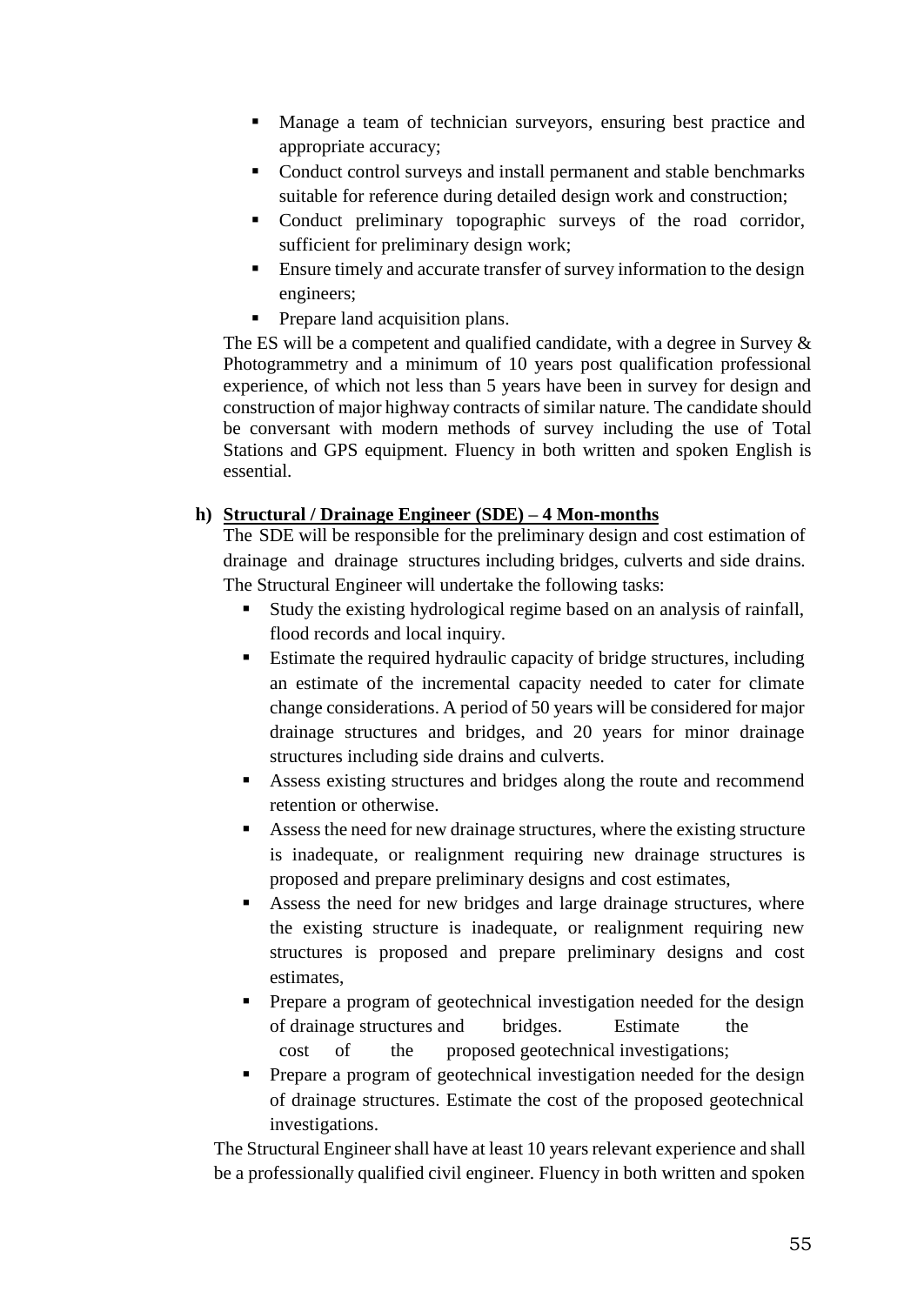English is essential.

# **6.2. Support Staff – 30 Man-months**

The consultants shall provide the necessary support staff – including junior engineers, draftsmen, field surveyors, laboratory technicians, field supervisors and office support staff – needed in order to carry out their tasks and fulfill their responsibilities effectively.

It is anticipated that about **30 staff–months** of support staff would be required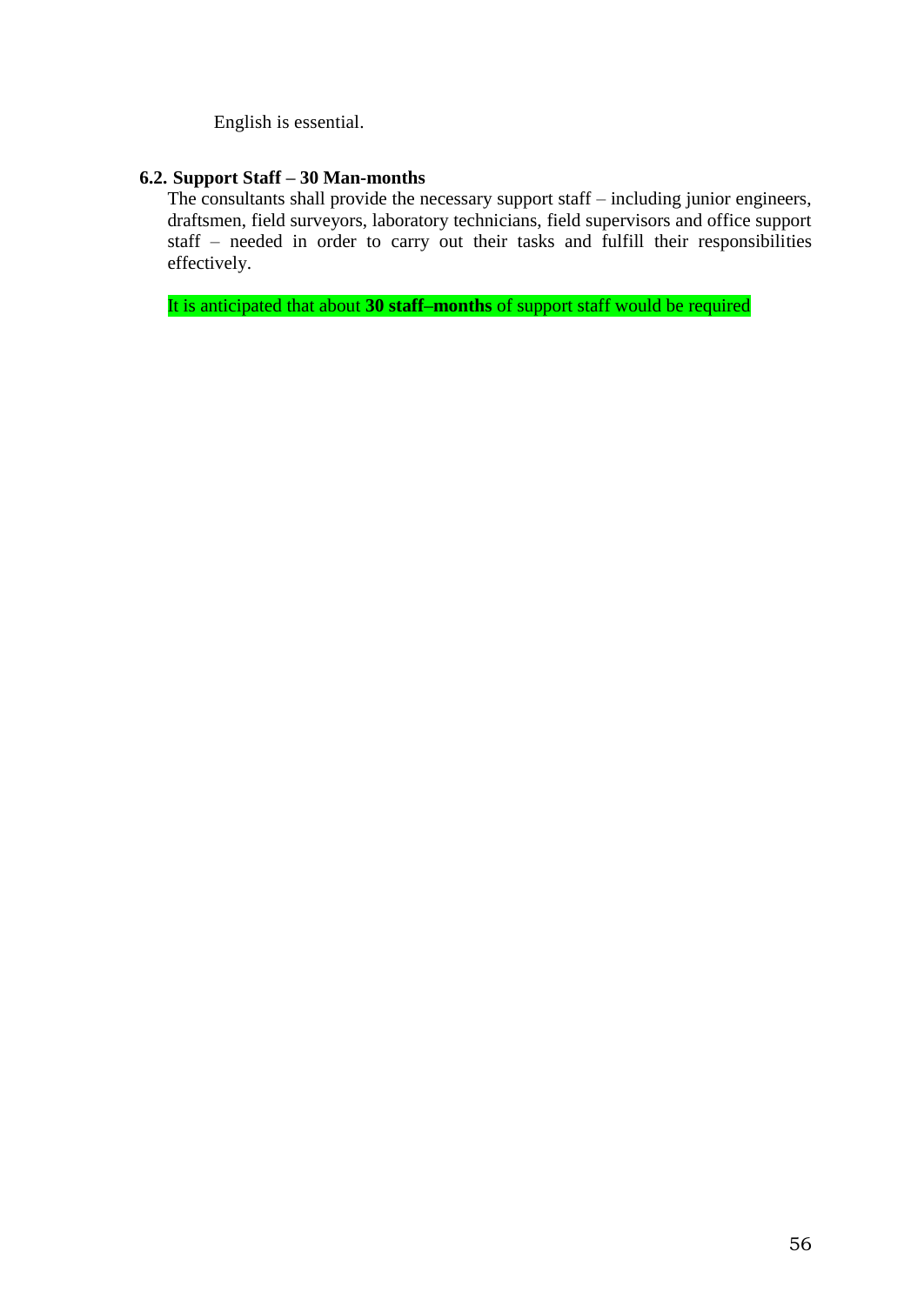# **SECTION F: STANDARD FORMS OF CONTRACT**

# **CONTENTS**

Special notes Contract for Consultant's Services

I Form of Contract

- II General Conditions of Contract
	- General Provisions Definitions Law Governing the Contract Language **Notices** Location Authorized Representatives Taxes and Duties

Commencement, Completion, Modification and Termination of Contract Effectiveness of Contract Commencement of Services Expiration of Contract Modification Force Majeure

- 2.5.1 Definition
- 2.5.2 No Breach of Contract
- 2.5.3 Extension of Time
- 2.5.4 Payments
- 2.6 Termination
	- 2.6.1 By the Client
	- 2.6.2 By the Consultant
	- 2.6.3 Payment upon Termination
- 3. Obligations of the Consultant
	- 3.1 General

Conflict of Interests

Consultant Not to Benefit from Commissions, Discounts, etc

Consultant and Affiliates Not to Be

Otherwise Interested in Project

- 3.2.3 Prohibition of Conflicting Activities
- 3.3 Confidentiality
- 3.4 Insurance to be Taken Out by the Consultant
- 3.5 Consultant's Actions Requiring Client's Prior Approval
- 3.6 Reporting Obligations
- 3.7 Documents Prepared by the Consultant to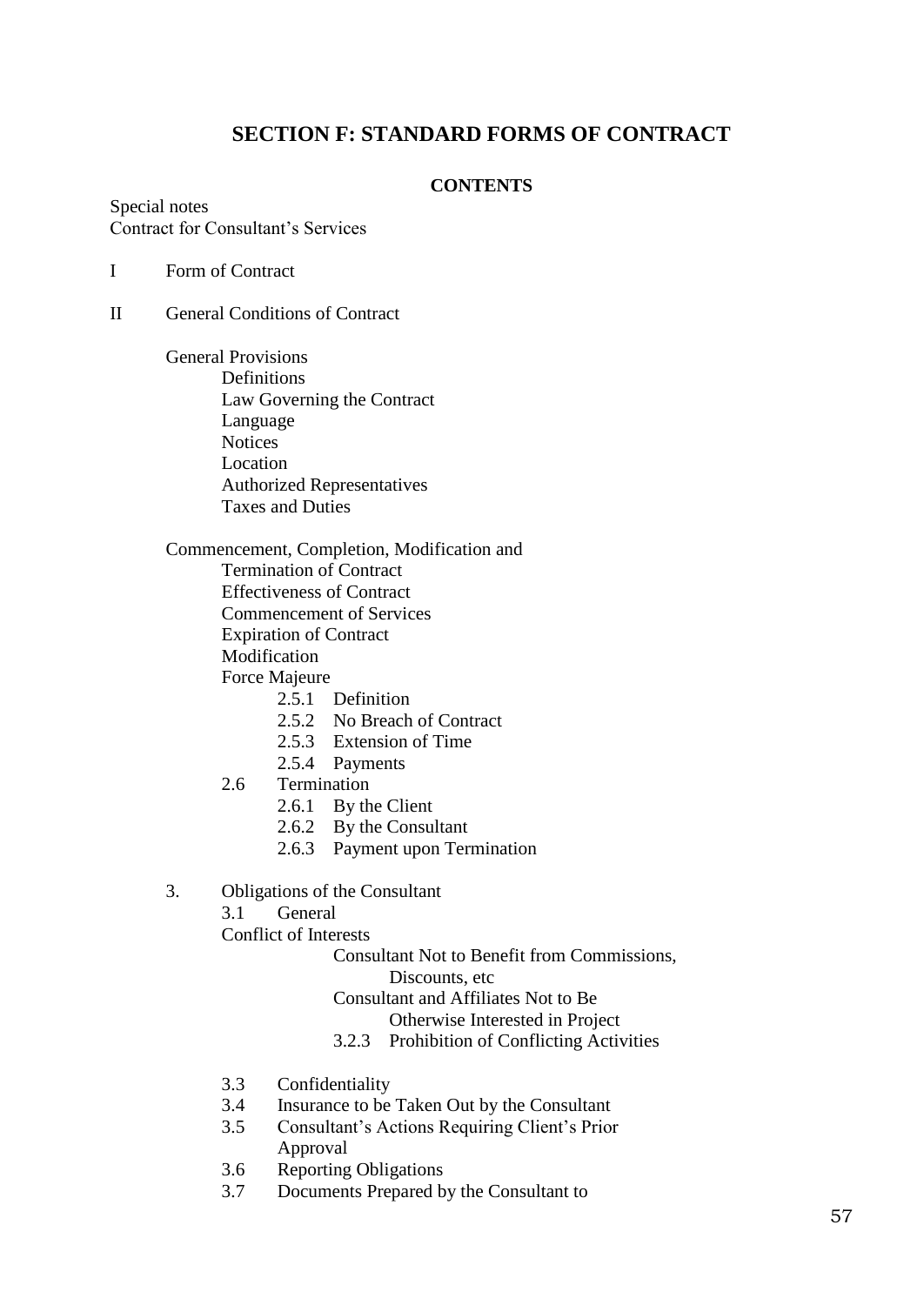# Be the Property of the Client

- 4 Consultant's Personnel
	- 4.1 Description of Personnel
	- 4.2 Removal and/or Replacement of Personnel
- 5 Obligations of the Client
	- 5.1 Assistance and Exemptions
	- 5.2 Change in the Applicable Law
	- 5.3 Services and Facilities
- 6 Payments to the Consultant
	- 6.1 Lump-Sum Remuneration
	- 6.2 Contract Price
	- 6.3 Payment for Additional Services
	- 6.4 Terms and Conditions of Payment
	- 6.5 Interest on Delayed Payments
- 7 Settlement of Disputes
	- 7.1 Amicable Settlement<br>7.2 Dispute Settlement
	- Dispute Settlement
- III Special Conditions of Contract
- IV Appendices
	- Appendix A Description of the Services
	- Appendix B Reporting Requirements
	- Appendix C Key Personnel and Sub-consultants
	- Appendix D Breakdown of Contract Price in Foreign Currency
	- Appendix E Breakdown of Contract Price in Local Currency
	- Appendix  $F -$  Services and Facilities Provided by the Client
	- Appendix G Confidential Business Questionnaire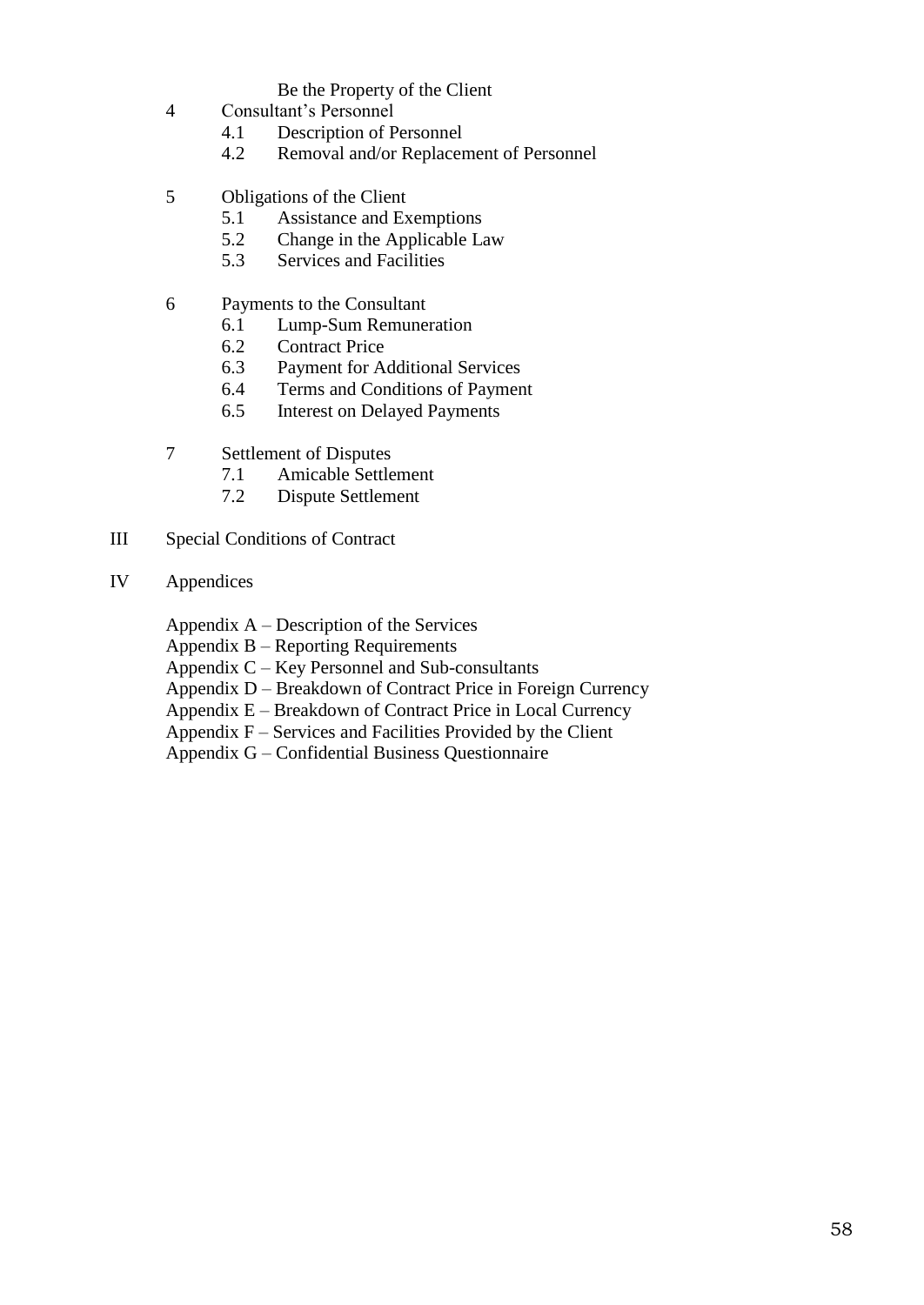# **Special Notes**

- 1. The Lump-Sum price is arrived at on the basis of inputs including rates provided by the Consultant. The Client agrees to pay the Consultant according to a schedule of payments stipulated under clause 6.4 of Special Conditions of Contract.
- 2. The Contract includes four parts: Form of Contract, the General Conditions of Contract, the Special Conditions of Contract and the Appendices.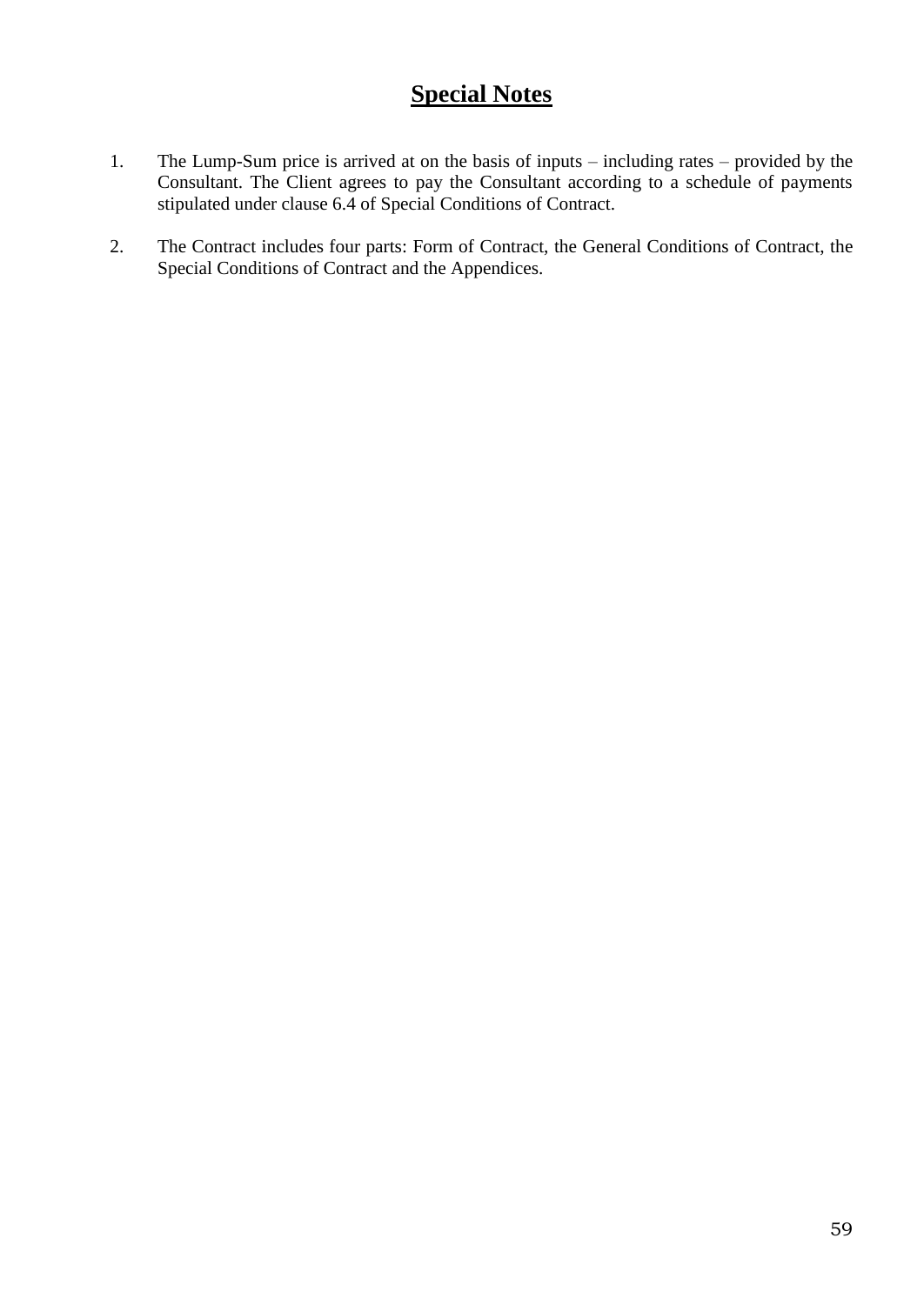# **CONTRACT FOR CONSULTANT'S SERVICES**

between

\_\_\_\_\_\_\_\_\_\_\_\_\_\_\_\_\_\_\_\_\_\_\_\_\_ *[name of the Client]*

AND

\_\_\_\_\_\_\_\_\_\_\_\_\_\_\_\_\_\_\_\_\_\_\_\_\_\_\_ [*name of the Consultant*]

Dated: *\_\_\_\_\_\_\_\_\_\_\_\_\_\_\_\_\_[date]*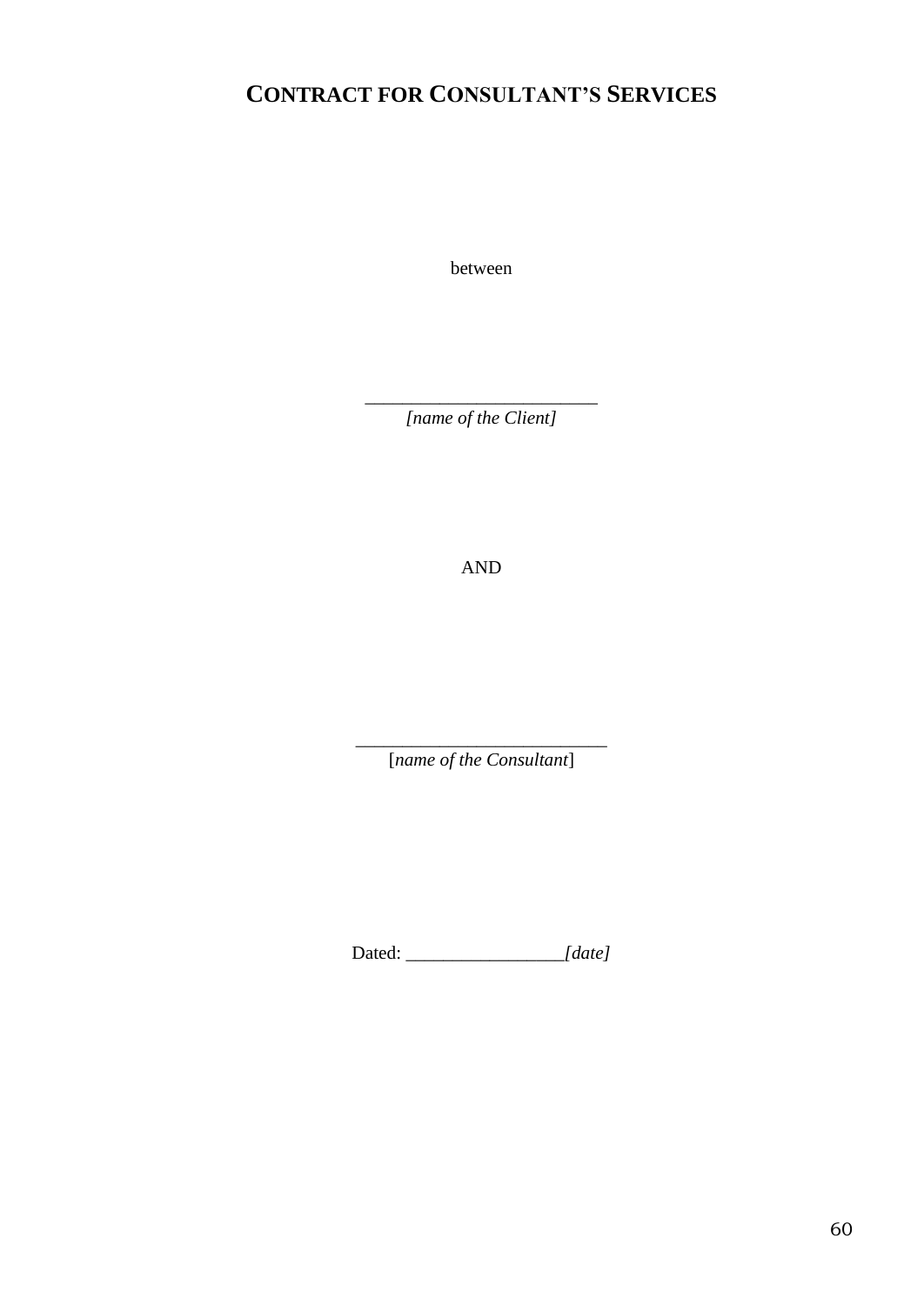# **I. FORM OF CONTRACT**

| This Agreement (hereinafter called the "Contract") is made the<br>) day of the month of |                                                     |  |
|-----------------------------------------------------------------------------------------|-----------------------------------------------------|--|
| [ <i>month</i> ], [year], between _                                                     | , <i>[name of</i>                                   |  |
| <i>client]</i> of [or whose registered office is situated at                            |                                                     |  |
|                                                                                         | <i>(location of office)</i> (hereinafter called the |  |
| "Client" of the one part AND                                                            |                                                     |  |
|                                                                                         |                                                     |  |

registered office is situated at]

\_\_\_\_\_\_\_\_\_\_\_\_\_\_\_\_\_\_\_\_\_\_\_\_\_\_\_\_\_\_\_\_\_\_\_\_\_\_\_\_\_\_\_\_*[name of consultant]* of *[*or whose

*\_\_\_\_\_\_\_\_\_\_\_\_\_\_\_\_\_\_\_\_\_\_\_\_\_\_\_\_\_\_\_\_\_\_\_\_\_\_\_\_\_\_\_\_\_\_\_\_\_\_\_\_\_\_\_\_[location of* 

*office]*(hereinafter called the "Consultant") of the other part.

## WHEREAS

the Client has requested the Consultant to provide certain consulting services as defined in the General Conditions of Contract attached to this Contract (hereinafter called the "Services");

the Consultant, having represented to the Client that he has the required professional skills and personnel and technical resources, have agreed to provide the Services on the terms and conditions set forth in this Contract;

NOW THEREFORE the Parties hereto hereby agree as follows:

1. The following documents attached hereto shall be deemed to form an integral part of this Contract:

The General Conditions of Contract; The Special Conditions of Contract; The following Appendices:

> Appendix A: Description of the Services Appendix B: Reporting Requirements Appendix C: Key Personnel and Sub consultants Appendix D: Breakdown of Contract Price in Foreign Currency Appendix E: Breakdown of Contract Price in Local Currency Appendix F: Services and Facilities Provided by the Client Appendix G: Confidential Business Questionnaire

2. The mutual rights and obligations of the Client and the Consultants shall be as set forth in the Contract; in particular:

The Consultant shall carry out the Services in accordance with the provisions of the Contract; and

The Client shall make payments to the Consultant in accordance with the provisions of the Contract.

IN WITNESS WHEREOF, the Parties hereto have caused this Contract to be signed in their respective names as of the day and year first above written.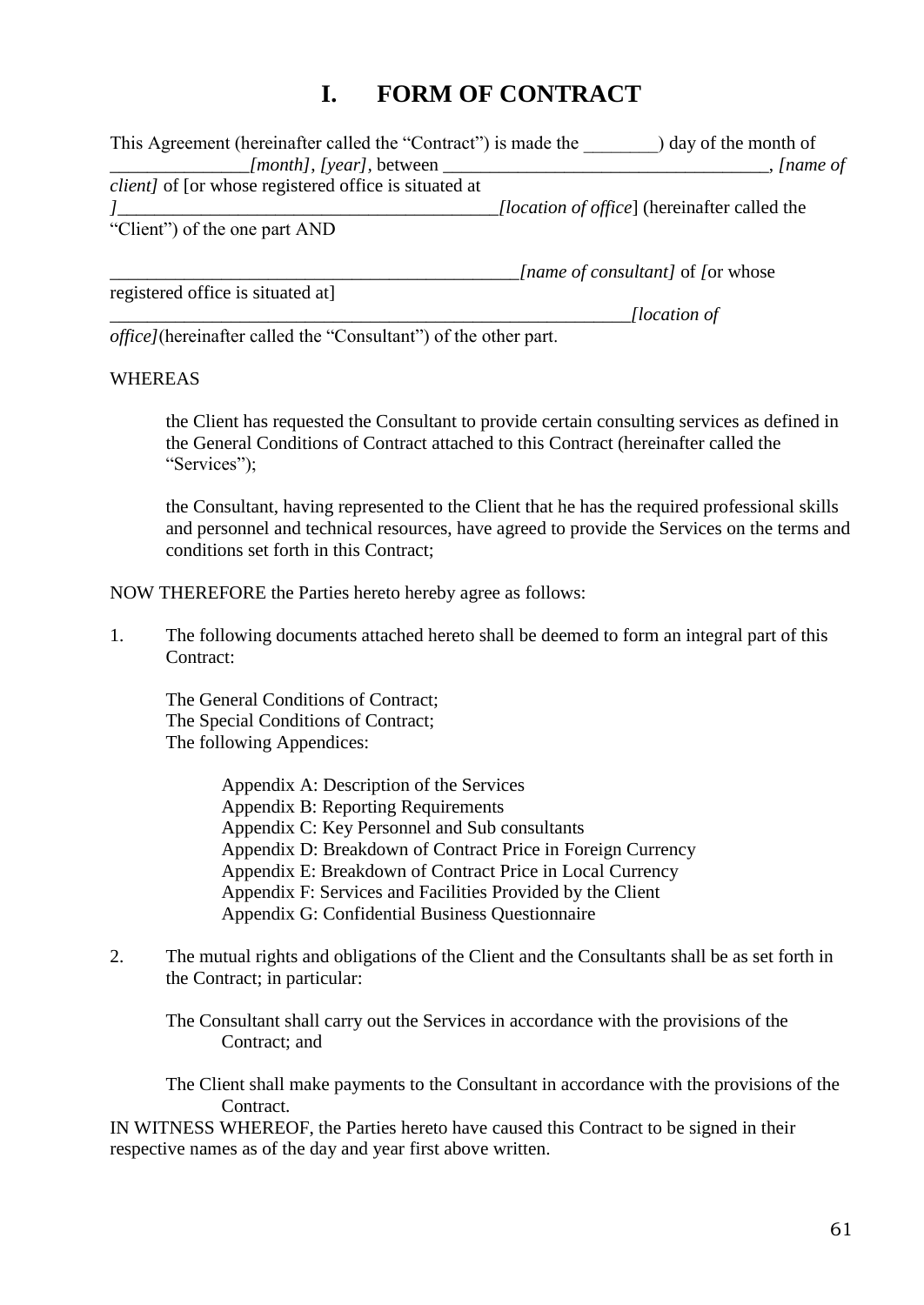|                            | [name of client] |
|----------------------------|------------------|
| [full name of Client's     |                  |
| [title]                    |                  |
|                            |                  |
| [date]                     |                  |
|                            |                  |
| [full name of Consultant's |                  |
| [title]                    |                  |
|                            |                  |
| [date]                     |                  |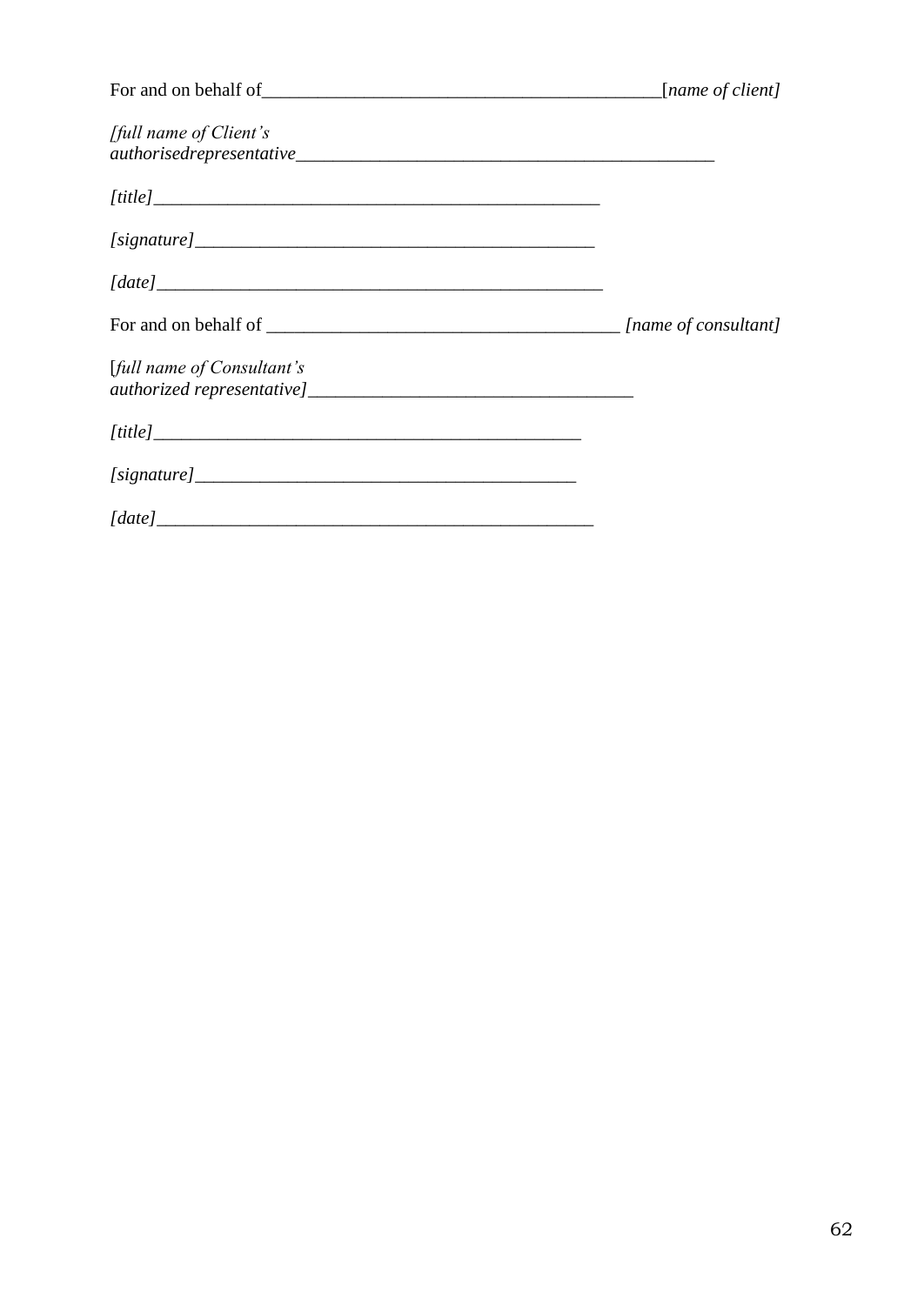# **GENERAL CONDITIONS OF CONTRACT**

# **GENERAL PROVISIONS**

## 1. **GENERAL PROVISIONS**

| 1.1 | <b>Definitions</b>            | Unless the context otherwise requires, the following terms whenever<br>used in this Contract shall have the following meanings:                                                                                                                                                                                                                         |  |
|-----|-------------------------------|---------------------------------------------------------------------------------------------------------------------------------------------------------------------------------------------------------------------------------------------------------------------------------------------------------------------------------------------------------|--|
|     |                               | "Applicable Law" means the laws and any other instruments having the<br>force of law in the Republic of Kenya as they may be issued and in force<br>from time to time;                                                                                                                                                                                  |  |
|     |                               | "Contract" means the Contract signed by the Parties, to which these<br>General Conditions of Contract (GC) are attached together with all the<br>documents listed in Clause 1 of such signed Contract;                                                                                                                                                  |  |
|     |                               | "Contract Price" means the price to be paid for the performance of the<br>Services in accordance with Clause 6 herebelow;                                                                                                                                                                                                                               |  |
|     |                               | "Foreign Currency" means any currency other than the Kenya Shilling;                                                                                                                                                                                                                                                                                    |  |
|     |                               | "GC" means these General Conditions of Contract;                                                                                                                                                                                                                                                                                                        |  |
|     |                               | "Government" means the Government of the Republic of Kenya;                                                                                                                                                                                                                                                                                             |  |
|     |                               | "Local Currency" means the Kenya Shilling;                                                                                                                                                                                                                                                                                                              |  |
|     |                               | "Member", in case the Consultant consists of a joint venture of more<br>than one entity, means any of these entities; "Members" means all these<br>entities, and "Member in Charge" means the entity specified in the SC<br>to act on their behalf in exercising all the Consultant's rights and<br>obligations towards the Client under this Contract; |  |
|     |                               | "Party" means the Client or the Consultant, as the case may be and<br>"Parties" means both of them;                                                                                                                                                                                                                                                     |  |
|     |                               | "Personnel" means persons hired by the Consultant or by any<br>Subconsultant as employees and assigned to the performance of the<br>Services or any part thereof;                                                                                                                                                                                       |  |
|     |                               | "SC" means the Special Conditions of Contract by which the GC may<br>be amended or supplemented;                                                                                                                                                                                                                                                        |  |
|     |                               | "Services" means the work to be performed by the Consultant pursuant<br>to this Contract, as described in Appendix A; and                                                                                                                                                                                                                               |  |
|     |                               | "Sub-consultant" means any entity to which the Consultant<br>subcontracts any part of the Services in accordance with the provisions<br>of Clauses 3 and 4.                                                                                                                                                                                             |  |
| 1.2 | <b>Law Governing Contract</b> | This Contract, its meaning and interpretation and the the Contract<br>relationship between the Parties shall be governed by the Laws of Kenya.                                                                                                                                                                                                          |  |

**1.3 Language**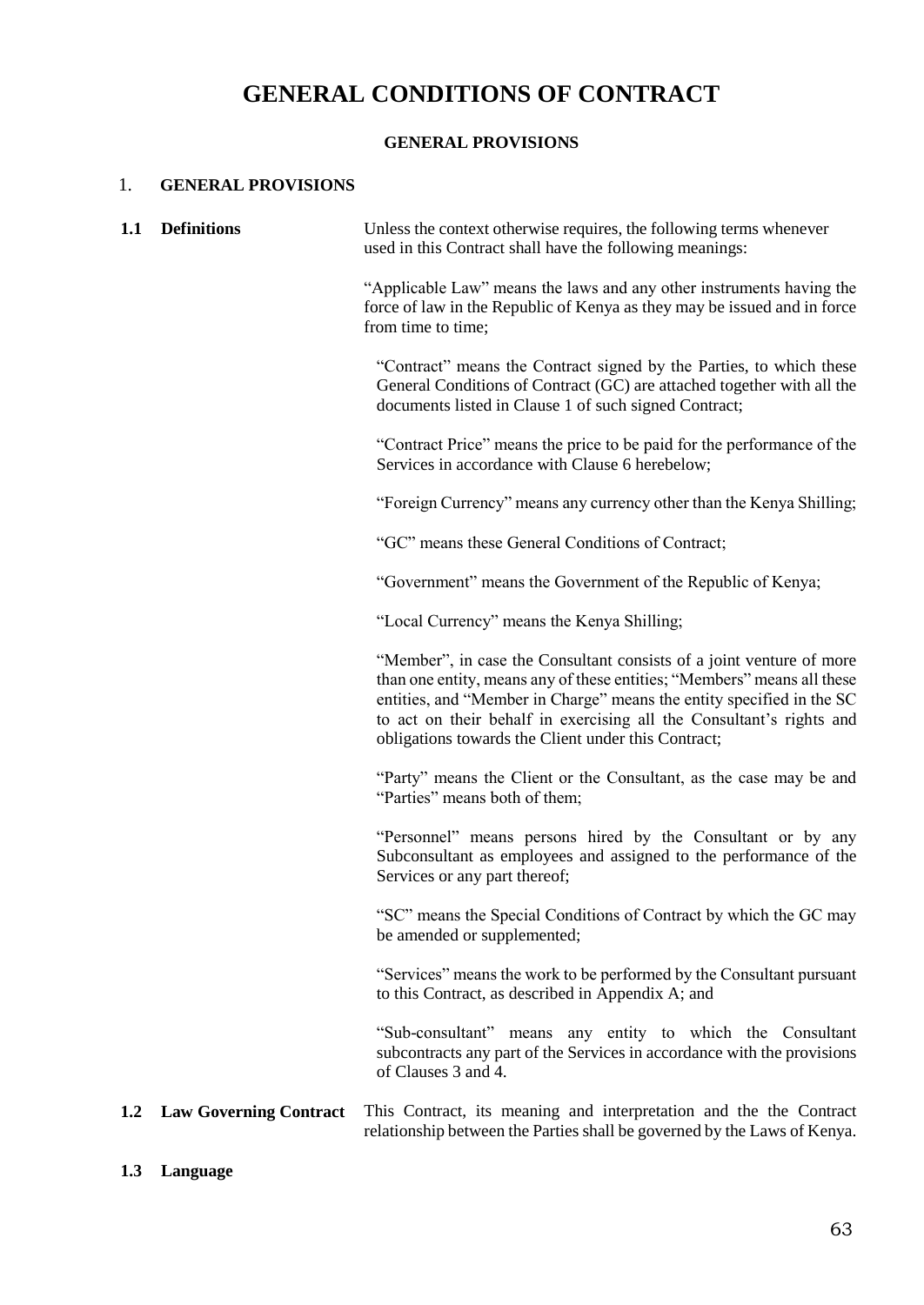This Contract has been executed in English language which shall be the binding and controlling language for all matters relating to the meaning or interpretation of this Contract.

- **1.4 Notices** Any notice, request, or consent made pursuant to this Contract shall be in writing and shall be deemed to have been made when delivered in person to an authorized representative of the Party to whom the communication is addressed or when sent by registered mail, telex, telegram or facsimile to such Party at the address specified in the SC.
- **1.5 Location** The Services shall be performed at such locations as are specified in Appendix A and, where the location of a particular task is not so specified, at such locations, whether in the Republic of Kenya or elsewhere, as the Client may approve.
- **1.6 Authorised Representative** Any action required or permitted to be taken and any document required or permitted to be executed under this Contract by the Client or the Consultant may be taken or executed by the officials specified in the SC.
- **1.7 Taxes and Duties** The Consultant, Sub-consultant [s] and their personnel shall pay such taxes, duties, fees and other impositions as may be levied under the Laws of Kenya, the amount of which is deemed to have been included in the Contract Price.

# 2. **COMMENCEMENT, COMPLETION, MODIFICATION AND TERMINATION OF CONTRACT**

| 2.1     | <b>Effectiveness of Contract</b>          | This Contract shall come into effect on the date the Contract is signed by<br>both Parties or such other later date as may be stated in the SC.                                                                                                                                                                                                                                                                                                                      |  |
|---------|-------------------------------------------|----------------------------------------------------------------------------------------------------------------------------------------------------------------------------------------------------------------------------------------------------------------------------------------------------------------------------------------------------------------------------------------------------------------------------------------------------------------------|--|
| 2.2     | <b>Commencement of</b><br><b>Services</b> | The Consultant shall begin carrying out the Services forteen (14) days<br>after the date the Contract becomes effective or at such other date as may<br>be specified in the SC.                                                                                                                                                                                                                                                                                      |  |
| 2.3     | <b>Expiration of Contract</b>             | Unless terminated earlier pursuant to Clause 2.6, this Contract shall<br>terminate at the end of such time period, after the Effective Date, as is<br>specified in the SC.                                                                                                                                                                                                                                                                                           |  |
| 2.4     | <b>Modification</b>                       | Modification of the terms and Conditions of this Contract, including any<br>modification of the scope of the Services or the Contract Price, may only<br>be made by written agreement between the Parties.                                                                                                                                                                                                                                                           |  |
| $2.5\,$ | <b>Force Majeure</b>                      |                                                                                                                                                                                                                                                                                                                                                                                                                                                                      |  |
|         | 2.5.1<br><b>Definition</b>                | For the purposes of this Contract, "Force Majeure" means an event which<br>is beyond the reasonable control of a Party and which makes a Party's<br>performance of its obligations under the Contract impossible or so<br>impractical as to be considered impossible under the circumstances.                                                                                                                                                                        |  |
|         | 2.5.2<br><b>No Breach</b>                 | The failure of a Party to fulfill any of its obligations under the Contract                                                                                                                                                                                                                                                                                                                                                                                          |  |
|         | of Contract                               | shall not be considered to be a breach of, or default under, this Contract<br>insofar as such inability arises from an event of Force Majeure, provided<br>that the Party affected by such an event (a) has taken all reasonable<br>precautions, due care and reasonable alternative measures in order to<br>carry out the terms and conditions of this Contract, and (b) has informed<br>the other Party as soon as possible about the occurrence of such an event. |  |
|         | 2.5.3 Extension of Time                   | Any period within which a Party shall, pursuant to this Contract complete<br>any action or task shall be extended for a period equal to the time during                                                                                                                                                                                                                                                                                                              |  |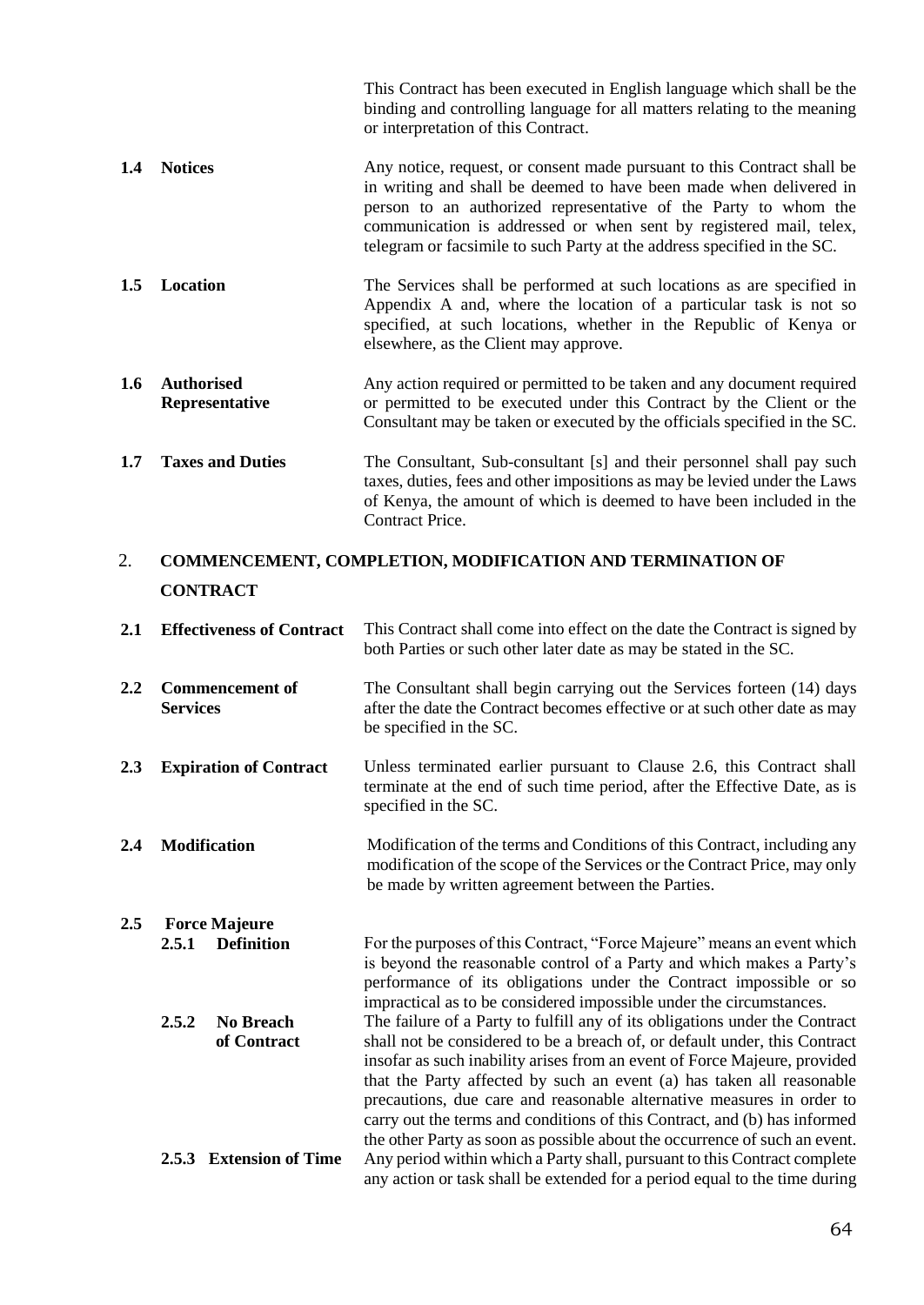|     | 2.5.4 Payments                                     | which such Party was unable to perform such action as a result of Force<br>Majeure.<br>During the period of his inability to perform the Services as a result of<br>an event of Force Majeure, the Consultant shall be entitled to continue to<br>be paid under the terms of this Contract, as well as to be reimbursed for<br>additional costs reasonably and necessarily incurred by him during such<br>period for the purposes of the Services and in reactivating the Service<br>after the end of such period.                                                                                                                                             |
|-----|----------------------------------------------------|----------------------------------------------------------------------------------------------------------------------------------------------------------------------------------------------------------------------------------------------------------------------------------------------------------------------------------------------------------------------------------------------------------------------------------------------------------------------------------------------------------------------------------------------------------------------------------------------------------------------------------------------------------------|
| 2.6 | <b>Termination</b><br>2.6.1 By the Client          | The Client may terminate this Contract by not less than thirty (30) days'<br>written notice of termination to the Consultant, to be given after the<br>occurrence of any of the events specified in this Clause;<br>if the Consultant does not remedy a failure in the performance of his<br>a.<br>obligations under the Contract within thirty (30) days after being<br>notified or within any further period as the Client may have<br>subsequently approved in writing;<br>b. if the Consultant becomes insolvent or bankrupt;                                                                                                                              |
|     |                                                    | c. if, as a result of Force Majeure, the Consultant is unable to perform<br>a material portion of the Services for a period of not less than sixty<br>$(60)$ days; or                                                                                                                                                                                                                                                                                                                                                                                                                                                                                          |
|     |                                                    | d. if the Consultant, in the judgment of the Client, has engaged in<br>corrupt or fraudulent practices in competing for or in executing the<br>Contract.                                                                                                                                                                                                                                                                                                                                                                                                                                                                                                       |
|     |                                                    | For the purpose of this clause;<br>"corrupt practice" means the offering, giving, receiving or soliciting<br>of anything of value to influence the action of a public official in the<br>selection process or in Contract execution.<br>"fraudulent practice" means a misrepresentation of facts in order to<br>influence a selection process or the execution of Contract to the<br>detriment of the Client, and includes collusive practice among<br>consultants (prior to or after submission of proposals) designed to<br>establish prices at artificial non-competitive levels and to deprive<br>the Client of the benefits of free and open competition. |
|     |                                                    | e. if the Client in his sole discretion decides to terminate this Contract<br>if the Consultant fails to execute and complete the works within the<br>f.<br>stipulated contract period plus any time extensions formally granted<br>by the Client pursuant to Clause 2.3 of the SCC.                                                                                                                                                                                                                                                                                                                                                                           |
|     | 2.6.2 By the Consultant                            | The Consultant may terminate this Contract by not less than thirty (30)<br>days' written notice to the Client, such notice to be given after the<br>occurrence of any of the following events;<br>(a) if the Client fails to pay any monies due to the Consultant pursuant<br>to this Contract and not subject to dispute pursuant to Clause 7<br>within sixty (60) days after receiving written notice from the<br>Consultant that such payment is overdue; or                                                                                                                                                                                                |
|     |                                                    | if, as a result of Force Majeure, the Consultant is unable to perform<br>(b)<br>a material portion of the Services for a period of not less than sixty<br>$(60)$ days.                                                                                                                                                                                                                                                                                                                                                                                                                                                                                         |
|     | 2.6.3<br><b>Payment upon</b><br><b>Termination</b> | Upon termination of this Contract pursuant to Clauses 2.6.1 or 2.6.2, the<br>Client shall make the following payments to the Consultant:                                                                                                                                                                                                                                                                                                                                                                                                                                                                                                                       |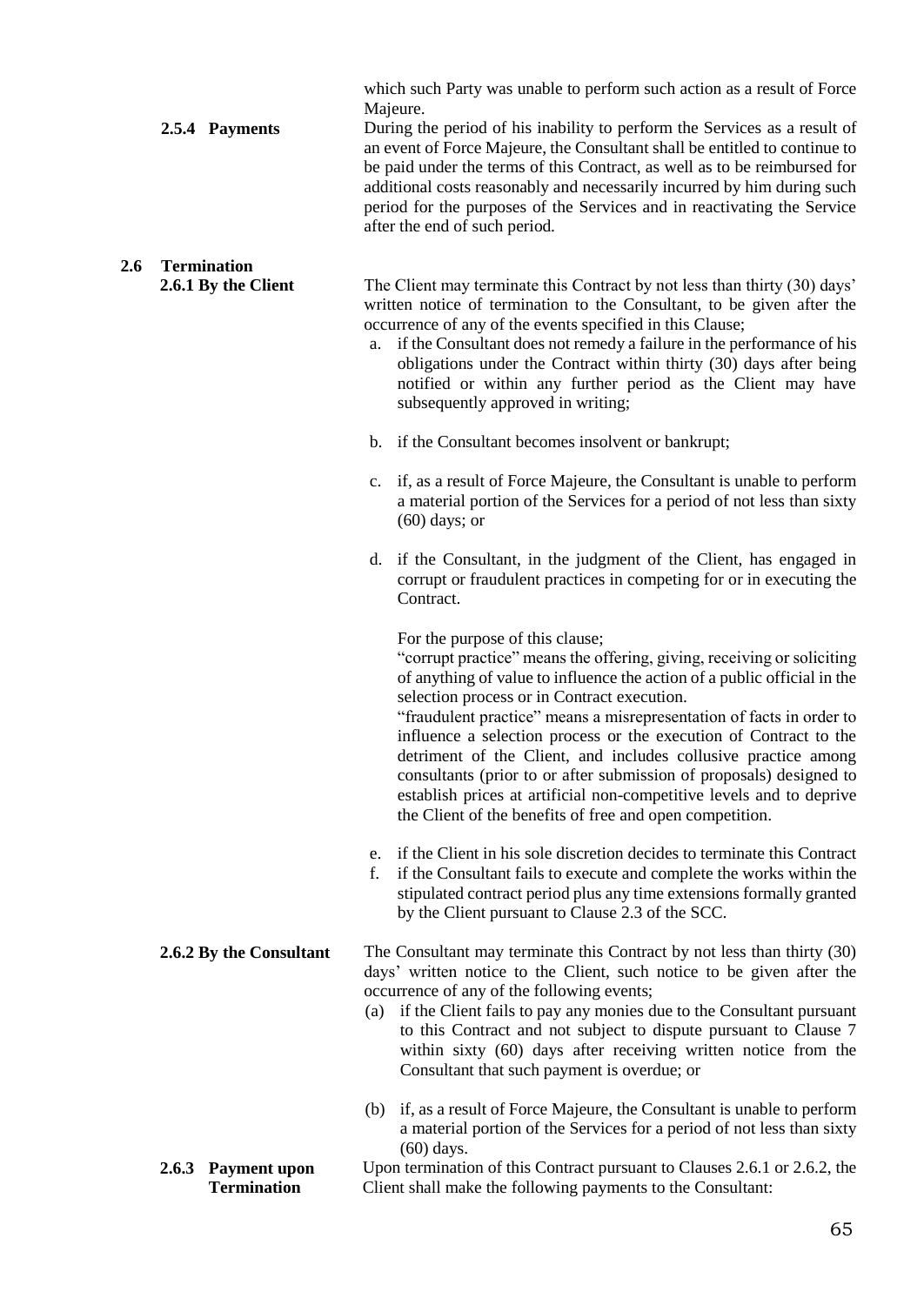- (c) remuneration pursuant to Clause 6 for Services satisfactorily performed prior to the effective date of termination;
- (d) except in the case of termination pursuant to paragraphs (a) and (b) of Clause 2.6.1, reimbursement of any reasonable costs incident to the prompt and orderly termination of the Contract, including the cost of the return travel of the Personnel and their eligible dependents.

#### 3. **OBLIGATIONS OF THE CONSULTANT**

**3.1 General The Consultant shall perform the Services and carry out his obligations** with all due diligence, efficiency and economy in accordance with generally accepted professional techniques and practices and shall observe sound management practices, and employ appropriate advanced technology and safe methods. The Consultant shall always act, in respect of any matter relating to this Contract or to the Services, as faithful adviser to the Client and shall at all times support and safeguard the Client's legitimate interests in any dealing with Sub-consultants or third parties.

#### **3.2 Conflict of Interests**

- **3.2.1 Consultant Not to Benefit from Commissions, Discounts, etc.** 
	- i. The remuneration of the Consultant pursuant to Clause 6 shall constitute the Consultant's sole remuneration in connection with this Contract or the Services and the Consultant shall not accept for his own benefit any trade commission, discount or similar payment in connection with activities pursuant to this Contract or to the Services or in the discharge of his obligations under the Contract and the Consultant shall use his best efforts to ensure that his personnel, any sub-consultant[s] and agents of either of them similarly shall not receive any such additional remuneration.
	- ii. For a period of two years after the expiration of this Contract, the Consultant shall not engage and shall cause his personnel as well as his sub-consultant[s] and his/their personnel not to engage in the activity of a purchaser (directly or indirectly) of the assets on which he advised the Client on this Contract nor shall he engage in the activity of an adviser (directly or indirectly) of potential purchasers of such assets.
	- iii. Where the Consultant as part of the Services has the responsibility of advising the Client on the procurement of goods, works or services, the Consultant will comply with any applicable procurement guidelines and shall at all times exercise such responsibility in the best interest of the Client. Any discounts or commissions obtained by the Consultant in the exercise of such procurement shall be for the account of the Client.
- **3.2.2 Consultant and Affiliates Not to be Otherwise Interested in Project** The Consultant agrees that, during the term of this Contract and after its termination, the Consultant and his affiliates, as well as any Subconsultant and any of his affiliates shall be disqualified from providing goods, works or services (other than the Services and any continuation thereof) for any project resulting from or closely related to the Services.
- **3.2.3 Prohibition of Conflicting Activities** Neither the Consultant nor his sub-consultant[s] nor their personnel shall engage, either directly or indirectly in any of the following activities: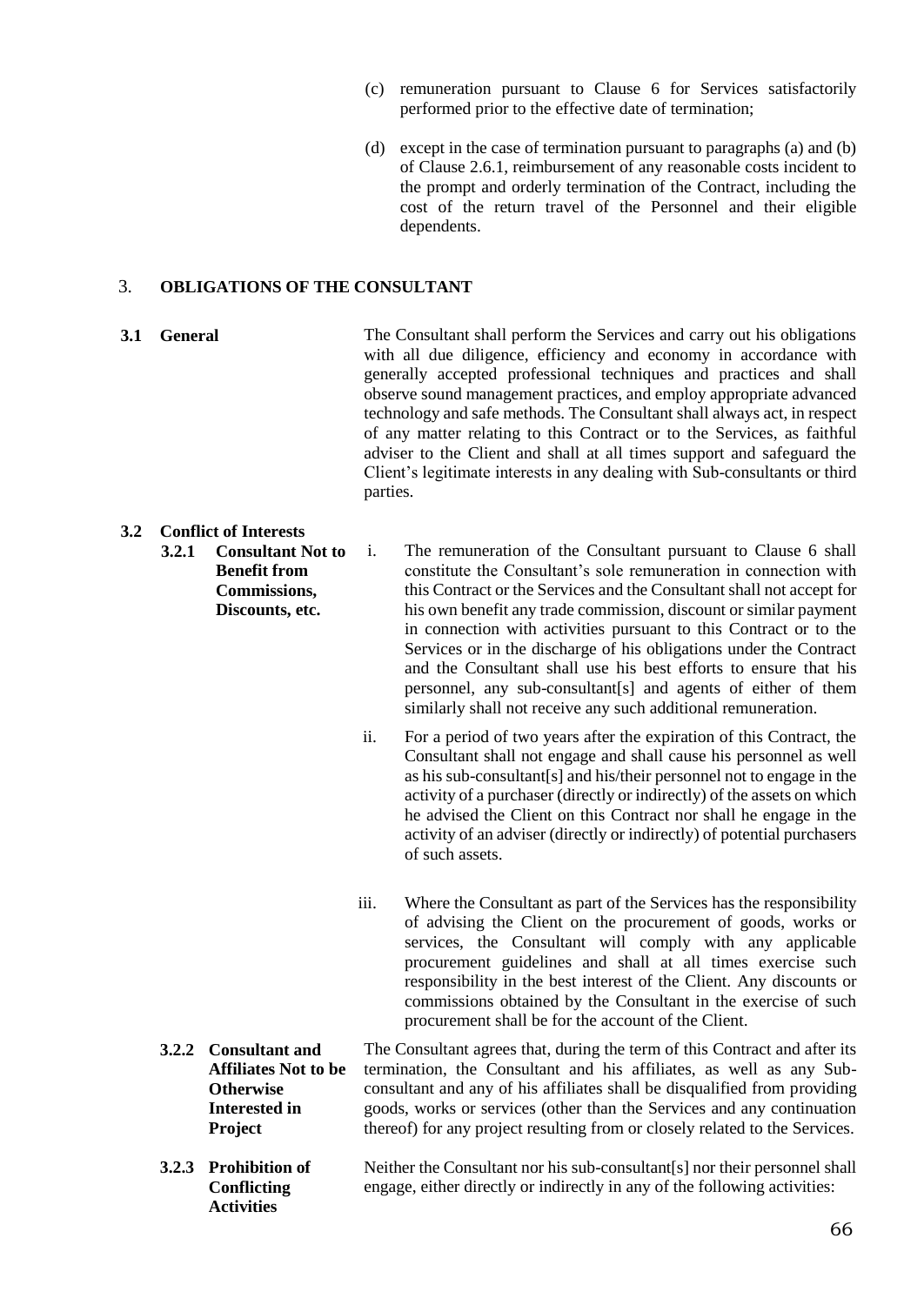- (a) during the term of this Contract, any business or professional activities in the Republic of Kenya which would conflict with the activities assigned to them under this Contract; or
- (b) after the termination of this Contract, such other activities as may be specified in the SC.
- **3.3 Confidentiality** The Consultant, his sub-consultant [s] and the personnel of either of them shall not, either during the term of this Contract or within two (2) years after the expiration of this Contract, disclose any proprietary or confidential information relating to the Project, the Services, this Contract or the Client's business or operations without the prior written consent of the Client.
- **3.4 Insurance to be Taken Out by the Consultant** The Consultant (a) shall take out and maintain and shall cause any subconsultant[s] to take out and maintain, at his (or the sub-consultants', as the case may be) own cost but on terms and conditions approved by the Client, insurance against the risks and for the coverage, as shall be specified in the SC; and (b) at the Client's request, shall provide evidence to the Client showing that such insurance has been taken out and maintained and that the current premiums have been paid.
- **3.5 Consultant's Actions Requiring Client's Prior Approval** The Consultant shall obtain the Client's prior approval in writing before taking any of the following actions;
	- a) Entering into a subcontract for the performance of any part of the Services,
	- b) Appointing such members of the personnel not listed by name in Appendix C ("Key Personnel and Sub-consultants").
- **3.6 Reporting Obligations** The Consultants shall submit to the Client the reports and documents specified in Appendix A in the form, in the numbers, and within the periods set forth in the said Appendix.
- **3.7 Documents Prepared by the Consultant to be the Property of the Client** All plans, drawings, specifications, designs, reports and other documents and software submitted by the Consultant in accordance with Clause 3.6 shall become and remain the property of the Client and the Consultant shall, not later than upon termination or expiration of this Contract, deliver all such documents and software to the Client together with a detailed inventory thereof. The Consultant may retain a copy of such documents and software. Neither Party shall use these documents for purposes unrelated to this Contract without the prior approval of the other Party.

#### 4. **CONSULTANT'S PERSONNEL**

- **4.1 Description of Personnel** The titles, agreed job descriptions, minimum qualifications and estimated periods of engagement in the carrying out of the Services of the Consultant's Key Personnel are described in Appendix C. The Key Personnel and Sub-consultants listed by title as well as by name in Appendix C are hereby approved by the Client.
- **4.2 Removal and/or Replacement of Personnel** (a) Except as the Client may otherwise agree, no changes shall be made in the Key Personnel. If for any reason beyond the reasonable control of the Consultant, it becomes necessary to replace any of the Key Personnel, the Consultant shall provide as a replacement a person of equivalent or better qualifications.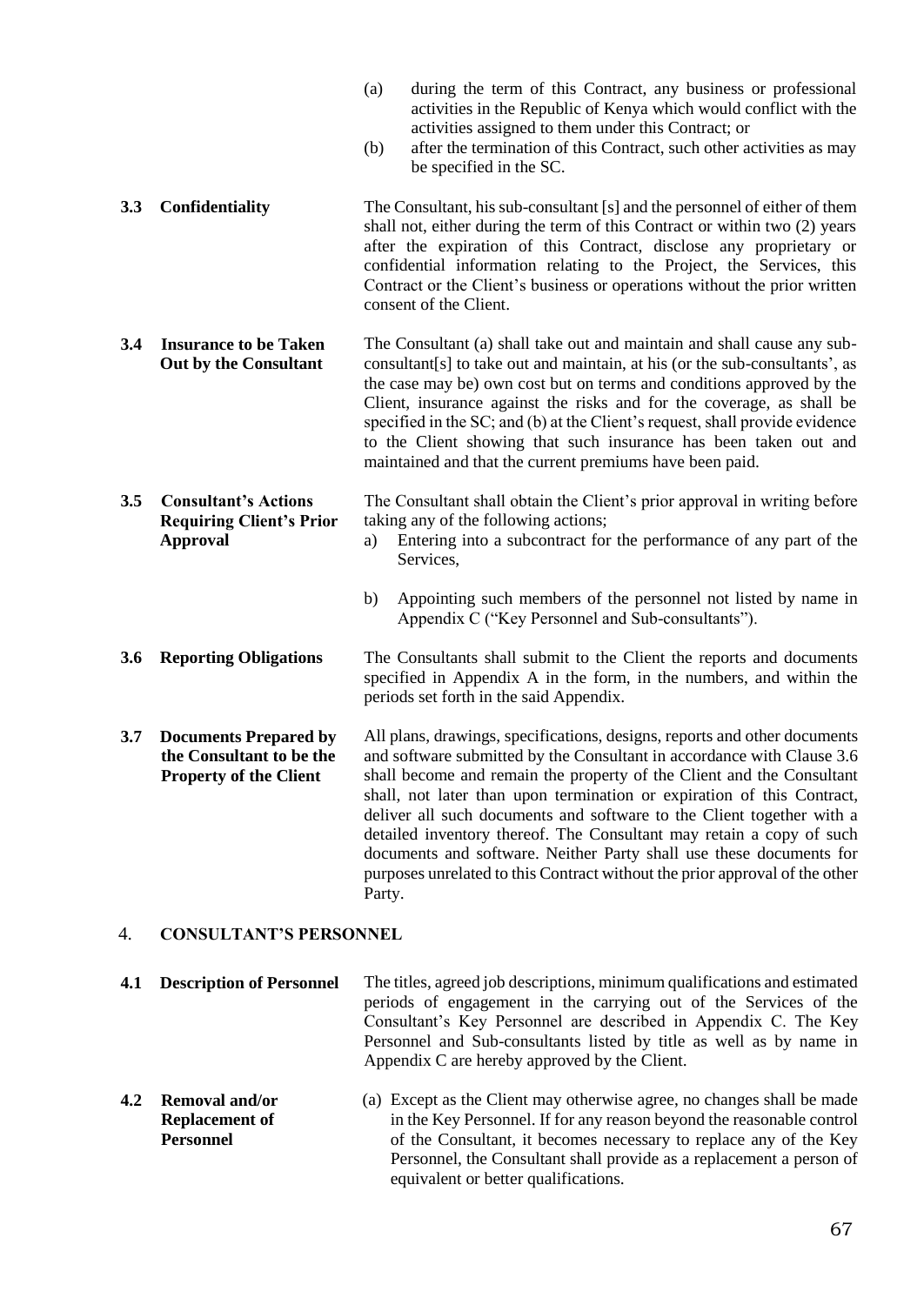- (b) If the Client finds that any of the Personnel have:-
	- (i) committed serious misconduct or have been charged with having committed a criminal action, or
	- (ii) the Client has reasonable cause to be dissatisfied with the performance of any of the Personnel, then the Consultant shall, at the Client's written request specifying the grounds thereof, provide as a replacement a person with qualifications and experience acceptable to the Client.
- (c) The Consultant shall have no claim for additional costs arising out of or incidental to any removal and/or replacement of Personnel.

#### 5. **OBLIGATIONS OF THE CLIENT**

| 5.1 Assistence and | The Client shall use his best efforts to ensure that provides the Consultant |
|--------------------|------------------------------------------------------------------------------|
| <b>Exemptions</b>  | such assistance and exemptions as may be necessary for due performance       |
|                    | of this Contract.                                                            |

- **5.2 Change in the Applicable Law** If after the date of this Contract, there is any change in the Laws of Kenya with respect to taxes and duties which increases or decreases the cost of the Services rendered by the Consultant, then the remuneration and reimbursable expenses otherwise payable to the Consultant under this Contract shall be increased or decreased accordingly by agreement between the Parties and corresponding adjustments shall be made to the amounts referred to in Clause 6.2 (a) or (b), as the case may be.
- **5.3 Services and Facilities** The Client shall make available to the Consultant the Services and Facilities listed under Appendix F.

#### 6. **PAYMENTS TO THE CONSULTANT**

| 6.1 | Lump-Sum<br><b>Remuneration</b>                  | The Consultant's total remuneration shall not exceed the Contract Price<br>and shall be a fixed lump-sum including all staff costs, Sub-consultants'<br>costs, printing, communications, travel, accommodation and the like and<br>all other costs incurred by the Consultant in carrying out the Services<br>described in Appendix A. Except as provided in Clause 5.2, the Contract<br>Price may only be increased above the amounts stated in Clause 6.2 if the<br>Parties have agreed to additional payments in accordance with Clause<br>2.4. |  |
|-----|--------------------------------------------------|----------------------------------------------------------------------------------------------------------------------------------------------------------------------------------------------------------------------------------------------------------------------------------------------------------------------------------------------------------------------------------------------------------------------------------------------------------------------------------------------------------------------------------------------------|--|
| 6.2 | <b>Contract Price</b>                            | The price payable in foreign currency is set forth in the SC.<br>(a)<br>The price payable in local currency is set forth in the SC.<br>(b)                                                                                                                                                                                                                                                                                                                                                                                                         |  |
| 6.3 | <b>Payment for Additional</b><br><b>Services</b> | For the purposes of determining the remuneration due for additional<br>services as may be agreed under Clause 2.4, a breakdown of the lump-<br>sum price is provided in Appendices D and E.                                                                                                                                                                                                                                                                                                                                                        |  |
| 6.4 | <b>Terms and Conditions of</b><br><b>Payment</b> | Payments will be made to the account of the Consultant and according to<br>the payment schedule stated in the "Special Conditions of Contract".                                                                                                                                                                                                                                                                                                                                                                                                    |  |
| 6.5 | <b>Interest on Dealayed</b><br><b>Payment</b>    | Payment shall be made within thirty (30) days of receipt of invoice and<br>the relevant documents specified in Clause 6.4. If the Client has delayed<br>payments beyond ninety (90) days after the due date hereof, simple<br>interest shall be paid to the Consultant for each day of delay at a rate three                                                                                                                                                                                                                                       |  |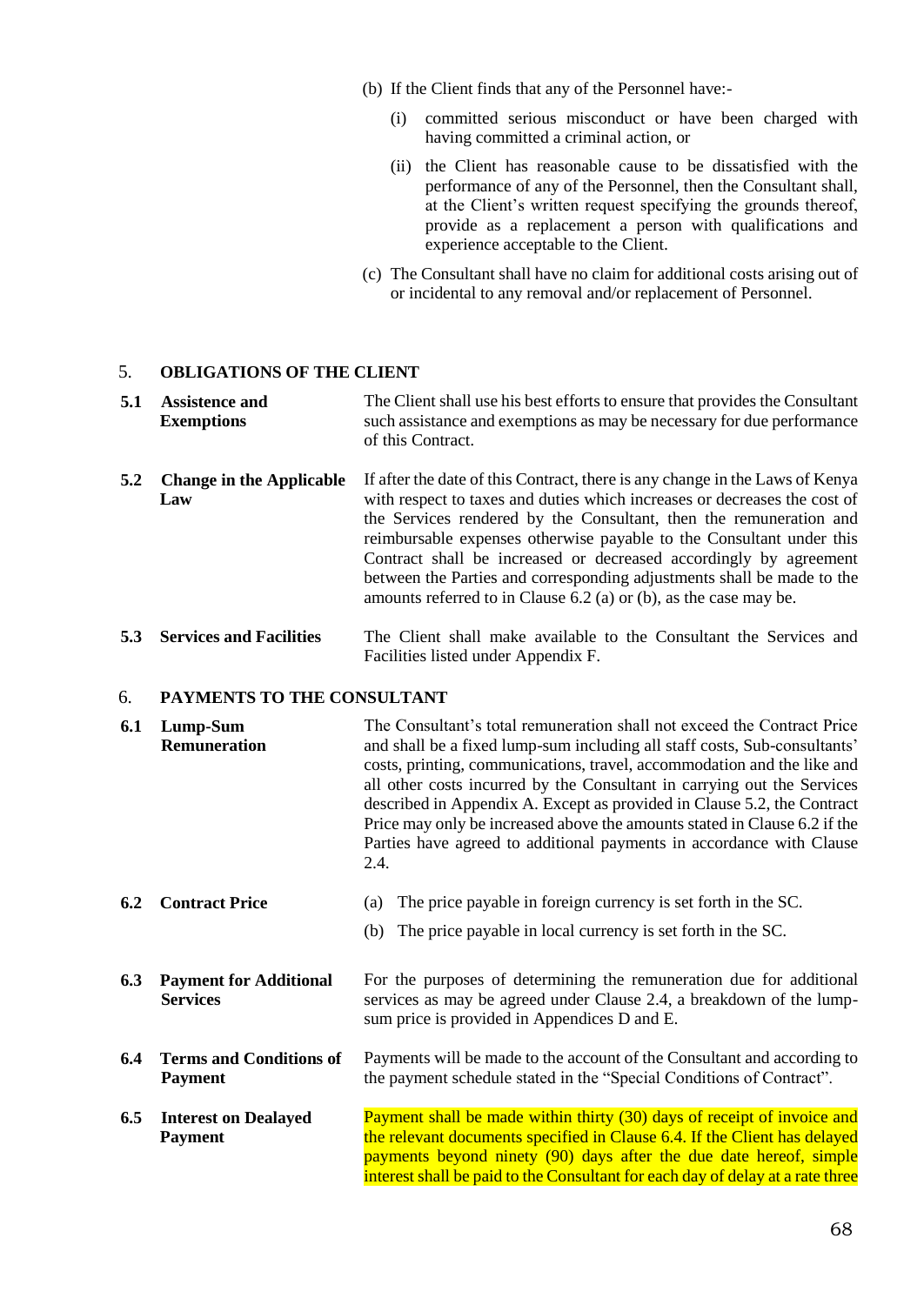percentage points above the prevailing Central Bank of Kenya's average rate for base lending.

#### 7. **SETTLEMENT OF DISPUTES**

- **7.1 Amicable Settlement** The Parties shall use their best efforts to settle amicably all disputes arising out of or in connection with this Contract or its interpretation.
- **7.2 Dispute Settlement** Any dispute between the Parties as to matters arising pursuant to this Contract that cannot be settled amicably within thirty (30) days after receipt by one Party of the other Party's request for such amicable settlement may be referred by either Party to the arbitration and final decision of a person to be agreed between the Parties. Failing agreement to concur in the appointment of an Arbitrator, the Arbitrator shall be appointed by the Chairman of the Chartered Institute of Arbitrators, Kenya Branch, on the request of the applying party.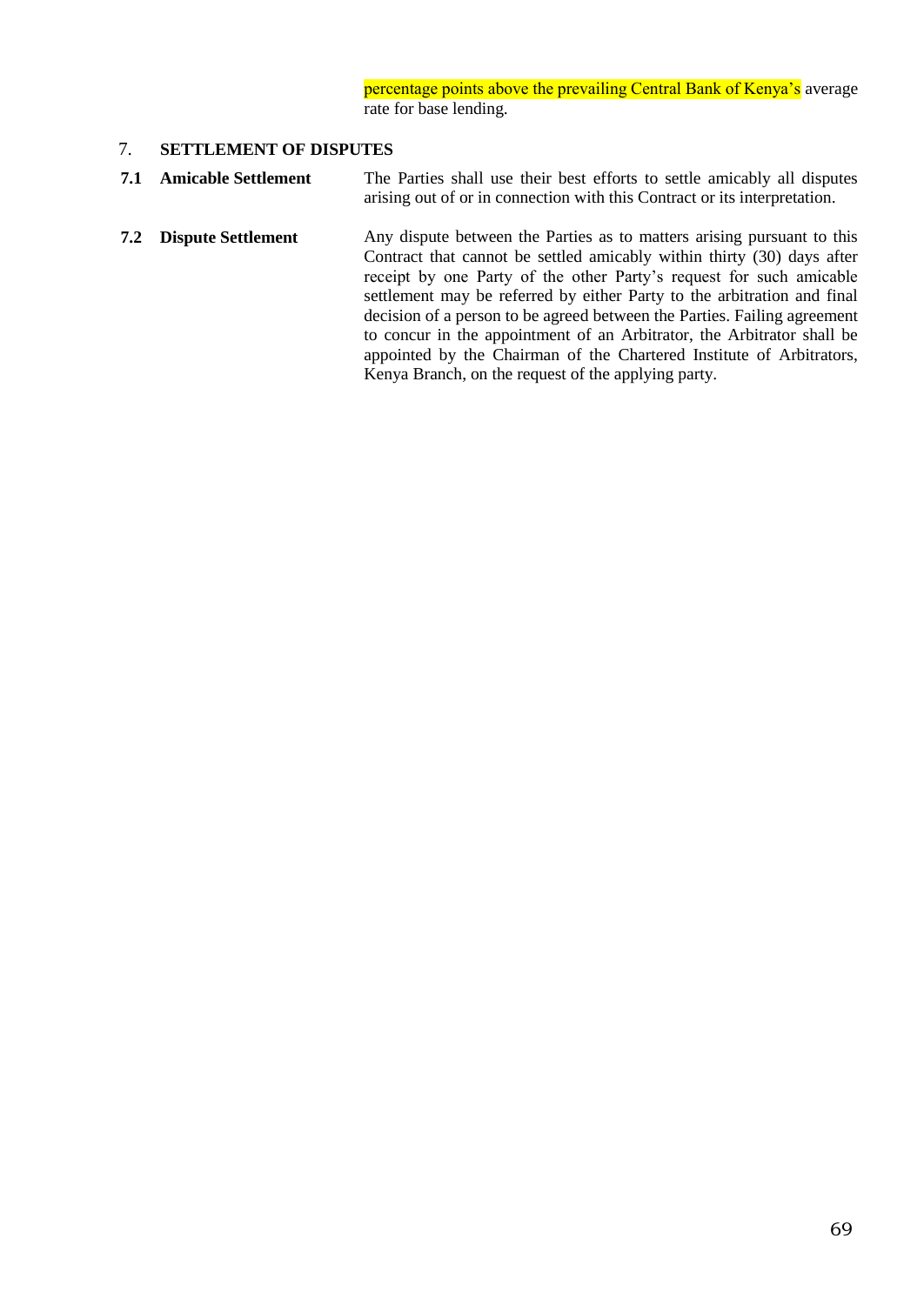# **SPECIAL CONDITIONS OF CONTRACT**

| Number of GC<br><b>Clause</b> | <b>Amendments of and Supplements to Clauses in the</b><br><b>General Conditions of Contract</b>                                                                                                                                                                                                                                                                                                                     |                                                                                                                                                                 |  |  |
|-------------------------------|---------------------------------------------------------------------------------------------------------------------------------------------------------------------------------------------------------------------------------------------------------------------------------------------------------------------------------------------------------------------------------------------------------------------|-----------------------------------------------------------------------------------------------------------------------------------------------------------------|--|--|
| 1.1(i)                        |                                                                                                                                                                                                                                                                                                                                                                                                                     |                                                                                                                                                                 |  |  |
| 1.4                           | The addresses are:                                                                                                                                                                                                                                                                                                                                                                                                  |                                                                                                                                                                 |  |  |
|                               | Client:                                                                                                                                                                                                                                                                                                                                                                                                             | <b>Director General</b><br><b>Kenya Urban Roads Authority (KURA)</b><br>P. O. Box $41727 - 00100$<br><b>Nairobi</b> , Kenya                                     |  |  |
|                               | Attention:                                                                                                                                                                                                                                                                                                                                                                                                          | Director, Urban Roads Planning & Design                                                                                                                         |  |  |
|                               | Consultant:                                                                                                                                                                                                                                                                                                                                                                                                         | <u> 1980 - Johann Barn, mars an t-Amerikaansk politiker (* 1918)</u>                                                                                            |  |  |
|                               | Attention:                                                                                                                                                                                                                                                                                                                                                                                                          |                                                                                                                                                                 |  |  |
|                               |                                                                                                                                                                                                                                                                                                                                                                                                                     |                                                                                                                                                                 |  |  |
| 1.6                           | The Authorized Representatives are:                                                                                                                                                                                                                                                                                                                                                                                 |                                                                                                                                                                 |  |  |
|                               | For the Client:                                                                                                                                                                                                                                                                                                                                                                                                     | Director, Urban Roads Planning & Design                                                                                                                         |  |  |
|                               | For the Consultant:                                                                                                                                                                                                                                                                                                                                                                                                 |                                                                                                                                                                 |  |  |
| 2.1                           |                                                                                                                                                                                                                                                                                                                                                                                                                     | The date on which this Contract shall come into effect<br>is Upon the Contract being signed by the Client specified in Clauses 1.1<br>and 2.1 of Appendix A     |  |  |
|                               | Client of bank guarantee                                                                                                                                                                                                                                                                                                                                                                                            | <b>Note:</b> The date may be specified by reference to conditions of effectiveness<br>of the Contract, such as receipt by Consultants of advance payment and by |  |  |
| 2.2                           | The date for the commencement of Services is <b>Fourteen</b> (14) days after<br>issue of Commencement Letter                                                                                                                                                                                                                                                                                                        |                                                                                                                                                                 |  |  |
| 2.3                           | The period shall be <b>Nine (9) Months</b> .<br>The Consultant shall be charged Liquidated Damages at the rate of<br>0.05% of the contract sum per day for the extra days beyond the official<br>contract period plus any time extensions granted by the Client, to a<br>maximum of 5% of the Contract Sum, beyond which the Contract<br>shall<br>be terminated in accordance with the conditions of this contract. |                                                                                                                                                                 |  |  |
|                               | may agree in writing.                                                                                                                                                                                                                                                                                                                                                                                               | <b>Note:</b> Fill in the period, e.g., four months or such other period as the Parties                                                                          |  |  |

70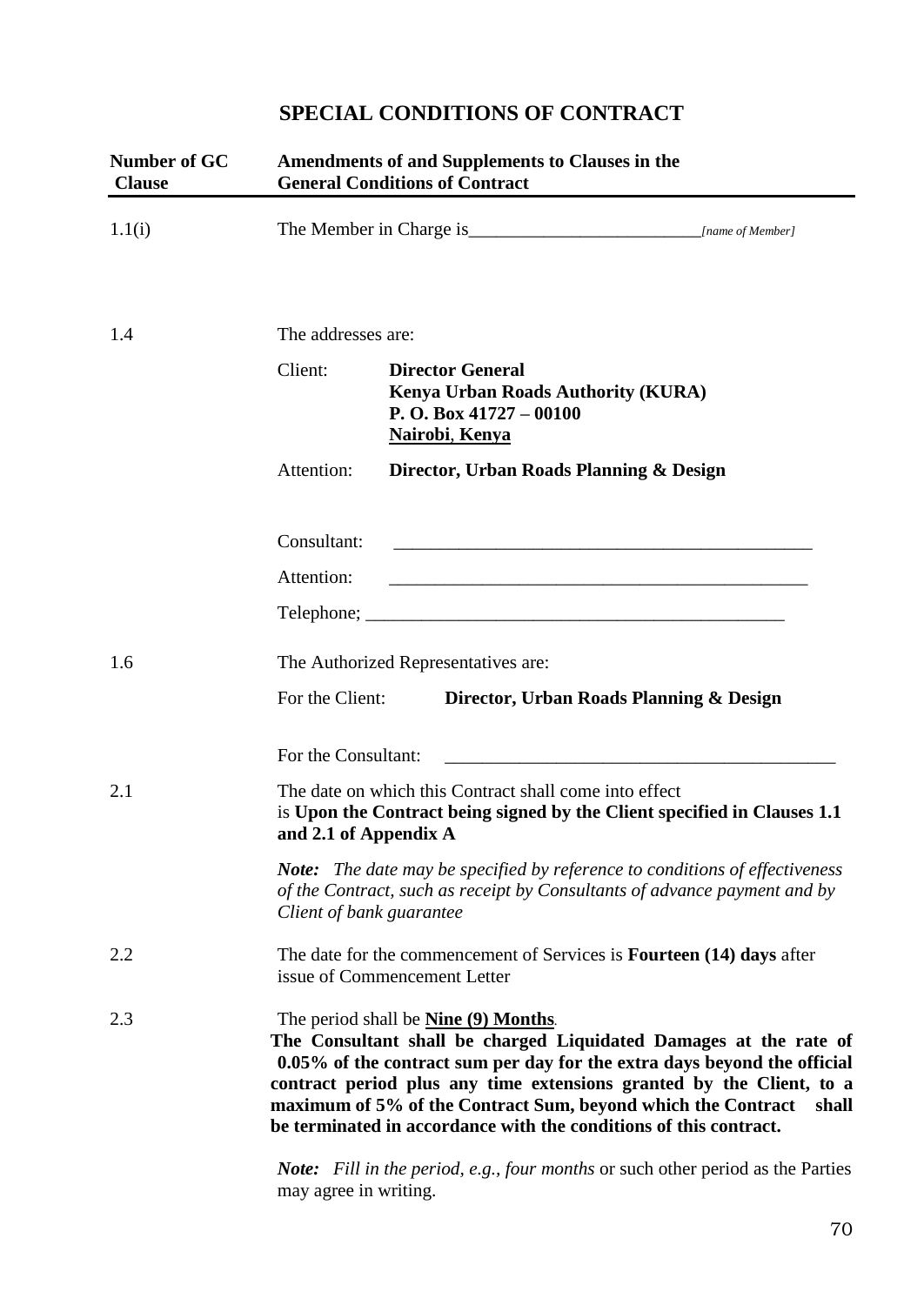| 2.4    | The Consultant shall sign a Service Level Agreement with the Client which<br>shall quantify the minimum acceptable service to the Client and the<br>Consultant's performance will be assessed every quarterly during the<br>implementation of the Contract. The format of the Service Level Agreement<br>is attached in Appendix K of this RFP. |
|--------|-------------------------------------------------------------------------------------------------------------------------------------------------------------------------------------------------------------------------------------------------------------------------------------------------------------------------------------------------|
| 3.1    | Notwithstanding Clause 3.1 of the GC:-<br>The consultant shall be held responsible for the accuracy of the data<br>$\mathbf{i}$<br>up to the time of implementation.                                                                                                                                                                            |
| 3.4    | The risks and coverage shall be:                                                                                                                                                                                                                                                                                                                |
|        | $I_{\cdot}$<br>Professional Liability: Full amount of this Contract                                                                                                                                                                                                                                                                             |
|        | П.<br>Loss of or damage to equipment and property: KShs 5,000,000<br>Third party Liability: KShs 5,000,000<br>III.                                                                                                                                                                                                                              |
|        | IV.<br>Third party motor vehicle insurance: KShs 2,000,000                                                                                                                                                                                                                                                                                      |
|        | V.<br>Employer's Liability and workers compensation: KShs 5,000,000                                                                                                                                                                                                                                                                             |
| 4.1    | All the proposed/approved key staff must be present during<br>presentation of the findings to the client.                                                                                                                                                                                                                                       |
| 6.2(a) | The amount in foreign currency or currencies: Nil                                                                                                                                                                                                                                                                                               |
| 6.2(b) |                                                                                                                                                                                                                                                                                                                                                 |
|        | Payments shall be made according to the following schedule:<br>a) Twenty (20) percent of the Contract Price shall be paid upon submission<br>and acceptance by the Client of the Inception Report.                                                                                                                                              |
|        | b) Twenty (30) percent of the Contract Price shall be paid upon submission<br>and acceptance by the Client of the Preliminary Feasibility Study<br><b>Report</b>                                                                                                                                                                                |
|        | c) Twenty (30) percent of the Contract Price shall be paid upon submission<br>and acceptance by the Client of the Draft Final Feasibility Study<br>Reports.                                                                                                                                                                                     |
|        | d) Twenty (20) percent of the Contract Price shall be paid upon submission<br>and acceptance by the Client of the Final Feasibility Study Report.                                                                                                                                                                                               |
|        | Payments in Ksh shall be made to the following Account                                                                                                                                                                                                                                                                                          |
|        | Account Number:                                                                                                                                                                                                                                                                                                                                 |
|        |                                                                                                                                                                                                                                                                                                                                                 |
|        |                                                                                                                                                                                                                                                                                                                                                 |
|        |                                                                                                                                                                                                                                                                                                                                                 |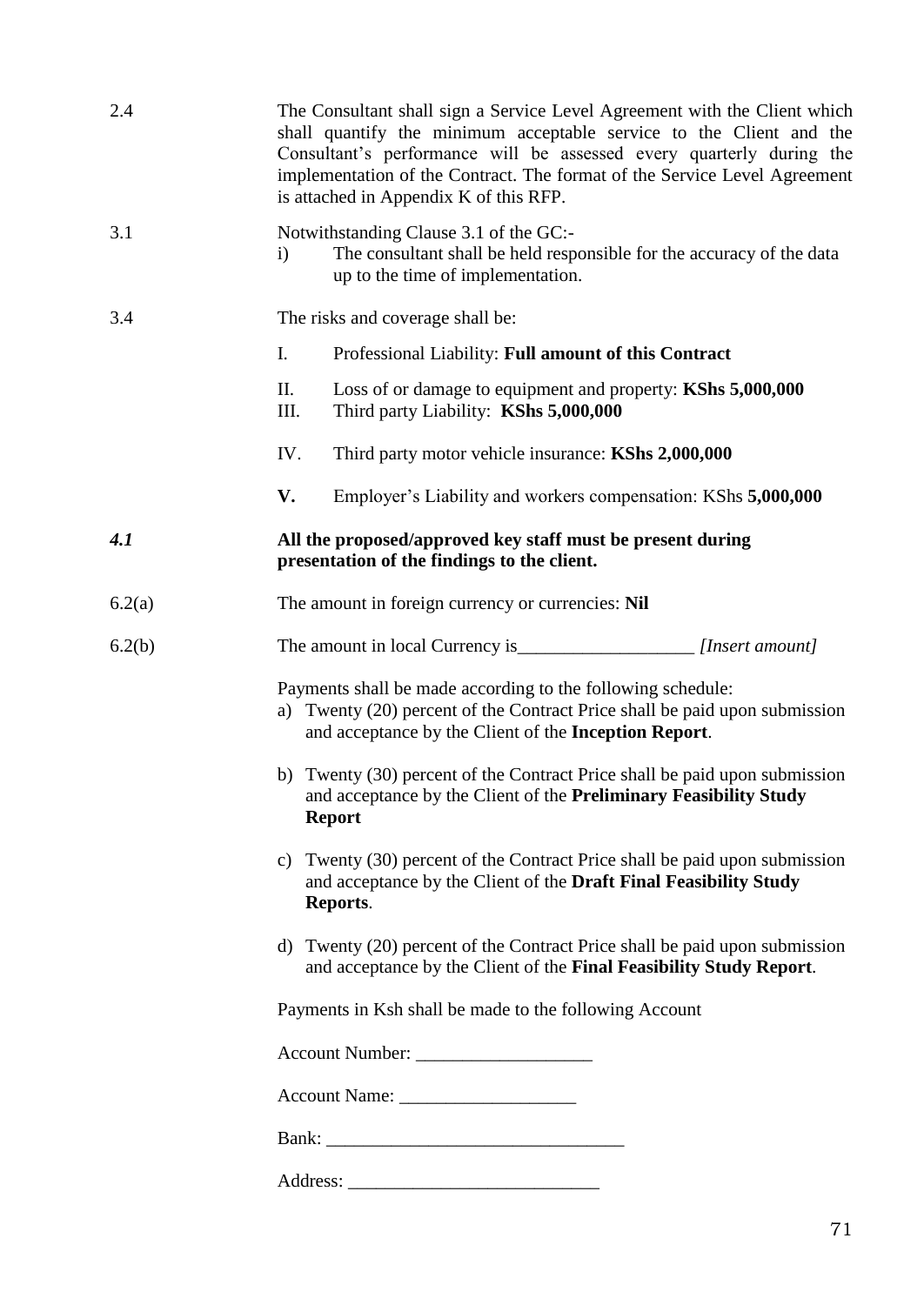- 1.5 Payments will be made within 90 (ninety) days of receipt of the invoice and the relevant documents specified in Clause 6.4 above.
- 1.6 The Consultancy services rendered by the Consultant shall be carried out to the satisfaction of the Director (URP&D) following which a contract completion certificate shall be issued and final payment made under clause 6.2 (b) of the Special Conditions.
- 7.2 Disputes shall be settled by arbitration in accordance with the following provisions:
- 1. Selection of Arbitrators. Each dispute submitted by a Party to arbitration shall be heard by a sole arbitrator or an arbitration panel composed of three arbitrators, in accordance with the following provisions:
	- (a) Where the Parties agree that the dispute concerns a technical matter, they may agree to appoint a sole arbitrator or, failing agreement on the identity of such sole arbitrator within thirty (30) days after receipt by the other Party of the proposal of a name for such an appointment by the Party who initiated the proceedings, either Party may apply to *the Institution of Engineers of Kenya* for a list of not fewer than five nominees and, on receipt of such list, the Parties shall alternately strike names therefrom, and the last remaining nominee on the list shall be the sole arbitrator for the matter in dispute. If the last remaining nominee has not been determined in this manner within sixty (60) days of the date of the list, *the Institution of Engineers of Kenya* shall appoint, upon the request of either Party and from such list or otherwise, a sole arbitrator for the matter in dispute.

(b) Where the Parties do not agree that the dispute concerns a technical matter, the Client and the Consultant shall each appoint one arbitrator, and these two arbitrators shall jointly appoint a third arbitrator, who shall chair the arbitration panel. If the arbitrators named by the Parties do not succeed in appointing a third arbitrator within thirty (30) days after the latter of the two arbitrators named by the Parties has been appointed, the third arbitrator shall, at the request of either Party, be appointed by *the Chartered Institute of Arbitrators of Kenya.*

- (c) If, in a dispute subject to Clause SC 7.2 1.(b), one Party fails to appoint its arbitrator within thirty (30) days after the other Party has appointed its arbitrator, the Party which has named an arbitrator may apply to t*he Chartered Institute of Arbitrators of Kenya* to appoint a sole arbitrator for the matter in dispute, and the arbitrator appointed pursuant to such application shall be the sole arbitrator for that dispute.
- 2. Rules of Procedure. Except as stated herein, arbitration proceedings shall be conducted in accordance with the rules of procedure for arbitration of the *Chartered Institute of Arbitrators of Kenya* as in force on the date of this Contract.
- 3. Substitute Arbitrators. If for any reason an arbitrator is unable to perform his function, a substitute shall be appointed in the same manner as the original arbitrator.
- 4. Nationality and Qualifications of Arbitrators. The sole arbitrator or the third arbitrator appointed pursuant to paragraphs (a) through (c) of Clause SC 7.2 1 hereof shall be a nationally recognized legal or technical expert with extensive experience in relation to the matter in dispute and shall be a Kenyan.

Miscellaneous. In any arbitration proceeding hereunder:

- (a) proceedings shall, unless otherwise agreed by the Parties, be held in *Nairobi, Kenya*
- (b) *English* language shall be the official language for all purposes; and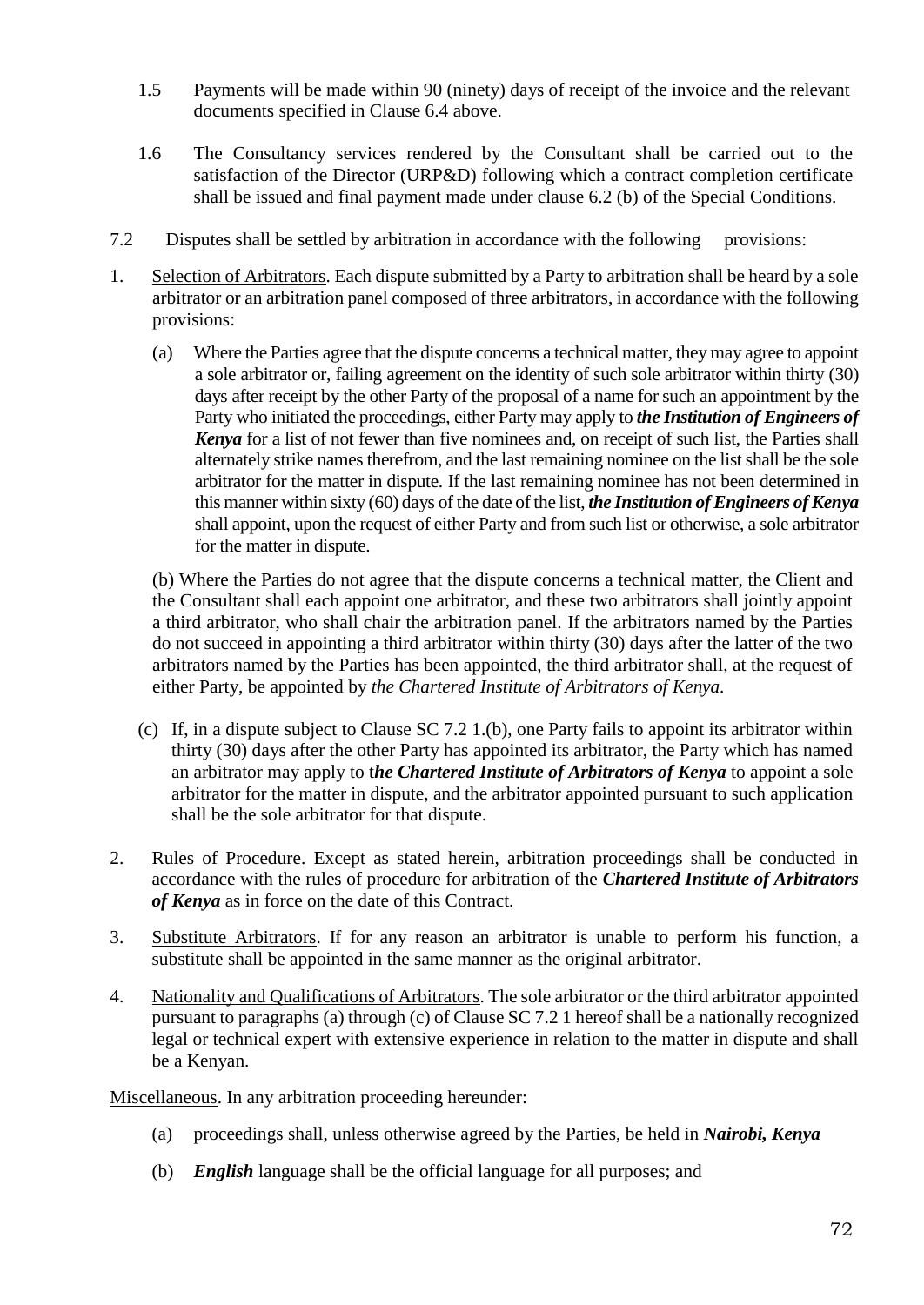(c) the decision of the sole arbitrator or of a majority of the arbitrators (or of the third arbitrator if there is no such majority) shall be final and binding and shall be enforceable in any court of competent jurisdiction, and the Parties hereby waive any objections to or claims of immunity in respect of such enforcement.